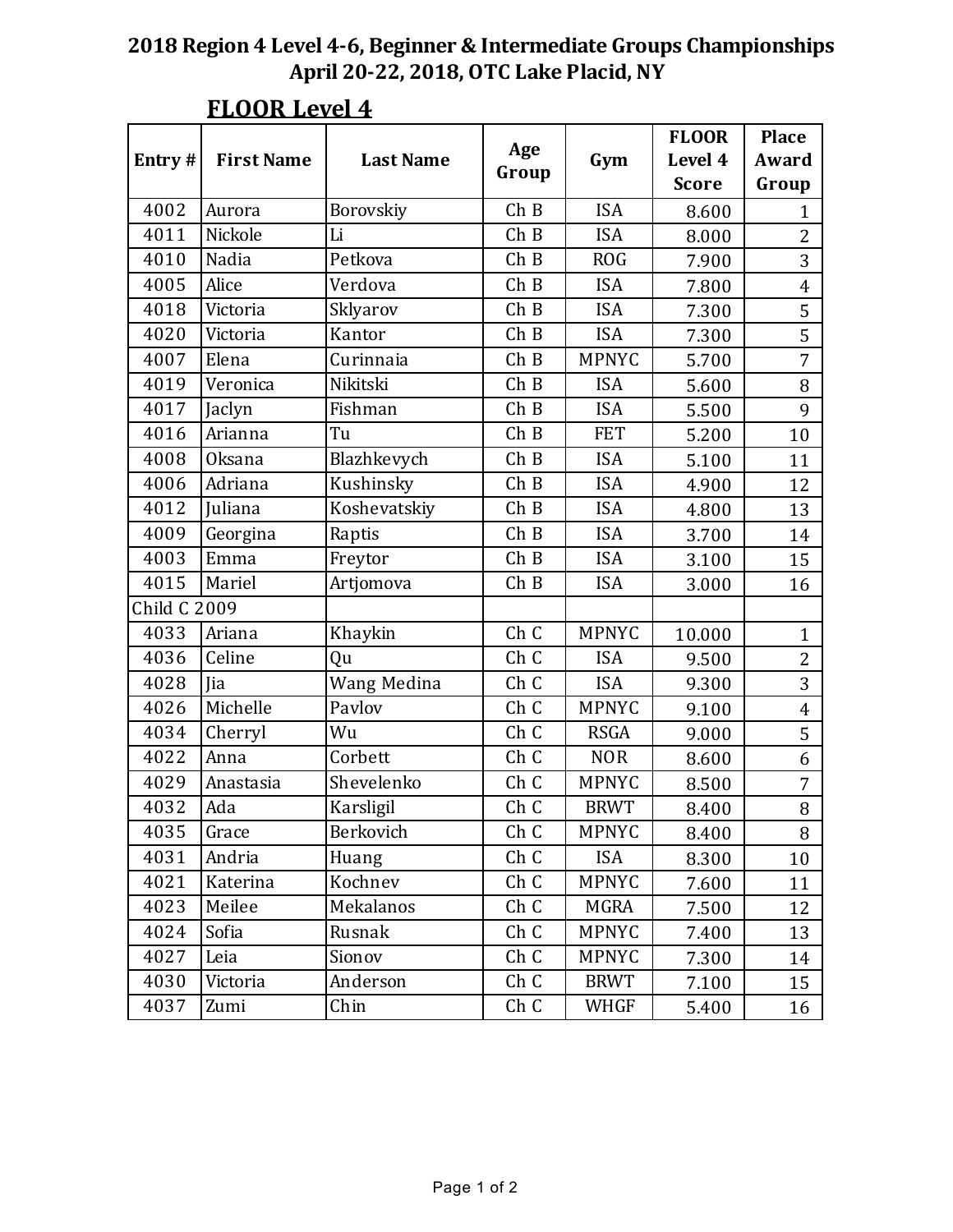| Entry#              | <b>First Name</b> | <b>Last Name</b> | Age<br>Group    | Gym          | <b>FLOOR</b><br>Level 4<br><b>Score</b> | <b>Place</b><br>Award<br>Group |
|---------------------|-------------------|------------------|-----------------|--------------|-----------------------------------------|--------------------------------|
| <b>Child C 2008</b> |                   |                  |                 |              |                                         |                                |
| 4045                | Renee             | Lubomirski       | Ch <sub>C</sub> | <b>NOR</b>   | 10.100                                  | $\mathbf{1}$                   |
| 4047                | Alyssa            | Xia              | Ch C            | <b>MGRA</b>  | 8.700                                   | $\overline{2}$                 |
| 4040                | Kate              | Tang             | Ch C            | <b>NOR</b>   | 8.600                                   | 3                              |
| 4048                | Fei Ning          | Huang            | Ch C            | <b>RSGA</b>  | 8.500                                   | $\overline{4}$                 |
| 4043                | Dora              | Dulge            | Ch C            | <b>ROG</b>   | 6.400                                   | 5                              |
| 4046                | Nikol             | Astakhova        | Ch C            | <b>RD</b>    | 6.200                                   | 6                              |
| 4044                | Ariella           | Khochinsky       | Ch C            | <b>MPNYC</b> | 5.800                                   | $\overline{7}$                 |
| 4042                | Londyn            | Caridad          | Ch C            | <b>WHGF</b>  | 5.200                                   | 8                              |
|                     |                   |                  |                 |              |                                         |                                |
| 4050                | Rachel            | Zhang            | IrA             | <b>NOR</b>   | 10.200                                  | $\mathbf{1}$                   |
| 4057                | Ashley            | Gu               | IrA             | <b>NOR</b>   | 8.100                                   | 2                              |
| 4063                | Sophia            | Hou              | $\text{Tr }A$   | <b>FET</b>   | 6.900                                   | 3                              |
| 4062                | Dasha             | Faktorovich      | IrA             | <b>RSGA</b>  | 6.800                                   | $\overline{4}$                 |
| 4055                | Sophia            | Liao             | IrA             | <b>NOR</b>   | 6.600                                   | 5                              |
| 4054                | Nicole            | Butovsky         | IrA             | <b>RD</b>    | 6.200                                   | 6                              |
| 4064                | Heuiseo           | Kim              | IrA             | <b>FET</b>   | 6.100                                   | 7                              |
| 4060                | Isabelle          | Li               | IrA             | <b>FET</b>   | 5.700                                   | 8                              |
| 4061                | Ilary             | Perez Pina       | IrA             | <b>WHGF</b>  | 5.700                                   | 8                              |
| 4059                | Aries             | Wickham          | IrA             | <b>WHGF</b>  | 5.400                                   | 10                             |
| 4058                | Haley             | Kim              | IrA             | <b>RD</b>    | 5.300                                   | 11                             |
| 4051                | Miriam            | Lagoon           | IrA             | <b>RD</b>    | 4.800                                   | 12                             |
|                     |                   |                  |                 |              |                                         |                                |
| 4065                | Victoria          | Seifer           | Ir B            | <b>FET</b>   | 5.500                                   | $\mathbf{1}$                   |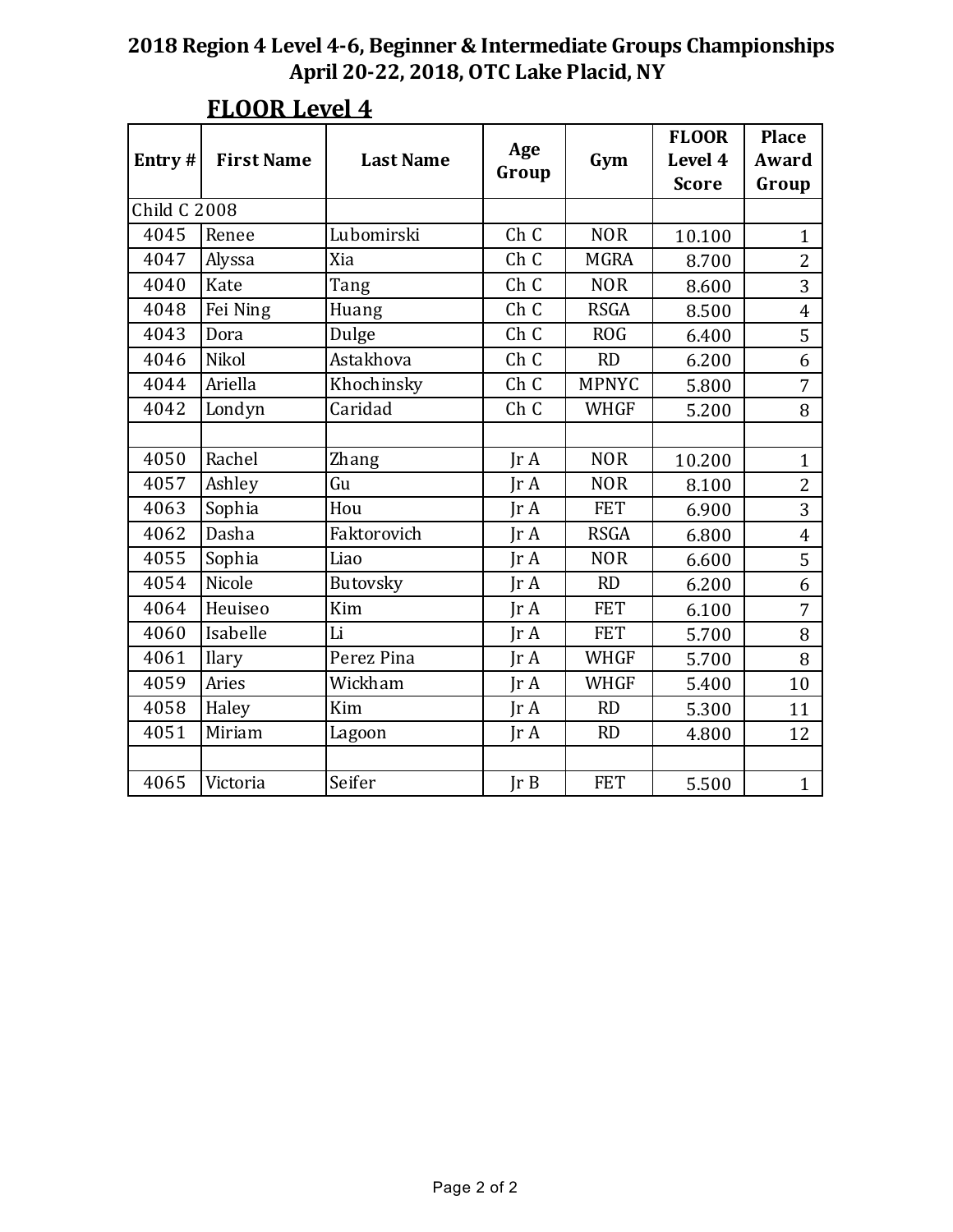| Entry#       | <b>First Name</b> | <b>Last Name</b> | Age<br>Group | Gym          | <b>HOOP</b><br>Level 4<br><b>Score</b> | <b>Place</b><br>Award<br>Group |
|--------------|-------------------|------------------|--------------|--------------|----------------------------------------|--------------------------------|
| 4011         | Nickole           | Li               | ChB          | <b>ISA</b>   | 7.900                                  | $\mathbf{1}$                   |
| 4005         | Alice             | Verdova          | ChB          | <b>ISA</b>   | 6.700                                  | $\overline{2}$                 |
| 4002         | Aurora            | Borovskiy        | ChB          | <b>ISA</b>   | 6.300                                  | 3                              |
| 4007         | Elena             | Curinnaia        | ChB          | <b>MPNYC</b> | 6.000                                  | $\overline{4}$                 |
| 4020         | Victoria          | Kantor           | ChB          | <b>ISA</b>   | 6.000                                  | $\overline{4}$                 |
| 4010         | Nadia             | Petkova          | ChB          | <b>ROG</b>   | 5.900                                  | 6                              |
| 4018         | Victoria          | Sklyarov         | ChB          | <b>ISA</b>   | 5.600                                  | $\overline{7}$                 |
| 4006         | Adriana           | Kushinsky        | ChB          | <b>ISA</b>   | 4.800                                  | 8                              |
| 4008         | Oksana            | Blazhkevych      | ChB          | <b>ISA</b>   | 4.500                                  | 9                              |
| 4019         | Veronica          | Nikitski         | ChB          | <b>ISA</b>   | 3.600                                  | 10                             |
| 4012         | <b>Juliana</b>    | Koshevatskiy     | ChB          | <b>ISA</b>   | 3.400                                  | 11                             |
| 4016         | Arianna           | Tu               | ChB          | <b>FET</b>   | 3.400                                  | 11                             |
| 4017         | Jaclyn            | Fishman          | ChB          | <b>ISA</b>   | 3.200                                  | 13                             |
| 4003         | Emma              | Freytor          | ChB          | <b>ISA</b>   | 2.800                                  | 14                             |
| 4015         | Mariel            | Artjomova        | ChB          | <b>ISA</b>   | 2.600                                  | 15                             |
| 4009         | Georgina          | Raptis           | ChB          | <b>ISA</b>   | 2.500                                  | 16                             |
| Child C 2009 |                   |                  |              |              |                                        |                                |
| 4033         | Ariana            | Khaykin          | Ch C         | <b>MPNYC</b> | 9.700                                  | $\mathbf{1}$                   |
| 4028         | <b>Jia</b>        | Wang Medina      | Ch C         | <b>ISA</b>   | 8.900                                  | $\overline{2}$                 |
| 4026         | Michelle          | Pavlov           | Ch C         | <b>MPNYC</b> | 8.500                                  | 3                              |
| 4036         | Celine            | Qu               | Ch C         | <b>ISA</b>   | 8.300                                  | $\overline{4}$                 |
| 4034         | Cherryl           | Wu               | Ch C         | <b>RSGA</b>  | 7.800                                  | 5                              |
| 4035         | Grace             | Berkovich        | Ch C         | <b>MPNYC</b> | 7.800                                  | 5                              |
| 4027         | Leia              | Sionov           | Ch C         | <b>MPNYC</b> | 7.400                                  | 7                              |
| 4030         | Victoria          | Anderson         | Ch C         | <b>BRWT</b>  | 7.100                                  | 8                              |
| 4031         | Andria            | Huang            | Ch C         | <b>ISA</b>   | 7.100                                  | 8                              |
| 4021         | Katerina          | Kochnev          | Ch C         | <b>MPNYC</b> | 6.600                                  | 10                             |
| 4029         | Anastasia         | Shevelenko       | Ch C         | <b>MPNYC</b> | 6.600                                  | 10                             |
| 4032         | Ada               | Karsligil        | Ch C         | <b>BRWT</b>  | 6.100                                  | 12                             |
| 4022         | Anna              | Corbett          | Ch C         | <b>NOR</b>   | 5.700                                  | 13                             |
| 4024         | Sofia             | Rusnak           | Ch C         | <b>MPNYC</b> | 5.600                                  | 14                             |
| 4037         | Zumi              | Chin             | Ch C         | WHGF         | 5.600                                  | 14                             |
| 4023         | Meilee            | Mekalanos        | Ch C         | MGRA         | 4.700                                  | 16                             |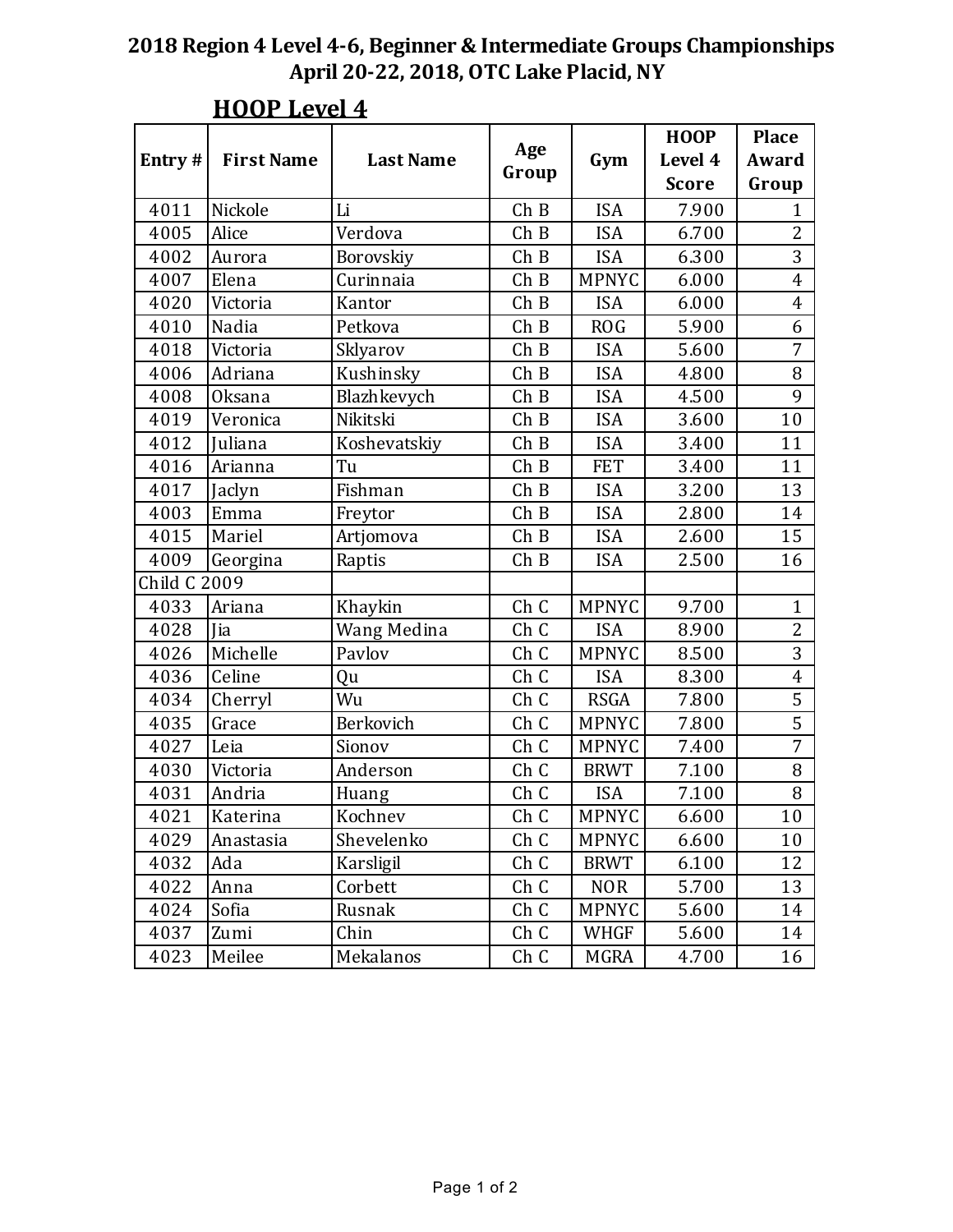| Entry#              | <b>First Name</b> | <b>Last Name</b> | Age<br>Group            | Gym          | <b>HOOP</b><br>Level 4<br><b>Score</b> | <b>Place</b><br>Award<br>Group |
|---------------------|-------------------|------------------|-------------------------|--------------|----------------------------------------|--------------------------------|
| <b>Child C 2008</b> |                   |                  |                         |              |                                        |                                |
| 4045                | Renee             | Lubomirski       | Ch C                    | <b>NOR</b>   | 9.300                                  | $\mathbf{1}$                   |
| 4048                | Fei Ning          | Huang            | Ch C                    | <b>RSGA</b>  | 8.100                                  | $\overline{2}$                 |
| 4040                | Kate              | Tang             | Ch C                    | <b>NOR</b>   | 7.800                                  | 3                              |
| 4043                | Dora              | Dulge            | Ch C                    | <b>ROG</b>   | 6.500                                  | $\overline{4}$                 |
| 4046                | Nikol             | Astakhova        | Ch C                    | RD           | 6.300                                  | 5                              |
| 4047                | Alyssa            | Xia              | Ch C                    | <b>MGRA</b>  | 6.100                                  | 6                              |
| 4044                | Ariella           | Khochinsky       | Ch C                    | <b>MPNYC</b> | 4.800                                  | 7                              |
| 4042                | Londyn            | Caridad          | Ch C                    | <b>WHGF</b>  | 4.700                                  | 8                              |
|                     |                   |                  |                         |              |                                        |                                |
| 4050                | Rachel            | Zhang            | $\text{Tr }A$           | <b>NOR</b>   | 9.100                                  | $\mathbf{1}$                   |
| 4057                | Ashley            | Gu               | IrA                     | <b>NOR</b>   | 7.900                                  | $\overline{2}$                 |
| 4063                | Sophia            | Hou              | IrA                     | <b>FET</b>   | 7.800                                  | 3                              |
| 4060                | Isabelle          | Li               | $\text{Tr }A$           | <b>FET</b>   | 6.900                                  | $\overline{4}$                 |
| 4062                | Dasha             | Faktorovich      | IrA                     | <b>RSGA</b>  | 5.900                                  | 5                              |
| 4058                | Haley             | Kim              | IrA                     | <b>RD</b>    | 5.700                                  | 6                              |
| 4061                | Ilary             | Perez Pina       | IrA                     | <b>WHGF</b>  | 5.300                                  | 7                              |
| 4064                | Heuiseo           | Kim              | $\text{Tr } \mathbf{A}$ | <b>FET</b>   | 5.300                                  | 7                              |
| 4051                | Miriam            | Lagoon           | IrA                     | <b>RD</b>    | 5.200                                  | 9                              |
| 4054                | Nicole            | Butovsky         | IrA                     | RD           | 4.600                                  | 10                             |
| 4055                | Sophia            | Liao             | IrA                     | <b>NOR</b>   | 4.300                                  | 11                             |
| 4059                | Aries             | Wickham          | IrA                     | <b>WHGF</b>  | 3.900                                  | 12                             |
|                     |                   |                  |                         |              |                                        |                                |
| 4065                | Victoria          | Seifer           | Ir B                    | <b>FET</b>   | 6.100                                  | $\mathbf{1}$                   |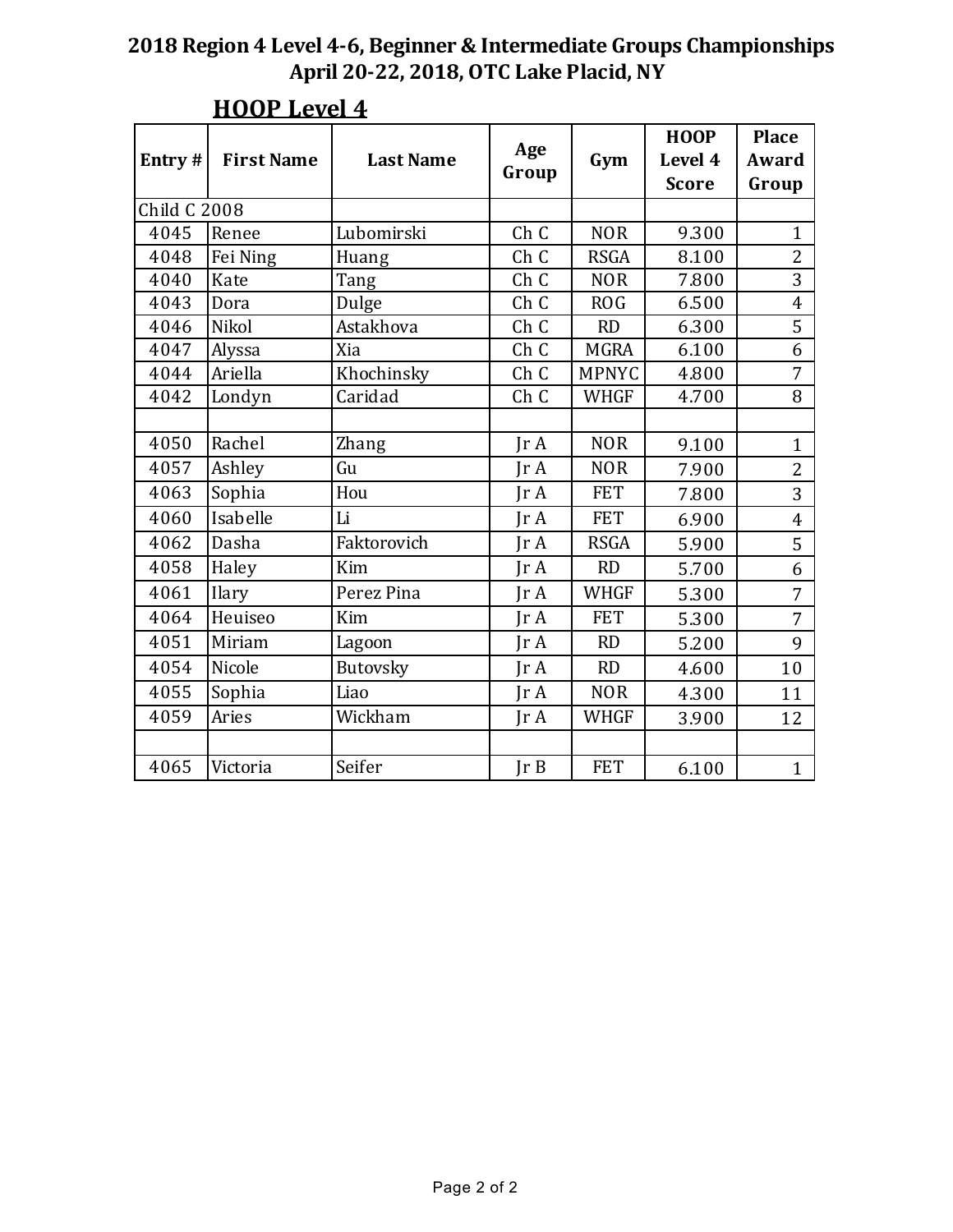| Entry#         | <b>First Name</b> | <b>Last Name</b> | Age   | Gym          | <b>BALL</b><br>Level 4 | <b>Place</b><br>Award |
|----------------|-------------------|------------------|-------|--------------|------------------------|-----------------------|
|                |                   |                  | Group |              | <b>Score</b>           | Group                 |
| 4011           | Nickole           | Li               | ChB   | <b>ISA</b>   | 8.200                  | 1                     |
| 4002           | Aurora            | Borovskiy        | ChB   | <b>ISA</b>   | 6.800                  | $\overline{2}$        |
| 4020           | Victoria          | Kantor           | ChB   | <b>ISA</b>   | 6.700                  | 3                     |
| 4010           | Nadia             | Petkova          | ChB   | <b>ROG</b>   | 5.600                  | $\overline{4}$        |
| 4006           | Adriana           | Kushinsky        | ChB   | <b>ISA</b>   | 5.300                  | 5                     |
| 4019           | Veronica          | Nikitski         | ChB   | <b>ISA</b>   | 5.000                  | 6                     |
| 4016           | Arianna           | Tu               | ChB   | <b>FET</b>   | 4.700                  | 7                     |
| 4007           | Elena             | Curinnaia        | ChB   | <b>MPNYC</b> | 4.600                  | 8                     |
| 4005           | Alice             | Verdova          | ChB   | <b>ISA</b>   | 4.500                  | 9                     |
| 4015           | Mariel            | Artjomova        | ChB   | <b>ISA</b>   | 4.500                  | 9                     |
| 4018           | Victoria          | Sklyarov         | ChB   | <b>ISA</b>   | 4.200                  | 11                    |
| 4003           | Emma              | Freytor          | ChB   | <b>ISA</b>   | 3.700                  | 12                    |
| 4009           | Georgina          | Raptis           | ChB   | <b>ISA</b>   | 3.000                  | 13                    |
| 4008           | <b>Oksana</b>     | Blazhkevych      | ChB   | <b>ISA</b>   | 2.800                  | 14                    |
| 4012           | Juliana           | Koshevatskiy     | ChB   | <b>ISA</b>   | 2.600                  | 15                    |
| 4017           | Jaclyn            | Fishman          | ChB   | <b>ISA</b>   | 2.000                  | 16                    |
| Child C $2009$ |                   |                  |       |              |                        |                       |
| 4033           | Ariana            | Khaykin          | Ch C  | <b>MPNYC</b> | 9.400                  | $\mathbf{1}$          |
| 4023           | Meilee            | Mekalanos        | Ch C  | <b>MGRA</b>  | 8.600                  | $\overline{2}$        |
| 4028           | Jia               | Wang Medina      | Ch C  | <b>ISA</b>   | 8.300                  | 3                     |
| 4034           | Cherryl           | Wu               | Ch C  | <b>RSGA</b>  | 8.300                  | 3                     |
| 4036           | Celine            | Qu               | Ch C  | <b>ISA</b>   | 7.900                  | 5                     |
| 4035           | Grace             | Berkovich        | Ch C  | <b>MPNYC</b> | 7.100                  | 6                     |
| 4032           | Ada               | Karsligil        | Ch C  | <b>BRWT</b>  | 7.000                  | 7                     |
| 4031           | Andria            | Huang            | Ch C  | <b>ISA</b>   | 6.900                  | 8                     |
| 4026           | Michelle          | Pavlov           | Ch C  | <b>MPNYC</b> | 6.700                  | 9                     |
| 4022           | Anna              | Corbett          | Ch C  | <b>NOR</b>   | 6.400                  | 10                    |
| 4029           | Anastasia         | Shevelenko       | Ch C  | <b>MPNYC</b> | 6.400                  | 10                    |
| 4024           | Sofia             | Rusnak           | Ch C  | <b>MPNYC</b> | 6.200                  | 12                    |
| 4021           | Katerina          | Kochnev          | Ch C  | <b>MPNYC</b> | 5.700                  | 13                    |
| 4037           | Zumi              | Chin             | Ch C  | WHGF         | 5.700                  | 13                    |
| 4027           | Leia              | Sionov           | Ch C  | <b>MPNYC</b> | 5.300                  | 15                    |
| 4030           | Victoria          | Anderson         | Ch C  | <b>BRWT</b>  | 5.300                  | 15                    |

## **BALL Level 4**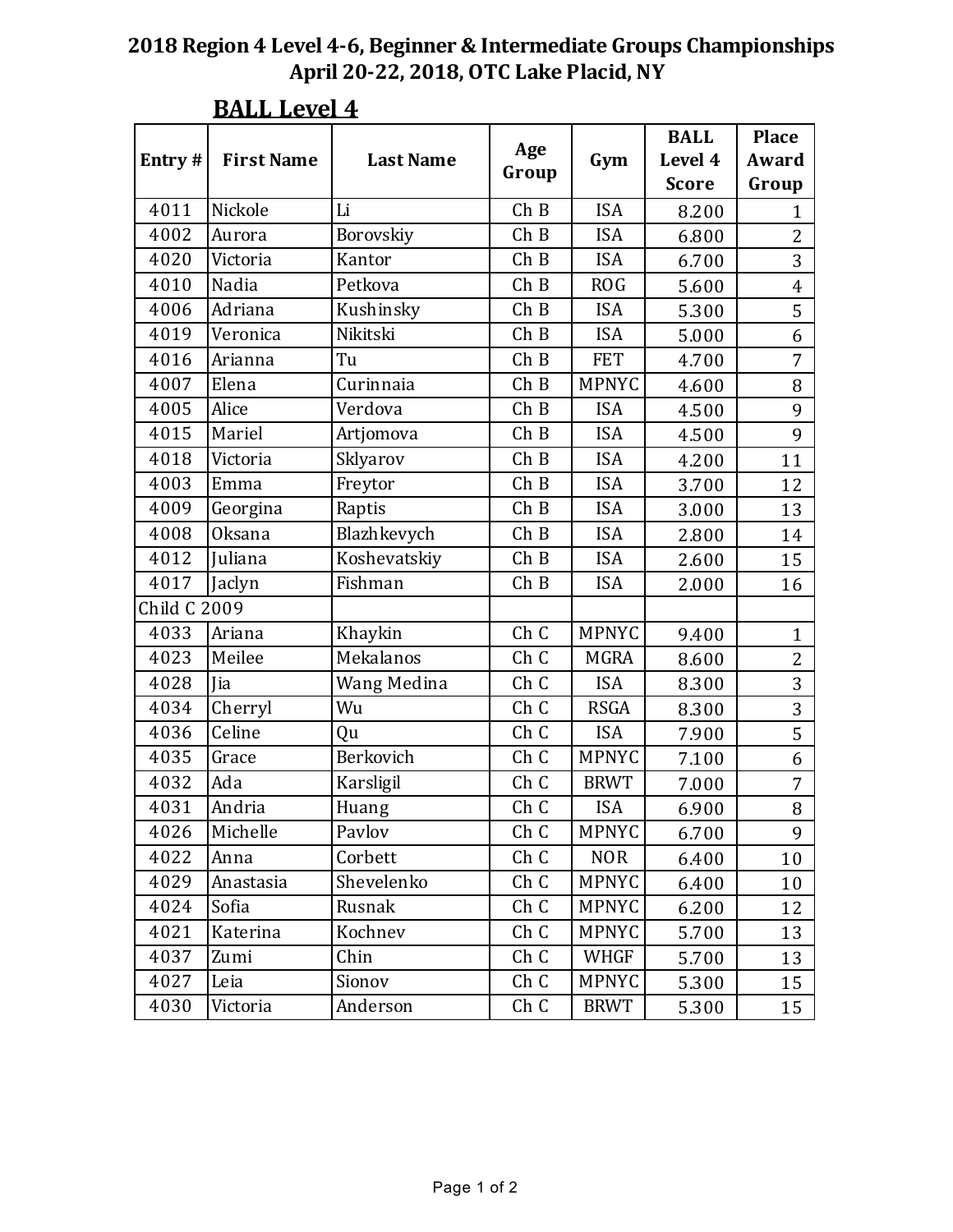| Entry#              | <b>First Name</b> | <b>Last Name</b> | Age<br>Group    | Gym          | <b>BALL</b><br>Level 4<br><b>Score</b> | <b>Place</b><br>Award<br>Group |
|---------------------|-------------------|------------------|-----------------|--------------|----------------------------------------|--------------------------------|
| <b>Child C 2008</b> |                   |                  |                 |              |                                        |                                |
| 4045                | Renee             | Lubomirski       | Ch C            | <b>NOR</b>   | 9.500                                  | $\mathbf{1}$                   |
| 4040                | Kate              | Tang             | Ch C            | <b>NOR</b>   | 8.700                                  | $\overline{2}$                 |
| 4042                | Londyn            | Caridad          | Ch C            | <b>WHGF</b>  | 7.100                                  | 3                              |
| 4048                | Fei Ning          | Huang            | Ch C            | <b>RSGA</b>  | 7.100                                  | 3                              |
| 4047                | Alyssa            | Xia              | Ch C            | <b>MGRA</b>  | 6.800                                  | 5                              |
| 4046                | Nikol             | Astakhova        | Ch C            | <b>RD</b>    | 6.100                                  | 6                              |
| 4044                | Ariella           | Khochinsky       | Ch <sub>C</sub> | <b>MPNYC</b> | 6.000                                  | 7                              |
| 4043                | Dora              | Dulge            | Ch C            | <b>ROG</b>   | 5.900                                  | 8                              |
|                     |                   |                  |                 |              |                                        |                                |
| 4050                | Rachel            | Zhang            | IrA             | <b>NOR</b>   | 8.500                                  | $\mathbf{1}$                   |
| 4057                | Ashley            | Gu               | IrA             | <b>NOR</b>   | 7.100                                  | $\overline{2}$                 |
| 4055                | Sophia            | Liao             | IrA             | <b>NOR</b>   | 6.500                                  | 3                              |
| 4063                | Sophia            | Hou              | $\text{Tr }A$   | <b>FET</b>   | 6.300                                  | $\overline{4}$                 |
| 4064                | Heuiseo           | Kim              | IrA             | <b>FET</b>   | 5.800                                  | 5                              |
| 4062                | Dasha             | Faktorovich      | $\text{Tr }A$   | <b>RSGA</b>  | 5.400                                  | 6                              |
| 4059                | Aries             | Wickham          | $\text{Tr }A$   | <b>WHGF</b>  | 5.200                                  | 7                              |
| 4058                | Haley             | Kim              | IrA             | <b>RD</b>    | 5.100                                  | 8                              |
| 4060                | Isabelle          | Li               | IrA             | <b>FET</b>   | 5.000                                  | 9                              |
| 4051                | Miriam            | Lagoon           | IrA             | <b>RD</b>    | 4.900                                  | 10                             |
| 4061                | Ilary             | Perez Pina       | Jr A            | <b>WHGF</b>  | 4.700                                  | 11                             |
| 4054                | Nicole            | Butovsky         | IrA             | <b>RD</b>    | 3.900                                  | 12                             |
|                     |                   |                  |                 |              |                                        |                                |
| 4065                | Victoria          | Seifer           | JrB             | <b>FET</b>   | 4.400                                  | $\mathbf{1}$                   |

## **BALL Level 4**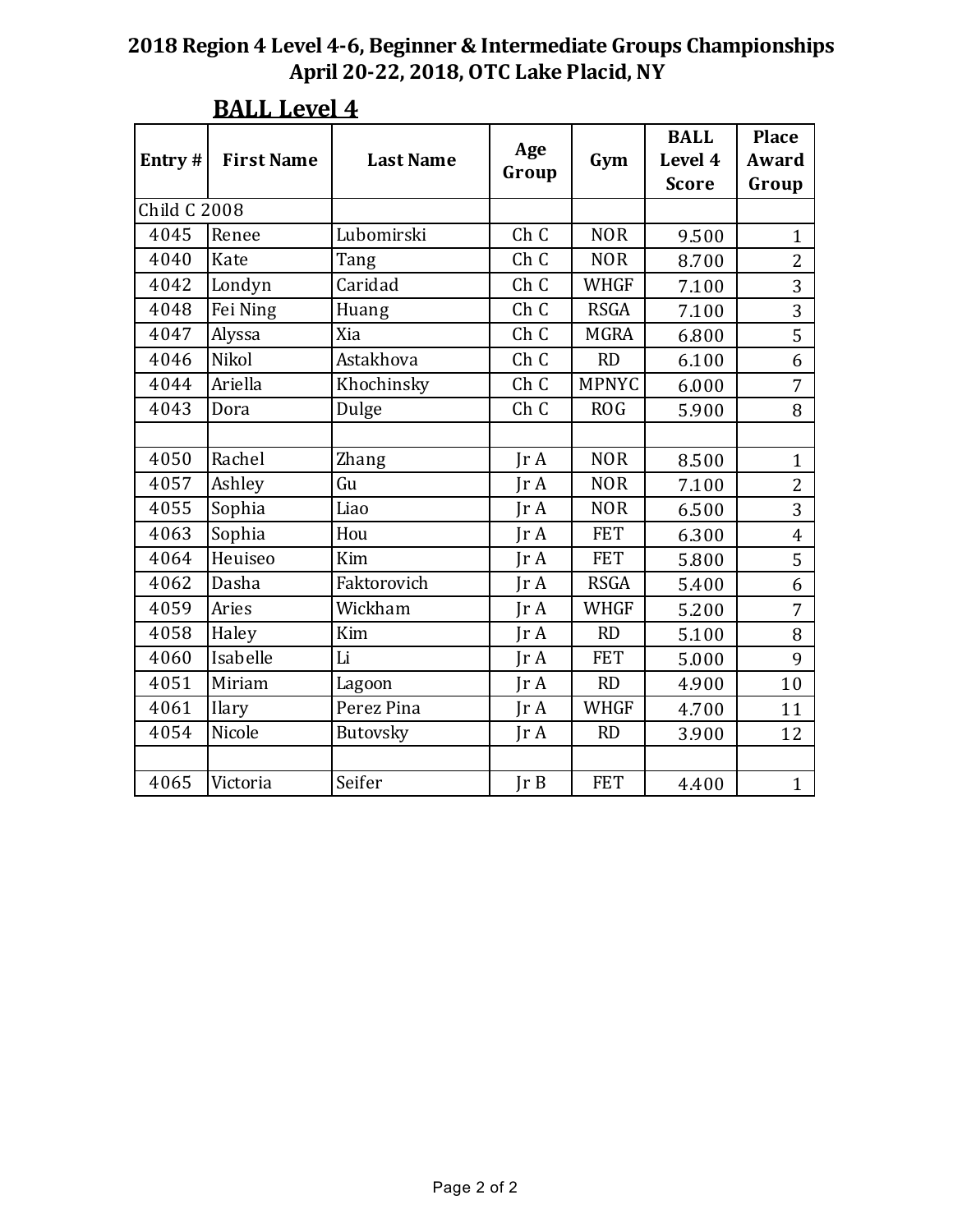|              |                   |                  |       |              |        |       |             | All          | <b>Place</b>   |
|--------------|-------------------|------------------|-------|--------------|--------|-------|-------------|--------------|----------------|
| Entry#       | <b>First Name</b> | <b>Last Name</b> | Age   | Gym          | Floor  | Hoop  | <b>Ball</b> | Round        | Award          |
|              |                   |                  | Group |              |        |       |             | <b>Score</b> | Group          |
| 4011         | Nickole           | Li               | ChB   | <b>ISA</b>   | 8.000  | 7.900 | 8.200       | 24.100       | 1              |
| 4002         | Aurora            | Borovskiy        | ChB   | <b>ISA</b>   | 8.600  | 6.300 | 6.800       | 21.700       | $\overline{2}$ |
| 4020         | Victoria          | Kantor           | Ch B  | <b>ISA</b>   | 7.300  | 6.000 | 6.700       | 20.000       | 3              |
| 4010         | Nadia             | Petkova          | ChB   | <b>ROG</b>   | 7.900  | 5.900 | 5.600       | 19.400       | $\overline{4}$ |
| 4005         | Alice             | Verdova          | ChB   | <b>ISA</b>   | 7.800  | 6.700 | 4.500       | 19.000       | 5              |
| 4018         | Victoria          | Sklyarov         | ChB   | <b>ISA</b>   | 7.300  | 5.600 | 4.200       | 17.100       | 6              |
| 4007         | Elena             | Curinnaia        | ChB   | <b>MPNYC</b> | 5.700  | 6.000 | 4.600       | 16.300       | 7              |
| 4006         | Adriana           | Kushinsky        | ChB   | <b>ISA</b>   | 4.900  | 4.800 | 5.300       | 15.000       | 8              |
| 4019         | Veronica          | Nikitski         | Ch B  | <b>ISA</b>   | 5.600  | 3.600 | 5.000       | 14.200       | 9              |
| 4016         | Arianna           | Tu               | ChB   | <b>FET</b>   | 5.200  | 3.400 | 4.700       | 13.300       | 10             |
| 4008         | <b>Oksana</b>     | Blazhkevych      | ChB   | <b>ISA</b>   | 5.100  | 4.500 | 2.800       | 12.400       | 11             |
| 4012         | Juliana           | Koshevatskiy     | ChB   | <b>ISA</b>   | 4.800  | 3.400 | 2.600       | 10.800       | 12             |
| 4017         | Jaclyn            | Fishman          | ChB   | <b>ISA</b>   | 5.500  | 3.200 | 2.000       | 10.700       | 13             |
| 4015         | Mariel            | Artjomova        | Ch B  | <b>ISA</b>   | 3.000  | 2.600 | 4.500       | 10.100       | 14             |
| 4003         | Emma              | Freytor          | ChB   | <b>ISA</b>   | 3.100  | 2.800 | 3.700       | 9.600        | 15             |
| 4009         | Georgina          | Raptis           | ChB   | <b>ISA</b>   | 3.700  | 2.500 | 3.000       | 9.200        | 16             |
| Child C 2009 |                   |                  |       |              |        |       |             |              |                |
| 4033         | Ariana            | Khaykin          | Ch C  | <b>MPNYC</b> | 10.000 | 9.700 | 9.400       | 29.100       | $\mathbf{1}$   |
| 4028         | Jia               | Wang Medina      | Ch C  | <b>ISA</b>   | 9.300  | 8.900 | 8.300       | 26.500       | $\overline{2}$ |
| 4036         | Celine            | Qu               | Ch C  | <b>ISA</b>   | 9.500  | 8.300 | 7.900       | 25.700       | $\overline{3}$ |
| 4034         | Cherryl           | Wu               | Ch C  | <b>RSGA</b>  | 9.000  | 7.800 | 8.300       | 25.100       | $\overline{4}$ |
| 4026         | Michelle          | Pavlov           | Ch C  | <b>MPNYC</b> | 9.100  | 8.500 | 6.700       | 24.300       | 5              |
| 4035         | Grace             | Berkovich        | Ch C  | <b>MPNYC</b> | 8.400  | 7.800 | 7.100       | 23.300       | 6              |
| 4031         | Andria            | Huang            | Ch C  | <b>ISA</b>   | 8.300  | 7.100 | 6.900       | 22.300       | 7              |
| 4029         | Anastasia         | Shevelenko       | Ch C  | <b>MPNYC</b> | 8.500  | 6.600 | 6.400       | 21.500       | 8              |
| 4032         | Ada               | Karsligil        | Ch C  | <b>BRWT</b>  | 8.400  | 6.100 | 7.000       | 21.500       | 9              |
| 4023         | Meilee            | Mekalanos        | Ch C  | <b>MGRA</b>  | 7.500  | 4.700 | 8.600       | 20.800       | 10             |
| 4022         | Anna              | Corbett          | Ch C  | <b>NOR</b>   | 8.600  | 5.700 | 6.400       | 20.700       | 11             |
| 4027         | Leia              | Sionov           | Ch C  | <b>MPNYC</b> | 7.300  | 7.400 | 5.300       | 20.000       | 12             |
| 4021         | Katerina          | Kochnev          | Ch C  | <b>MPNYC</b> | 7.600  | 6.600 | 5.700       | 19.900       | 13             |
| 4030         | Victoria          | Anderson         | Ch C  | <b>BRWT</b>  | 7.100  | 7.100 | 5.300       | 19.500       | 14             |
| 4024         | Sofia             | Rusnak           | Ch C  | <b>MPNYC</b> | 7.400  | 5.600 | 6.200       | 19.200       | 15             |
| 4037         | Zumi              | Chin             | Ch C  | WHGF         | 5.400  | 5.600 | 5.700       | 16.700       | 16             |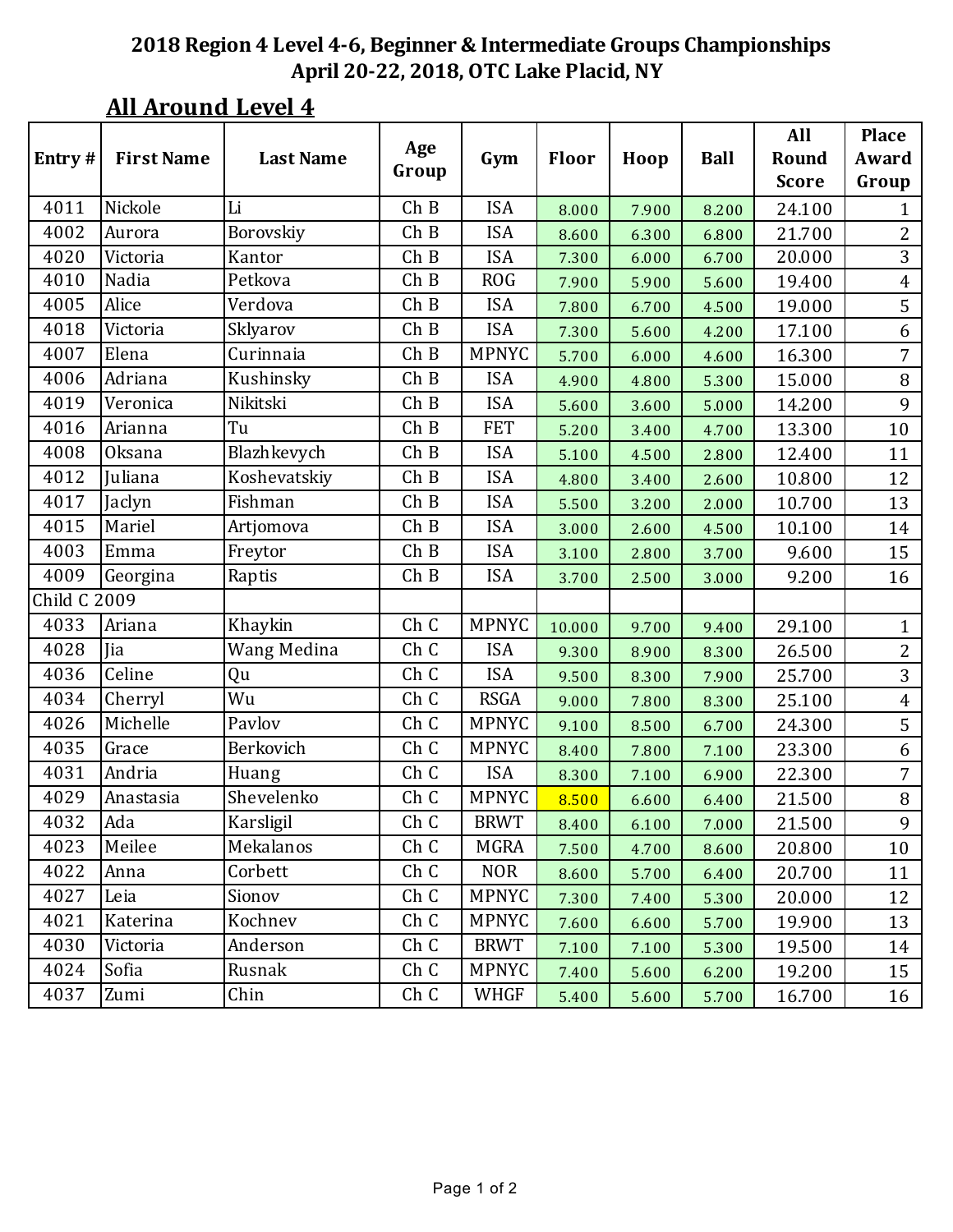### **2018 Region 4 Level 4-6, Beginner & Intermediate Groups Championships April 20-22, 2018, OTC Lake Placid, NY**

|                     |                   |                  | Age           |              |        |       |             | All          | <b>Place</b>   |
|---------------------|-------------------|------------------|---------------|--------------|--------|-------|-------------|--------------|----------------|
| Entry#              | <b>First Name</b> | <b>Last Name</b> | Group         | Gym          | Floor  | Hoop  | <b>Ball</b> | Round        | Award          |
|                     |                   |                  |               |              |        |       |             | <b>Score</b> | Group          |
| <b>Child C 2008</b> |                   |                  |               |              |        |       |             |              |                |
| 4045                | Renee             | Lubomirski       | Ch C          | <b>NOR</b>   | 10.100 | 9.300 | 9.500       | 28.900       | $\mathbf{1}$   |
| 4040                | Kate              | Tang             | Ch C          | <b>NOR</b>   | 8.600  | 7.800 | 8.700       | 25.100       | 2              |
| 4048                | Fei Ning          | Huang            | Ch C          | <b>RSGA</b>  | 8.500  | 8.100 | 7.100       | 23.700       | 3              |
| 4047                | Alyssa            | Xia              | Ch C          | <b>MGRA</b>  | 8.700  | 6.100 | 6.800       | 21.600       | $\overline{4}$ |
| 4043                | Dora              | Dulge            | Ch C          | <b>ROG</b>   | 6.400  | 6.500 | 5.900       | 18.800       | 5              |
| 4046                | Nikol             | Astakhova        | Ch C          | <b>RD</b>    | 6.200  | 6.300 | 6.100       | 18.600       | 6              |
| 4042                | Londyn            | Caridad          | Ch C          | <b>WHGF</b>  | 5.200  | 4.700 | 7.100       | 17.000       | 7              |
| 4044                | Ariella           | Khochinsky       | Ch C          | <b>MPNYC</b> | 5.800  | 4.800 | 6.000       | 16.600       | 8              |
|                     |                   |                  |               |              |        |       |             |              |                |
| 4050                | Rachel            | Zhang            | Jr A          | <b>NOR</b>   | 10.200 | 9.100 | 8.500       | 27.800       | $\mathbf{1}$   |
| 4057                | Ashley            | Gu               | IrA           | <b>NOR</b>   | 8.100  | 7.900 | 7.100       | 23.100       | $\overline{2}$ |
| 4063                | Sophia            | Hou              | IrA           | <b>FET</b>   | 6.900  | 7.800 | 6.300       | 21.000       | 3              |
| 4062                | Dasha             | Faktorovich      | $\text{Tr }A$ | <b>RSGA</b>  | 6.800  | 5.900 | 5.400       | 18.100       | $\overline{4}$ |
| 4060                | Isabelle          | Li               | Jr A          | <b>FET</b>   | 5.700  | 6.900 | 5.000       | 17.600       | 5              |
| 4055                | Sophia            | Liao             | IrA           | <b>NOR</b>   | 6.600  | 4.300 | 6.500       | 17.400       | 6              |
| 4064                | Heuiseo           | Kim              | IrA           | <b>FET</b>   | 6.100  | 5.300 | 5.800       | 17.200       | $\overline{7}$ |
| 4058                | Haley             | Kim              | $\text{Tr }A$ | RD           | 5.300  | 5.700 | 5.100       | 16.100       | 8              |
| 4061                | Ilary             | Perez Pina       | JrA           | <b>WHGF</b>  | 5.700  | 5.300 | 4.700       | 15.700       | 9              |
| 4051                | Miriam            | Lagoon           | Ir A          | <b>RD</b>    | 4.800  | 5.200 | 4.900       | 14.900       | 10             |
| 4054                | Nicole            | Butovsky         | Jr A          | <b>RD</b>    | 6.200  | 4.600 | 3.900       | 14.700       | 11             |
| 4059                | Aries             | Wickham          | $\text{Tr }A$ | <b>WHGF</b>  | 5.400  | 3.900 | 5.200       | 14.500       | 12             |
|                     |                   |                  |               |              |        |       |             |              |                |
| 4065                | Victoria          | Seifer           | JrB           | <b>FET</b>   | 5.500  | 6.100 | 4.400       | 16.000       | $\mathbf{1}$   |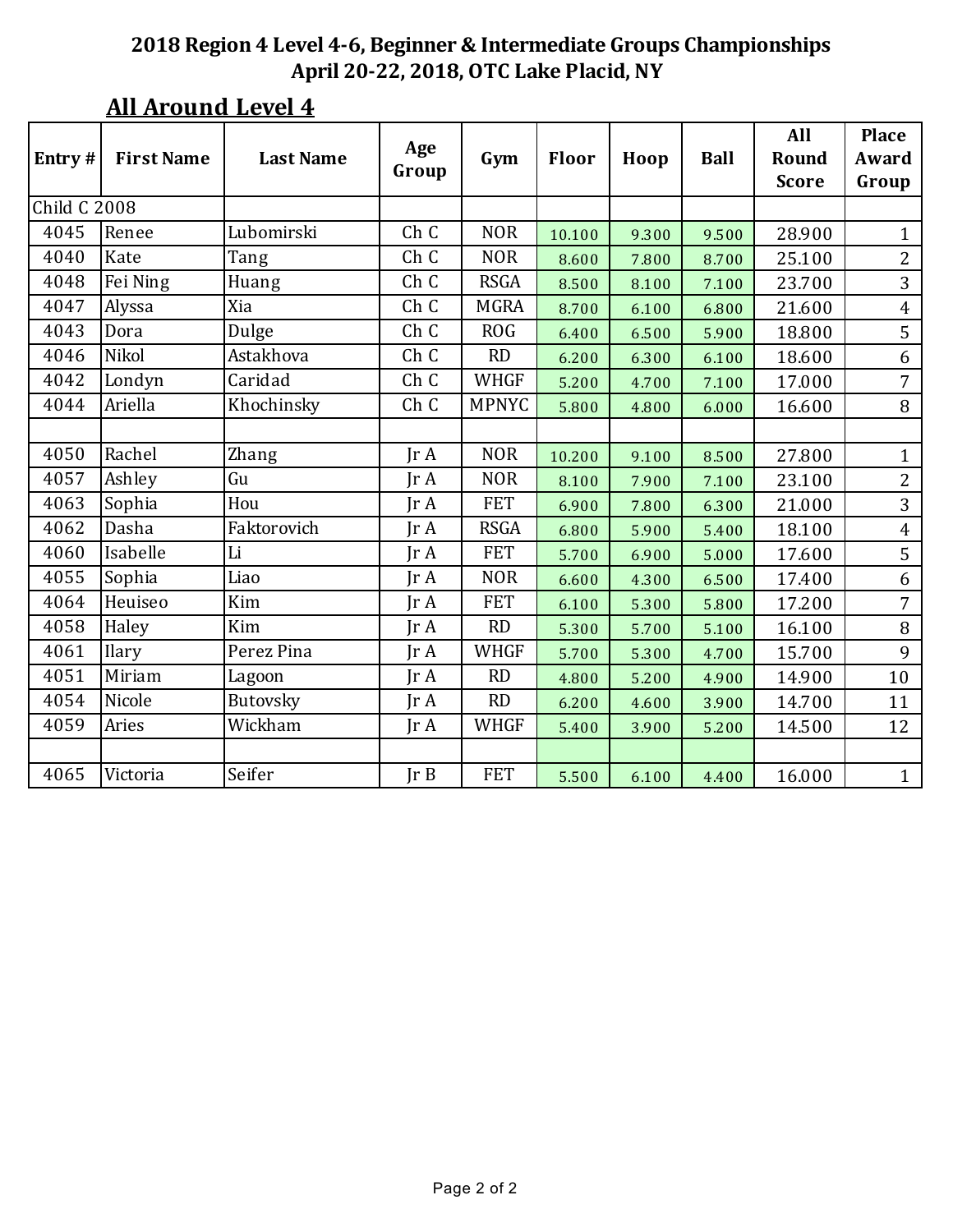| Entry#              | <b>First Name</b> | <b>Last Name</b> | Age<br>Group    | Gym          | <b>FLOOR</b><br>Level 5<br><b>Score</b> | <b>Place</b><br>Award<br>Group |
|---------------------|-------------------|------------------|-----------------|--------------|-----------------------------------------|--------------------------------|
| 5002                | Louisa            | Konnik           | ChB             | <b>DRG</b>   | 8.200                                   | $\mathbf{1}$                   |
| 5001                | Ariana            | Akatev           | ChB             | <b>DRG</b>   | 7.500                                   | $\overline{2}$                 |
| 5003                | Emma              | Margolin         | ChB             | <b>DRG</b>   | 6.800                                   | 3                              |
| 5004                | Sophia            | Uchytel          | ChB             | <b>ISA</b>   | 6.500                                   | 4                              |
| <b>Child C 2009</b> |                   |                  |                 |              |                                         |                                |
| 5016                | Ruthie            | Kronmiller       | Ch C            | <b>RSGA</b>  | 9.800                                   | $\mathbf{1}$                   |
| 5009                | Aleksia           | Khilkevich       | Ch C            | <b>ISA</b>   | 9.000                                   | $\overline{2}$                 |
| 5010                | Ava               | Farberova        | Ch C            | <b>MPNYC</b> | 8.900                                   | 3                              |
| 5005                | Christina         | Tatarchuk        | Ch C            | <b>ISA</b>   | 8.800                                   | $\overline{4}$                 |
| 5019                | Victoria          | <b>Borskiy</b>   | Ch C            | <b>FET</b>   | 8.800                                   | $\overline{4}$                 |
| 5013                | Veronica          | Dovzhanyn        | Ch C            | <b>ISA</b>   | 8.200                                   | 6                              |
| 5014                | Nicole            | Zaripova         | Ch C            | <b>ISA</b>   | 7.900                                   | 7                              |
| 5008                | Daniella          | Gurevich         | Ch C            | <b>GOR</b>   | 7.800                                   | 8                              |
| 5015                | Dana              | Gendel           | Ch C            | <b>GOR</b>   | 7.200                                   | 9                              |
| 5020                | Yekaterina        | Polina           | Ch C            | <b>RD</b>    | 7.200                                   | 9                              |
| 5006                | Angela            | <b>Bokun</b>     | Ch C            | <b>ISA</b>   | 7.100                                   | 11                             |
| 5017                | Katie             | Xu               | Ch C            | <b>RD</b>    | 7.000                                   | 12                             |
| 5007                | Evelyn            | <b>Bokun</b>     | Ch C            | <b>ISA</b>   | 6.700                                   | 13                             |
| 5018                | Alina             | Ajgirevich       | Ch C            | <b>GOR</b>   | 5.300                                   | 14                             |
| 5011                | Julia             | Roudnitsky       | Ch C            | <b>ISA</b>   | 5.000                                   | 15                             |
| <b>Child C 2008</b> |                   |                  |                 |              |                                         |                                |
| 5032                | Julia             | Evin             | Ch C            | <b>GOR</b>   | 10.200                                  | $\mathbf{1}$                   |
| 5027                | Anna              | Tang             | Ch C            | <b>NOR</b>   | 9.600                                   | $\overline{2}$                 |
| 5033                | Michelle          | Wang             | Ch C            | <b>FET</b>   | 8.900                                   | 3                              |
| 5028                | Taicia            | Kim              | Ch <sub>C</sub> | <b>GOR</b>   | 8.800                                   | $\overline{4}$                 |
| 5026                | Alina             | Isaeva           | Ch C            | GOR          | 8.700                                   | 5                              |
| 5030                | Sanya             | Kozinsky         | Ch C            | MGRA         | 7.400                                   | 6                              |
| 5031                | Laura             | Feng             | Ch C            | MGRA         | 7.300                                   | $\overline{7}$                 |
| 5036                | Marianna          | Modrzynska       | Ch C            | <b>BRWT</b>  | 7.200                                   | 8                              |
| 5021                | Julia             | Tumakaeva        | Ch C            | <b>ISA</b>   | 7.000                                   | 9                              |
| 5029                | Julia             | Lipkovich        | Ch C            | GOR          | 6.900                                   | 10                             |
| 5025                | Aylin             | Liang            | Ch C            | MGRA         | 6.800                                   | 11                             |
| 5022                | Alesia            | Yurashkevich     | Ch C            | <b>ISA</b>   | 6.400                                   | 12                             |
| 5023                | Maria             | Yurashkevich     | Ch C            | <b>ISA</b>   | 5.900                                   | 13                             |
| 5035                | Meri              | Minasian         | Ch C            | <b>ISA</b>   | 3.300                                   | 14                             |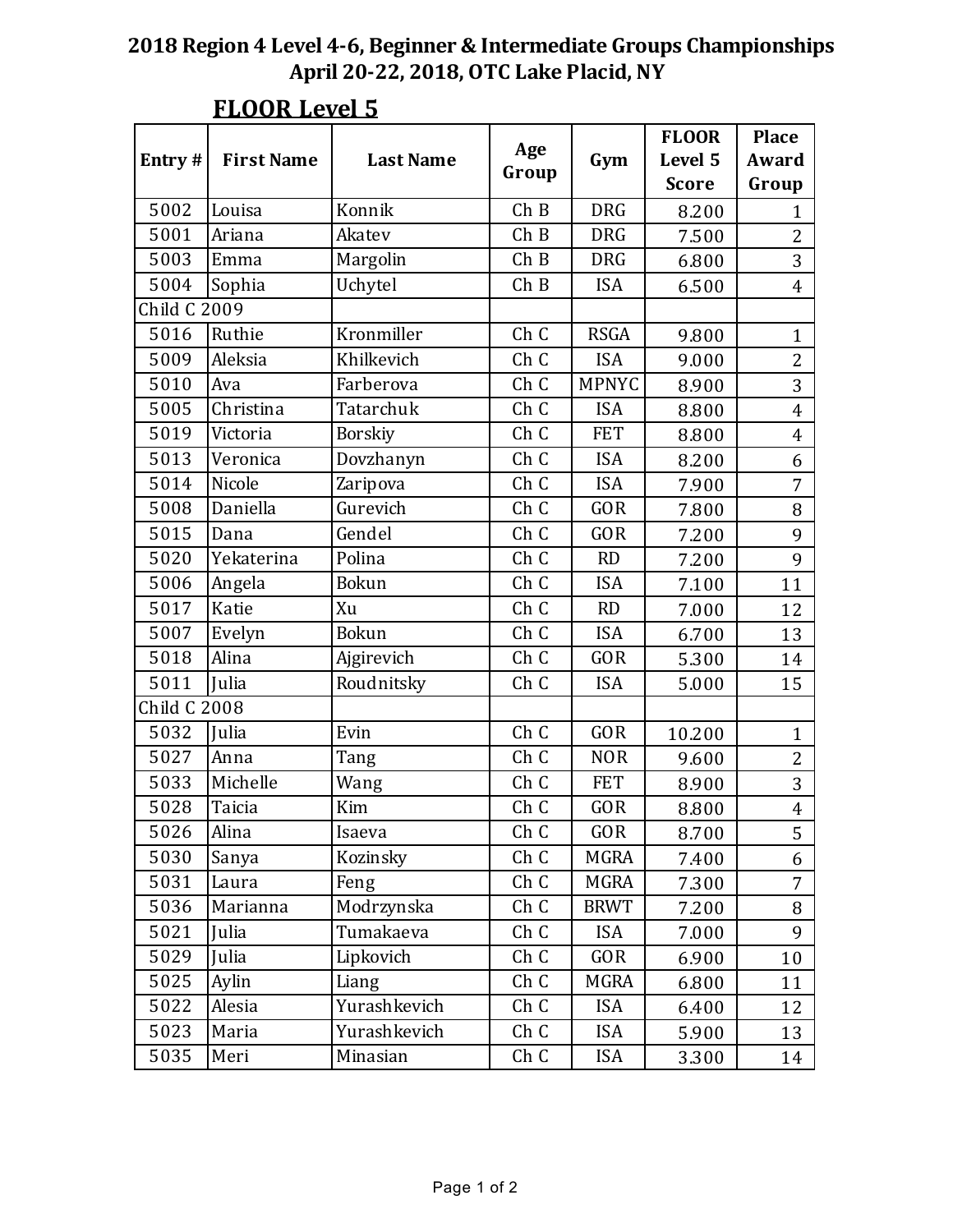|               |                   | <b>Last Name</b> | Age                     |              | <b>FLOOR</b><br>Level 5 | <b>Place</b><br>Award |
|---------------|-------------------|------------------|-------------------------|--------------|-------------------------|-----------------------|
| Entry#        | <b>First Name</b> |                  | Group                   | Gym          | <b>Score</b>            | Group                 |
| Junior A 2007 |                   |                  |                         |              |                         |                       |
| 5039          | Juliet            | Dong             | $\text{Tr } \mathbf{A}$ | <b>RSGA</b>  | 9.800                   | $\mathbf{1}$          |
| 5037          | Victoria          | Davranova        | IrA                     | <b>GOR</b>   | 9.300                   | $\overline{2}$        |
| 5047          | Sarah             | Zhang            | $\text{Tr }A$           | <b>MGRA</b>  | 9.100                   | 3                     |
| 5052          | Corina            | Loomis           | $\text{Tr }A$           | <b>NOR</b>   | 8.800                   | $\overline{4}$        |
| 5053          | Shelly            | Shakhnovich      | IrA                     | <b>MPNYC</b> | 8.100                   | 5                     |
| 5043          | Ally              | Chen             | $\text{Tr }A$           | <b>MGRA</b>  | 7.700                   | 6                     |
| 5038          | Polina            | Kozyarchuk       | $\text{Tr }A$           | <b>MPNYC</b> | 7.200                   | $\overline{7}$        |
| 5051          | Angelica          | Glogov           | IrA                     | <b>ROG</b>   | 7.200                   | 7                     |
| 5048          | Polina            | Kontorovich      | $\text{Tr }A$           | <b>BRWT</b>  | 6.700                   | 9                     |
| 5040          | Ella              | Kang             | $\text{Tr }A$           | <b>RD</b>    | 6.600                   | 10                    |
| 5046          | Ariana            | Goli             | IrA                     | <b>RD</b>    | 6.600                   | 10                    |
| 5041          | Leela             | Levine           | $\text{Tr }A$           | <b>MPNYC</b> | 6.500                   | 12                    |
| 5044          | Nina              | Starodubtseva    | $\text{Tr }A$           | GOR          | 6.400                   | 13                    |
| 5050          | Anjali            | Mishra           | IrA                     | <b>ISA</b>   | 4.800                   | 14                    |
| 5049          | Mai               | Hagbi            | $\text{Tr }A$           | <b>BRWT</b>  | 4.500                   | 15                    |
| 5045          | Karen             | Polnarev         | IrA                     | <b>BRWT</b>  | 4.400                   | 16                    |
| unior A 2006  |                   |                  |                         |              |                         |                       |
| 5054          | Jodie             | Chen             | JrA                     | <b>NOR</b>   | 9.700                   | $\mathbf{1}$          |
| 5063          | Jane              | Hopkin           | $\text{Tr }A$           | <b>MGRA</b>  | 8.200                   | $\overline{2}$        |
| 5055          | Kaylen            | Chen             | IrA                     | <b>RD</b>    | 8.000                   | 3                     |
| 5062          | Sarah             | Zhang            | $\text{Tr }A$           | <b>NOR</b>   | 7.700                   | $\overline{4}$        |
| 5056          | Aliyah            | <b>Borskiy</b>   | $\text{Tr }A$           | <b>FET</b>   | 7.500                   | 5                     |
| 5061          | Iliana            | <b>Tassev</b>    | JrA                     | <b>ROG</b>   | 7.200                   | 6                     |
| 5059          | Nyla              | Sharif           | IrA                     | <b>BRWT</b>  | 6.600                   | $\overline{7}$        |
| 5060          | Vanessa           | Anderson         | JrA                     | <b>BRWT</b>  | 6.600                   | $\overline{7}$        |
| 5058          | <b>Stella</b>     | Addington        | JrA                     | <b>MPNYC</b> | 6.500                   | 9                     |
| 5067          | Nia               | Jablenski        | JrA                     | <b>BRWB</b>  | 5.500                   | 10                    |
| 5064          | Tahari            | Konate           | JrA                     | WHGF         | 5.200                   | 11                    |
| 5057          | Ariella           | Glukhovskiy      | JrA                     | <b>ISA</b>   | 4.300                   | 12                    |
|               |                   |                  |                         |              |                         |                       |
| 5065          | Anastasia         | Boytsova         | JrB                     | <b>MPNYC</b> | 6.500                   | $\mathbf{1}$          |
| 5066          | Bella             | Werner           | JrB                     | <b>FET</b>   | 5.800                   | $\mathbf{2}$          |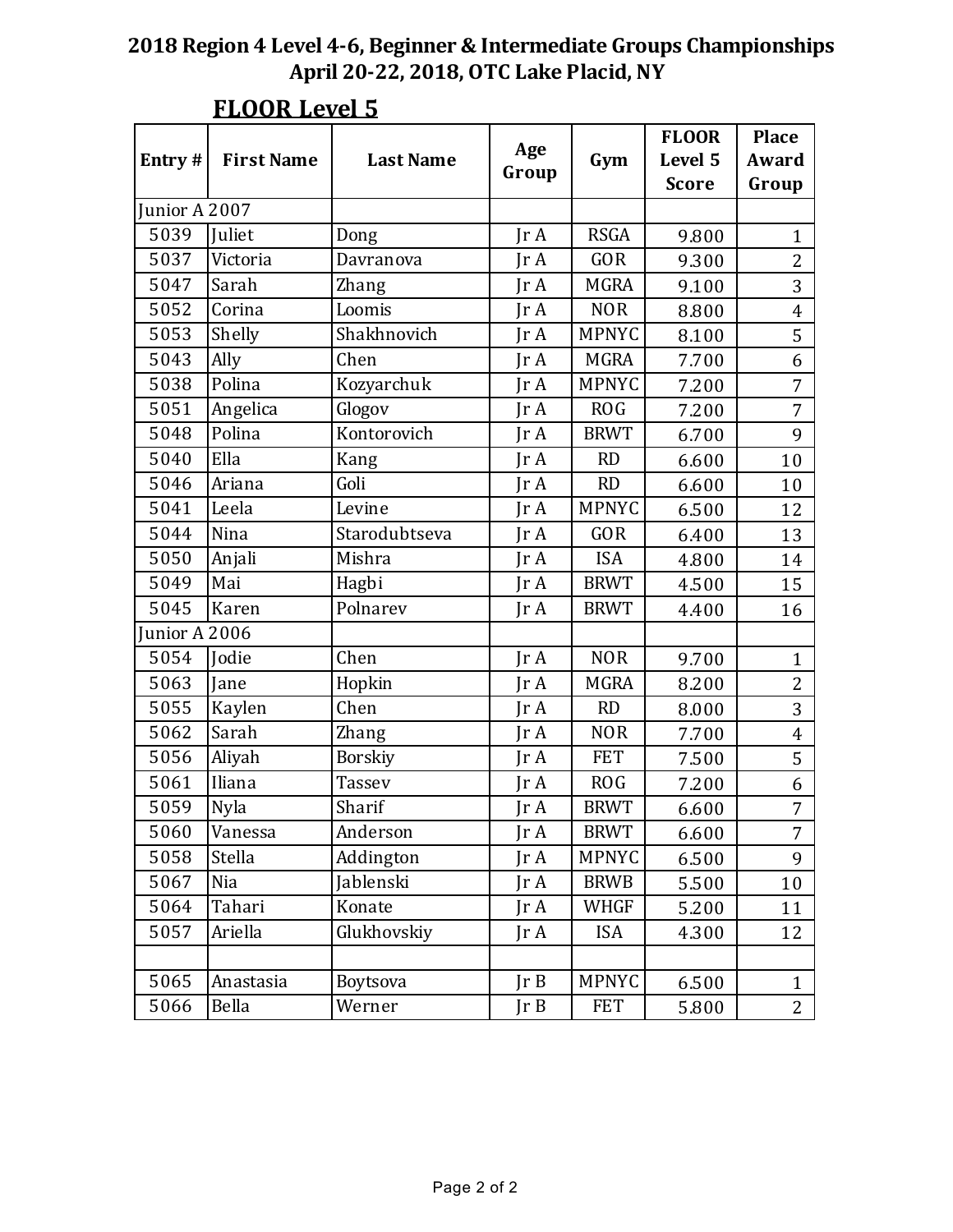|                     |                   |                  |              |              | <b>HOOP</b>  | <b>Place</b>   |
|---------------------|-------------------|------------------|--------------|--------------|--------------|----------------|
| Entry#              | <b>First Name</b> | <b>Last Name</b> | Age<br>Group | Gym          | Level 5      | Award          |
|                     |                   |                  |              |              | <b>Score</b> | Group          |
| 5002                | Louisa            | Konnik           | ChB          | <b>DRG</b>   | 9.200        | 1              |
| 5001                | Ariana            | Akatev           | ChB          | <b>DRG</b>   | 7.200        | $\overline{2}$ |
| 5004                | Sophia            | Uchytel          | ChB          | <b>ISA</b>   | 6.900        | $\overline{3}$ |
| 5003                | Emma              | Margolin         | ChB          | <b>DRG</b>   | 6.400        | $\overline{4}$ |
| <b>Child C 2009</b> |                   |                  |              |              |              |                |
| 5016                | Ruthie            | Kronmiller       | Ch C         | <b>RSGA</b>  | 9.700        | $\mathbf{1}$   |
| 5014                | Nicole            | Zaripova         | Ch C         | <b>ISA</b>   | 8.400        | $\overline{2}$ |
| 5009                | Aleksia           | Khilkevich       | Ch C         | <b>ISA</b>   | 8.300        | 3              |
| 5019                | Victoria          | <b>Borskiy</b>   | Ch C         | <b>FET</b>   | 8.300        | 3              |
| 5013                | Veronica          | Dovzhanyn        | Ch C         | <b>ISA</b>   | 7.700        | 5              |
| 5008                | Daniella          | Gurevich         | Ch C         | <b>GOR</b>   | 7.600        | 6              |
| 5020                | Yekaterina        | Polina           | Ch C         | <b>RD</b>    | 7.000        | 7              |
| 5015                | Dana              | Gendel           | Ch C         | <b>GOR</b>   | 6.700        | 8              |
| 5005                | Christina         | Tatarchuk        | Ch C         | <b>ISA</b>   | 6.400        | 9              |
| 5017                | Katie             | Xu               | Ch C         | <b>RD</b>    | 6.400        | 9              |
| 5011                | Julia             | Roudnitsky       | Ch C         | <b>ISA</b>   | 6.200        | 11             |
| 5018                | Alina             | Ajgirevich       | Ch C         | <b>GOR</b>   | 5.800        | 12             |
| 5006                | Angela            | Bokun            | Ch C         | <b>ISA</b>   | 5.700        | 13             |
| 5010                | Ava               | Farberova        | Ch C         | <b>MPNYC</b> | 5.400        | 14             |
| 5007                | Evelyn            | <b>Bokun</b>     | Ch C         | <b>ISA</b>   | 5.100        | 15             |
| <b>Child C 2008</b> |                   |                  |              |              |              |                |
| 5026                | Alina             | Isaeva           | Ch C         | <b>GOR</b>   | 8.800        | $\mathbf{1}$   |
| 5032                | Julia             | Evin             | Ch C         | <b>GOR</b>   | 8.700        | $\overline{2}$ |
| 5027                | Anna              | Tang             | Ch C         | <b>NOR</b>   | 7.900        | 3              |
| 5029                | Julia             | Lipkovich        | Ch C         | <b>GOR</b>   | 7.800        | $\overline{4}$ |
| 5036                | Marianna          | Modrzynska       | Ch C         | <b>BRWT</b>  | 7.300        | 5              |
| 5028                | Taicia            | Kim              | Ch C         | GOR          | 7.200        | 6              |
| 5025                | Aylin             | Liang            | Ch C         | <b>MGRA</b>  | 6.300        | 7              |
| 5033                | Michelle          | Wang             | Ch C         | <b>FET</b>   | 6.300        | $\overline{7}$ |
| 5030                | Sanya             | Kozinsky         | Ch C         | MGRA         | 6.200        | 9              |
| 5031                | Laura             | Feng             | Ch C         | MGRA         | 5.700        | 10             |
| 5021                | Julia             | Tumakaeva        | Ch C         | <b>ISA</b>   | 5.500        | 11             |
| 5023                | Maria             | Yurashkevich     | Ch C         | <b>ISA</b>   | 5.500        | 11             |
| 5022                | Alesia            | Yurashkevich     | Ch C         | <b>ISA</b>   | 5.200        | 13             |
| 5035                | Meri              | Minasian         | Ch C         | <b>ISA</b>   | 3.800        | 14             |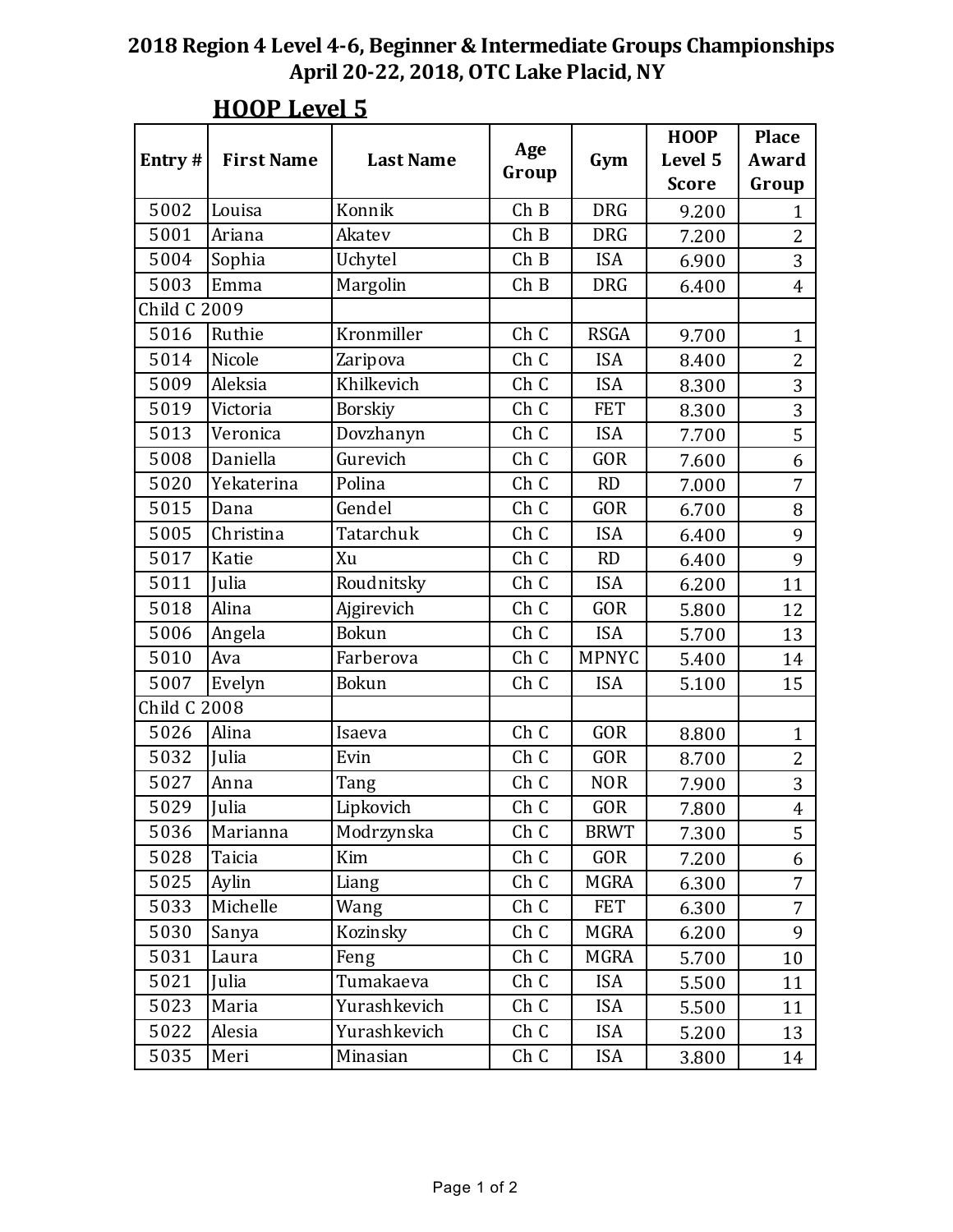|               |                   |                  | Age           |              | <b>HOOP</b>  | <b>Place</b>   |
|---------------|-------------------|------------------|---------------|--------------|--------------|----------------|
| Entry#        | <b>First Name</b> | <b>Last Name</b> | Group         | Gym          | Level 5      | Award          |
|               |                   |                  |               |              | <b>Score</b> | Group          |
| Junior A 2007 |                   |                  |               |              |              |                |
| 5047          | Sarah             | <b>Zhang</b>     | $\text{Tr }A$ | <b>MGRA</b>  | 8.900        | $\mathbf{1}$   |
| 5052          | Corina            | Loomis           | IrA           | <b>NOR</b>   | 8.700        | $\overline{2}$ |
| 5037          | Victoria          | Davranova        | Jr A          | <b>GOR</b>   | 8.500        | 3              |
| 5039          | Juliet            | Dong             | IrA           | <b>RSGA</b>  | 8.500        | 3              |
| 5044          | Nina              | Starodubtseva    | IrA           | <b>GOR</b>   | 7.600        | 5              |
| 5043          | Ally              | Chen             | $\text{Tr }A$ | <b>MGRA</b>  | 7.400        | 6              |
| 5040          | Ella              | Kang             | $\text{Tr }A$ | <b>RD</b>    | 7.300        | $\overline{7}$ |
| 5049          | Mai               | Hagbi            | IrA           | <b>BRWT</b>  | 6.100        | 8              |
| 5038          | Polina            | Kozyarchuk       | IrA           | <b>MPNYC</b> | 5.700        | 9              |
| 5046          | Ariana            | Goli             | $\text{Tr }A$ | <b>RD</b>    | 5.600        | 10             |
| 5050          | Anjali            | Mishra           | IrA           | <b>ISA</b>   | 5.500        | 11             |
| 5045          | Karen             | Polnarev         | IrA           | <b>BRWT</b>  | 5.400        | 12             |
| 5053          | Shelly            | Shakhnovich      | $\text{Tr }A$ | <b>MPNYC</b> | 5.300        | 13             |
| 5051          | Angelica          | Glogov           | IrA           | <b>ROG</b>   | 5.200        | 14             |
| 5041          | Leela             | Levine           | $\text{Tr }A$ | <b>MPNYC</b> | 4.800        | 15             |
| 5048          | Polina            | Kontorovich      | $\text{Tr }A$ | <b>BRWT</b>  | 4.700        | 16             |
| Junior A 2006 |                   |                  |               |              |              |                |
| 5054          | Jodie             | Chen             | JrA           | <b>NOR</b>   | 7.900        | $\mathbf{1}$   |
| 5060          | Vanessa           | Anderson         | IrA           | <b>BRWT</b>  | 7.800        | $\overline{2}$ |
| 5062          | Sarah             | Zhang            | IrA           | <b>NOR</b>   | 7.500        | 3              |
| 5056          | Aliyah            | <b>Borskiy</b>   | IrA           | <b>FET</b>   | 7.300        | $\overline{4}$ |
| 5055          | Kaylen            | Chen             | $\text{Tr }A$ | RD           | 7.000        | 5              |
| 5061          | Iliana            | <b>Tassev</b>    | Jr A          | <b>ROG</b>   | 6.900        | 6              |
| 5058          | Stella            | Addington        | IrA           | <b>MPNYC</b> | 6.700        | $\overline{7}$ |
| 5067          | Nia               | Jablenski        | JrA           | <b>BRWB</b>  | 5.800        | 8              |
| 5059          | Nyla              | Sharif           | IrA           | <b>BRWT</b>  | 5.700        | 9              |
| 5063          | Jane              | Hopkin           | JrA           | MGRA         | 5.200        | 10             |
| 5057          | Ariella           | Glukhovskiy      | JrA           | <b>ISA</b>   | 5.100        | 11             |
| 5064          | Tahari            | Konate           | Jr A          | <b>WHGF</b>  | 4.800        | 12             |
|               |                   |                  |               |              |              |                |
| 5066          | Bella             | Werner           | JrB           | <b>FET</b>   | 6.200        | $\mathbf{1}$   |
| 5065          | Anastasia         | Boytsova         | JrB           | <b>MPNYC</b> | 5.600        | $\overline{2}$ |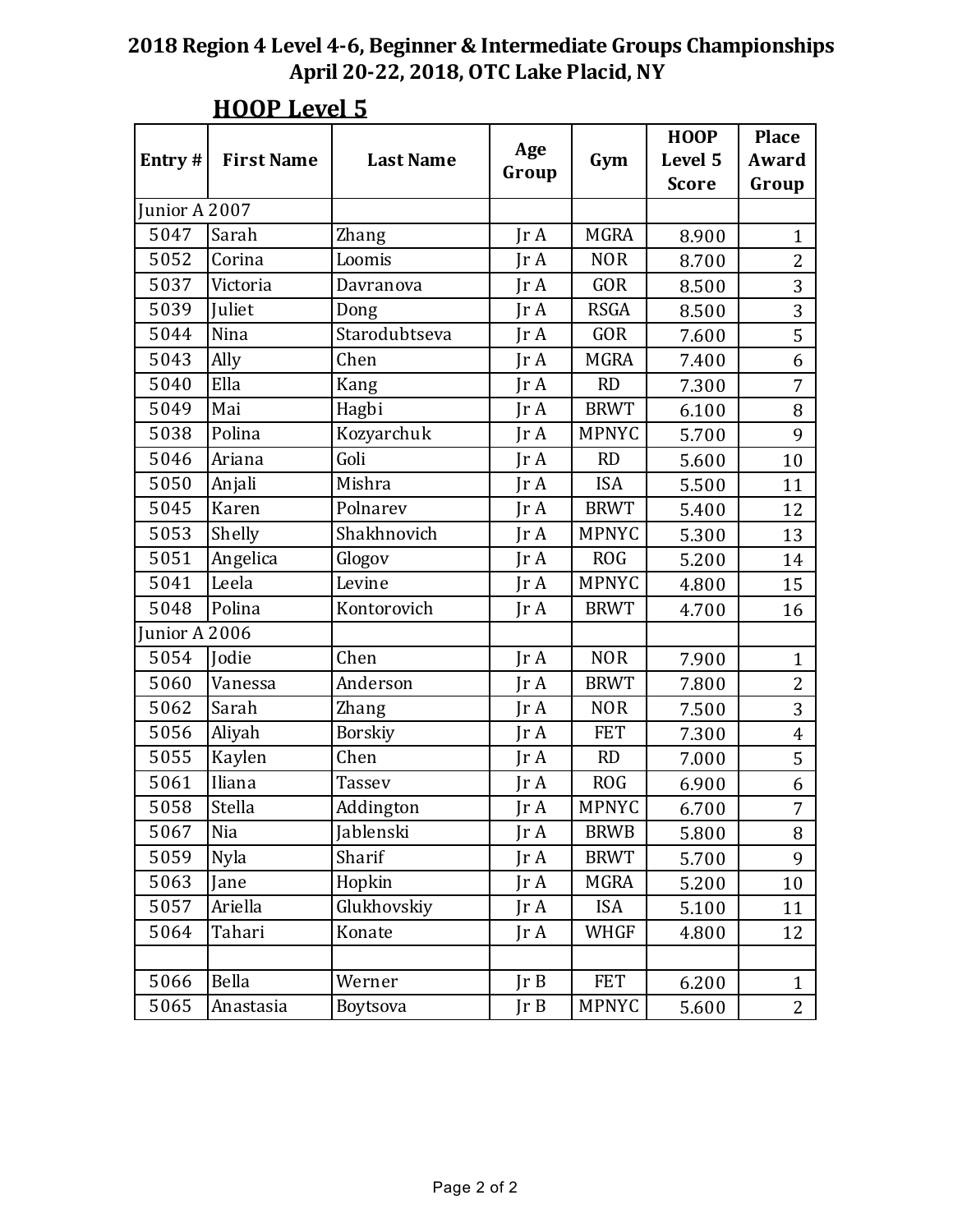|                |                   | <b>Last Name</b> | Age   |              | <b>BALL</b><br>Level 5 | <b>Place</b><br>Award |
|----------------|-------------------|------------------|-------|--------------|------------------------|-----------------------|
| Entry#         | <b>First Name</b> |                  | Group | Gym          | <b>Score</b>           | Group                 |
| 5003           | Emma              | Margolin         | ChB   | <b>DRG</b>   | 8.600                  | $\mathbf{1}$          |
| 5004           | Sophia            | Uchytel          | ChB   | <b>ISA</b>   | 6.700                  | $\overline{2}$        |
| 5001           | Ariana            | Akatev           | ChB   | <b>DRG</b>   | 6.400                  | 3                     |
| 5002           | Louisa            | Konnik           | ChB   | <b>DRG</b>   | 6.200                  | $\overline{4}$        |
| Child C $2009$ |                   |                  |       |              |                        |                       |
| 5009           | Aleksia           | Khilkevich       | Ch C  | <b>ISA</b>   | 9.500                  | $\mathbf{1}$          |
| 5008           | Daniella          | Gurevich         | Ch C  | GOR          | 9.000                  | $\overline{2}$        |
| 5016           | Ruthie            | Kronmiller       | Ch C  | <b>RSGA</b>  | 8.900                  | $\overline{3}$        |
| 5014           | Nicole            | Zaripova         | Ch C  | <b>ISA</b>   | 8.200                  | $\overline{4}$        |
| 5006           | Angela            | Bokun            | Ch C  | <b>ISA</b>   | 8.000                  | 5                     |
| 5013           | Veronica          | Dovzhanyn        | Ch C  | <b>ISA</b>   | 7.900                  | 6                     |
| 5019           | Victoria          | <b>Borskiy</b>   | Ch C  | <b>FET</b>   | 7.600                  | $\overline{7}$        |
| 5017           | Katie             | Xu               | Ch C  | <b>RD</b>    | 7.200                  | 8                     |
| 5015           | Dana              | Gendel           | Ch C  | <b>GOR</b>   | 6.800                  | 9                     |
| 5010           | Ava               | Farberova        | Ch C  | <b>MPNYC</b> | 6.600                  | 10                    |
| 5005           | Christina         | Tatarchuk        | Ch C  | <b>ISA</b>   | 6.000                  | 11                    |
| 5007           | Evelyn            | <b>Bokun</b>     | Ch C  | <b>ISA</b>   | 6.000                  | 11                    |
| 5020           | Yekaterina        | Polina           | Ch C  | <b>RD</b>    | 5.600                  | 13                    |
| 5011           | Julia             | Roudnitsky       | Ch C  | <b>ISA</b>   | 5.500                  | 14                    |
| 5018           | Alina             | Ajgirevich       | Ch C  | <b>GOR</b>   | 4.400                  | 15                    |
| Child C 2008   |                   |                  |       |              |                        |                       |
| 5026           | Alina             | Isaeva           | Ch C  | <b>GOR</b>   | 10.700                 | $\mathbf{1}$          |
| 5027           | Anna              | Tang             | Ch C  | <b>NOR</b>   | 9.500                  | $\overline{2}$        |
| 5032           | Julia             | Evin             | Ch C  | <b>GOR</b>   | 9.400                  | 3                     |
| 5031           | Laura             | Feng             | Ch C  | <b>MGRA</b>  | 7.400                  | $\overline{4}$        |
| 5023           | Maria             | Yurashkevich     | Ch C  | <b>ISA</b>   | 7.300                  | 5                     |
| 5033           | Michelle          | Wang             | Ch C  | <b>FET</b>   | 7.100                  | 6                     |
| 5036           | Marianna          | Modrzynska       | Ch C  | <b>BRWT</b>  | 6.900                  | $\overline{7}$        |
| 5029           | Julia             | Lipkovich        | Ch C  | GOR          | 6.200                  | 8                     |
| 5022           | Alesia            | Yurashkevich     | Ch C  | <b>ISA</b>   | 6.000                  | 9                     |
| 5021           | Julia             | Tumakaeva        | Ch C  | <b>ISA</b>   | 5.400                  | 10                    |
| 5035           | Meri              | Minasian         | Ch C  | <b>ISA</b>   | 5.300                  | 11                    |
| 5028           | Taicia            | Kim              | Ch C  | GOR          | 5.200                  | 12                    |
| 5030           | Sanya             | Kozinsky         | Ch C  | MGRA         | 4.300                  | 13                    |
| 5025           | Aylin             | Liang            | Ch C  | MGRA         | 3.100                  | 14                    |

## **BALL Level 5**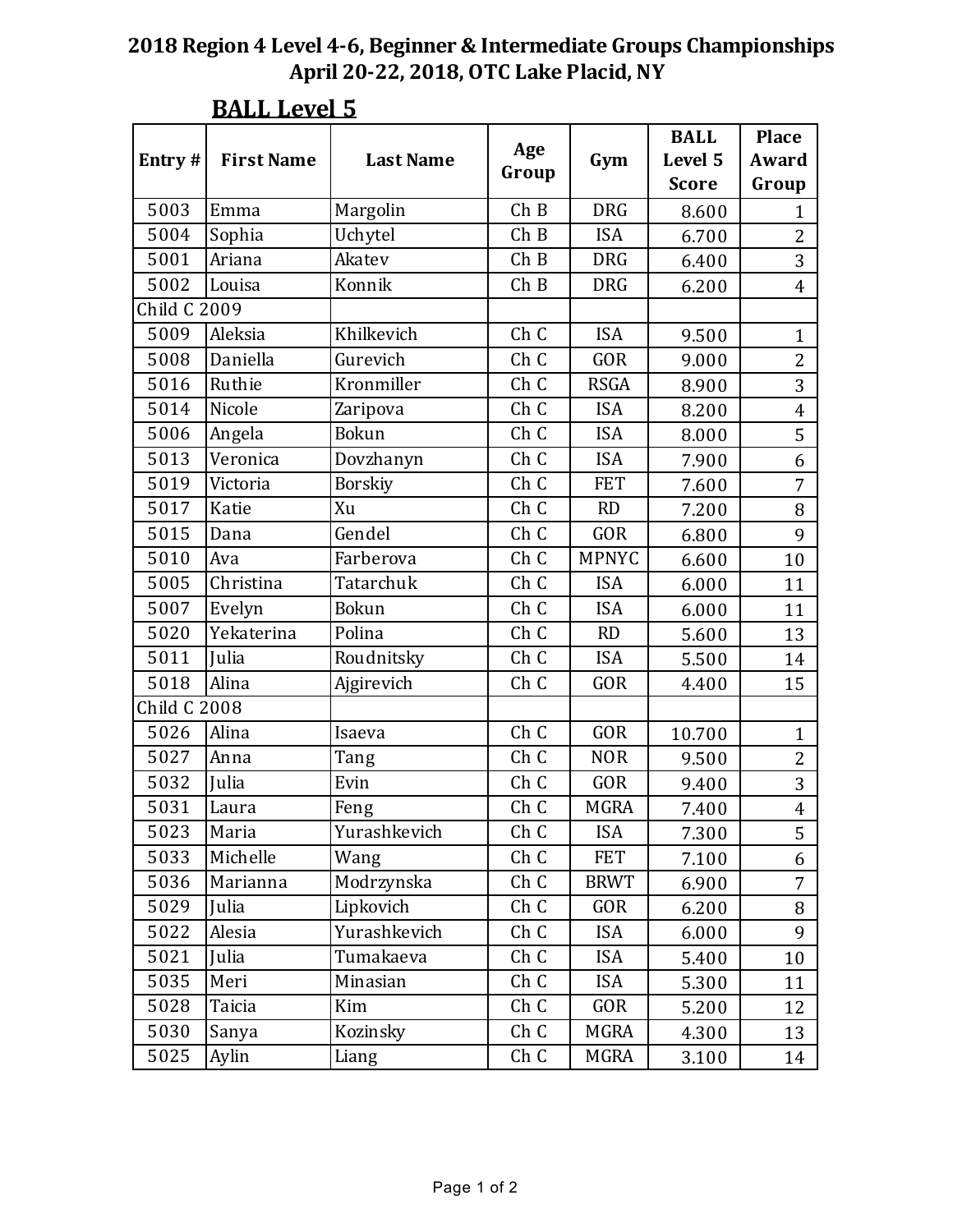|               |                   |                  |                         |              | <b>BALL</b>  | <b>Place</b>   |
|---------------|-------------------|------------------|-------------------------|--------------|--------------|----------------|
| Entry #       | <b>First Name</b> | <b>Last Name</b> | Age                     | Gym          | Level 5      | Award          |
|               |                   |                  | Group                   |              | <b>Score</b> | Group          |
| Junior A 2007 |                   |                  |                         |              |              |                |
| 5039          | Juliet            | Dong             | $\text{Tr } \mathbf{A}$ | <b>RSGA</b>  | 10.800       | $\mathbf{1}$   |
| 5037          | Victoria          | Davranova        | Jr A                    | <b>GOR</b>   | 10.300       | $\overline{2}$ |
| 5047          | Sarah             | Zhang            | $\text{Tr }A$           | <b>MGRA</b>  | 9.400        | 3              |
| 5052          | Corina            | Loomis           | $\text{Tr } \mathbf{A}$ | <b>NOR</b>   | 9.400        | 3              |
| 5053          | Shelly            | Shakhnovich      | Jr A                    | <b>MPNYC</b> | 8.600        | 5              |
| 5038          | Polina            | Kozyarchuk       | Jr A                    | <b>MPNYC</b> | 8.000        | 6              |
| 5048          | Polina            | Kontorovich      | Ir A                    | <b>BRWT</b>  | 7.800        | 7              |
| 5043          | Ally              | Chen             | Jr A                    | <b>MGRA</b>  | 7.600        | $\, 8$         |
| 5041          | Leela             | Levine           | Jr A                    | <b>MPNYC</b> | 7.400        | 9              |
| 5044          | Nina              | Starodubtseva    | IrA                     | <b>GOR</b>   | 7.000        | 10             |
| 5040          | Ella              | Kang             | Jr A                    | <b>RD</b>    | 6.900        | 11             |
| 5051          | Angelica          | Glogov           | Jr A                    | <b>ROG</b>   | 6.400        | 12             |
| 5046          | Ariana            | Goli             | $\text{Tr } \mathbf{A}$ | RD           | 6.100        | 13             |
| 5045          | Karen             | Polnarev         | Jr A                    | <b>BRWT</b>  | 5.600        | 14             |
| 5049          | Mai               | Hagbi            | $\text{Tr }A$           | <b>BRWT</b>  | 5.300        | 15             |
| 5050          | Anjali            | Mishra           | $\text{Tr }A$           | <b>ISA</b>   | 5.200        | 16             |
| unior A 2006  |                   |                  |                         |              |              |                |
| 5054          | Jodie             | Chen             | $\text{Tr }A$           | <b>NOR</b>   | 10.400       | $\mathbf{1}$   |
| 5062          | Sarah             | <b>Zhang</b>     | $\text{Tr } \mathbf{A}$ | <b>NOR</b>   | 9.200        | $\overline{2}$ |
| 5063          | Jane              | Hopkin           | Jr A                    | <b>MGRA</b>  | 8.500        | 3              |
| 5056          | Aliyah            | <b>Borskiy</b>   | $\text{Tr }A$           | <b>FET</b>   | 8.400        | $\overline{4}$ |
| 5061          | Iliana            | <b>Tassev</b>    | IrA                     | <b>ROG</b>   | 7.700        | 5              |
| 5067          | Nia               | Jablenski        | Jr A                    | <b>BRWB</b>  | 7.400        | 6              |
| 5058          | Stella            | Addington        | Jr A                    | <b>MPNYC</b> | 6.600        | $\overline{7}$ |
| 5055          | Kaylen            | Chen             | $\text{Tr }A$           | RD           | 6.500        | 8              |
| 5060          | Vanessa           | Anderson         | JrA                     | <b>BRWT</b>  | 6.200        | 9              |
| 5057          | Ariella           | Glukhovskiy      | Jr A                    | <b>ISA</b>   | 6.100        | 10             |
| 5059          | <b>Nyla</b>       | Sharif           | JrA                     | <b>BRWT</b>  | 5.200        | 11             |
| 5064          | Tahari            | Konate           | JrA                     | WHGF         | 4.200        | 12             |
|               |                   |                  |                         |              |              |                |
| 5066          | Bella             | Werner           | JrB                     | <b>FET</b>   | 7.300        | $\mathbf{1}$   |
| 5065          | Anastasia         | Boytsova         | JrB                     | <b>MPNYC</b> | 5.500        | $\overline{2}$ |

## **BALL Level 5**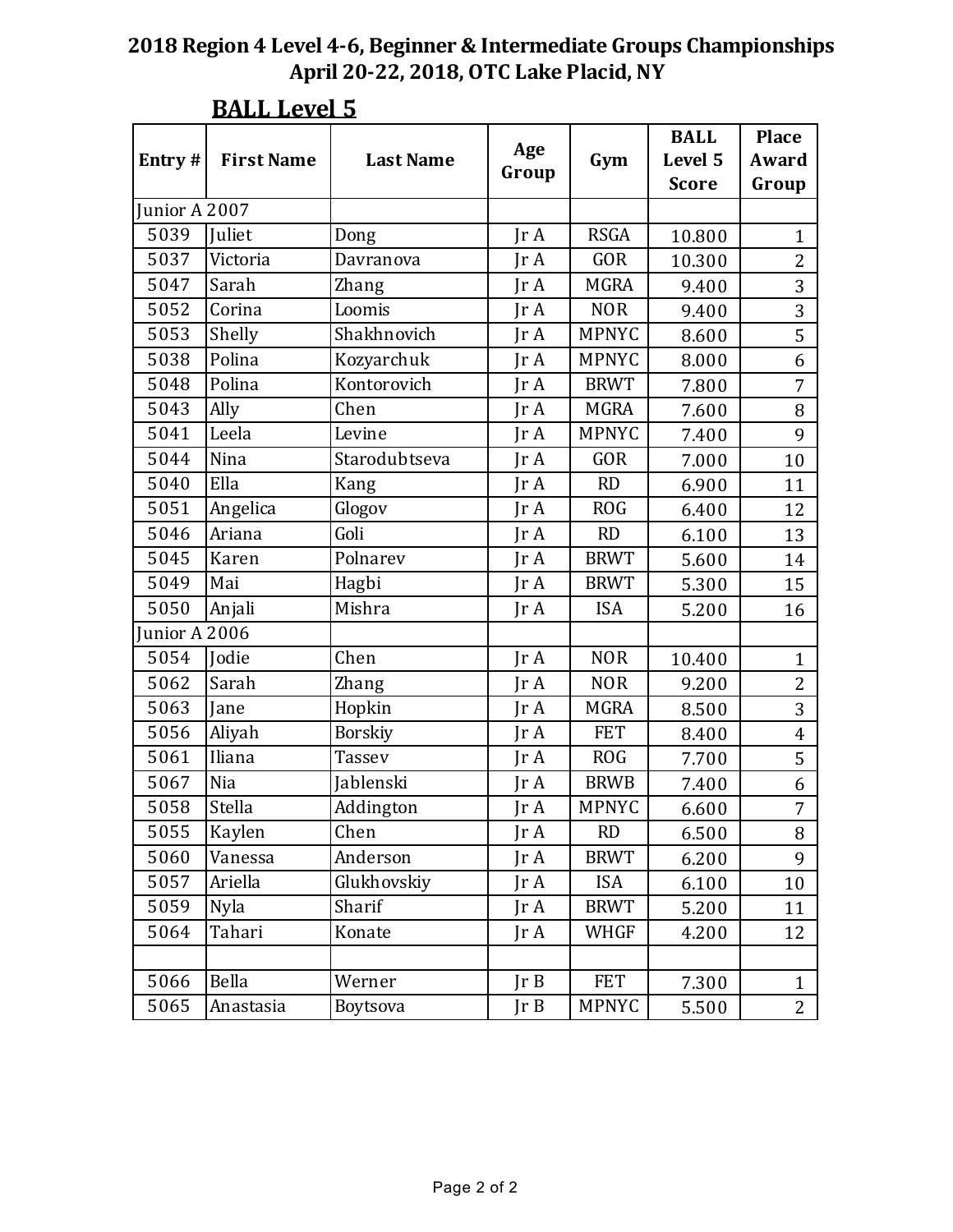| Entry#              | <b>First Name</b> | <b>Last Name</b> | Age   | Gym          | <b>CLUBS</b><br>Level 5 | <b>Place</b><br>Award |
|---------------------|-------------------|------------------|-------|--------------|-------------------------|-----------------------|
|                     |                   |                  | Group |              | <b>Score</b>            | Group                 |
| 5001                | Ariana            | Akatev           | ChB   | <b>DRG</b>   | 7.900                   | $\mathbf{1}$          |
| 5002                | Louisa            | Konnik           | ChB   | <b>DRG</b>   | 7.700                   | $\overline{2}$        |
| 5004                | Sophia            | Uchytel          | ChB   | <b>ISA</b>   | 6.700                   | 3                     |
| 5003                | Emma              | Margolin         | ChB   | <b>DRG</b>   | 6.600                   | $\overline{4}$        |
| <b>Child C 2009</b> |                   |                  |       |              |                         |                       |
| 5009                | Aleksia           | Khilkevich       | Ch C  | <b>ISA</b>   | 8.700                   | $\mathbf{1}$          |
| 5013                | Veronica          | Dovzhanyn        | Ch C  | <b>ISA</b>   | 8.500                   | $\overline{2}$        |
| 5014                | Nicole            | Zaripova         | Ch C  | <b>ISA</b>   | 8.000                   | 3                     |
| 5016                | Ruthie            | Kronmiller       | Ch C  | <b>RSGA</b>  | 7.900                   | $\overline{4}$        |
| 5008                | Daniella          | Gurevich         | Ch C  | <b>GOR</b>   | 7.500                   | 5                     |
| 5017                | Katie             | Xu               | Ch C  | <b>RD</b>    | 7.500                   | 5                     |
| 5020                | Yekaterina        | Polina           | Ch C  | <b>RD</b>    | 7.000                   | $\overline{7}$        |
| 5005                | Christina         | Tatarchuk        | Ch C  | <b>ISA</b>   | 6.900                   | 8                     |
| 5019                | Victoria          | <b>Borskiy</b>   | Ch C  | <b>FET</b>   | 6.700                   | 9                     |
| 5006                | Angela            | <b>Bokun</b>     | Ch C  | <b>ISA</b>   | 6.100                   | 10                    |
| 5015                | Dana              | Gendel           | Ch C  | <b>GOR</b>   | 5.200                   | 11                    |
| 5011                | Julia             | Roudnitsky       | Ch C  | <b>ISA</b>   | 5.000                   | 12                    |
| 5007                | Evelyn            | <b>Bokun</b>     | Ch C  | <b>ISA</b>   | 4.600                   | 13                    |
| 5010                | Ava               | Farberova        | Ch C  | <b>MPNYC</b> | 4.000                   | 14                    |
| 5018                | Alina             | Ajgirevich       | Ch C  | <b>GOR</b>   | 3.900                   | 15                    |
| Child C $2008$      |                   |                  |       |              |                         |                       |
| 5032                | Julia             | Evin             | Ch C  | <b>GOR</b>   | 8.800                   | $\mathbf{1}$          |
| 5027                | Anna              | Tang             | Ch C  | <b>NOR</b>   | 8.500                   | $\overline{2}$        |
| 5030                | Sanya             | Kozinsky         | Ch C  | <b>MGRA</b>  | 7.700                   | 3                     |
| 5021                | Julia             | Tumakaeva        | Ch C  | <b>ISA</b>   | 7.000                   | $\overline{4}$        |
| 5033                | Michelle          | Wang             | Ch C  | <b>FET</b>   | 6.900                   | 5                     |
| 5026                | Alina             | Isaeva           | Ch C  | GOR          | 6.900                   | 5                     |
| 5031                | Laura             | Feng             | Ch C  | MGRA         | 6.400                   | $\overline{7}$        |
| 5025                | Aylin             | Liang            | Ch C  | MGRA         | 5.800                   | 8                     |
| 5028                | Taicia            | Kim              | Ch C  | GOR          | 5.800                   | 8                     |
| 5036                | Marianna          | Modrzynska       | Ch C  | <b>BRWT</b>  | 5.700                   | 10                    |
| 5022                | Alesia            | Yurashkevich     | Ch C  | <b>ISA</b>   | 5.700                   | 10                    |
| 5029                | Julia             | Lipkovich        | Ch C  | GOR          | 5.300                   | 12                    |
| 5035                | Meri              | Minasian         | Ch C  | <b>ISA</b>   | 4.700                   | 13                    |
| 5023                | Maria             | Yurashkevich     | Ch C  | <b>ISA</b>   | 4.400                   | 14                    |

## **CLUBS Level 5**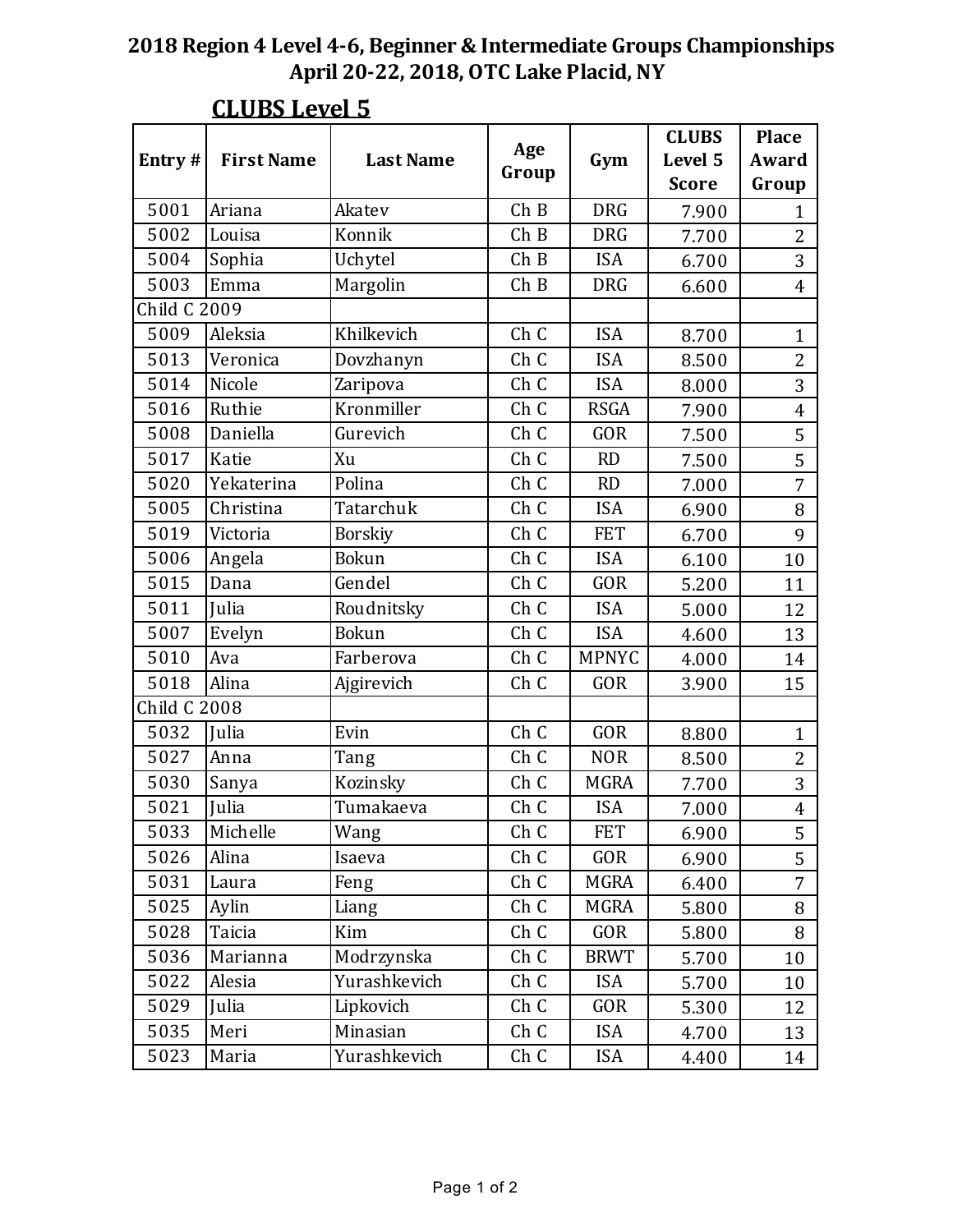| Entry#        | <b>First Name</b> | <b>Last Name</b> | Age           | Gym          | <b>CLUBS</b><br>Level 5 | <b>Place</b><br>Award |
|---------------|-------------------|------------------|---------------|--------------|-------------------------|-----------------------|
|               |                   |                  | Group         |              | <b>Score</b>            | Group                 |
| Junior A 2007 |                   |                  |               |              |                         |                       |
| 5037          | Victoria          | Davranova        | JrA           | <b>GOR</b>   | 9.900                   | $\mathbf{1}$          |
| 5039          | Juliet            | Dong             | $\text{Tr }A$ | <b>RSGA</b>  | 9.600                   | $\overline{2}$        |
| 5052          | Corina            | Loomis           | JrA           | <b>NOR</b>   | 8.800                   | 3                     |
| 5047          | Sarah             | Zhang            | IrA           | <b>MGRA</b>  | 8.300                   | $\overline{4}$        |
| 5053          | Shelly            | Shakhnovich      | $\text{Tr }A$ | <b>MPNYC</b> | 7.200                   | 5                     |
| 5048          | Polina            | Kontorovich      | $\text{Tr }A$ | <b>BRWT</b>  | 7.100                   | 6                     |
| 5040          | Ella              | Kang             | $\text{Tr }A$ | <b>RD</b>    | 6.900                   | $\overline{7}$        |
| 5046          | Ariana            | Goli             | $\text{Tr }A$ | <b>RD</b>    | 6.700                   | 8                     |
| 5044          | Nina              | Starodubtseva    | JrA           | GOR          | 6.600                   | 9                     |
| 5045          | Karen             | Polnarev         | IrA           | <b>BRWT</b>  | 6.100                   | 10                    |
| 5041          | Leela             | Levine           | $\text{Tr }A$ | <b>MPNYC</b> | 5.900                   | 11                    |
| 5051          | Angelica          | Glogov           | JrA           | <b>ROG</b>   | 5.800                   | 12                    |
| 5043          | Ally              | Chen             | IrA           | <b>MGRA</b>  | 5.600                   | 13                    |
| 5049          | Mai               | Hagbi            | $\text{Tr }A$ | <b>BRWT</b>  | 5.400                   | 14                    |
| 5050          | Anjali            | Mishra           | JrA           | <b>ISA</b>   | 4.800                   | 15                    |
| 5038          | Polina            | Kozyarchuk       | $\text{Tr }A$ | <b>MPNYC</b> | 3.800                   | 16                    |
| unior A 2006  |                   |                  |               |              |                         |                       |
| 5062          | Sarah             | <b>Zhang</b>     | JrA           | <b>NOR</b>   | 8.100                   | $\mathbf{1}$          |
| 5061          | Iliana            | <b>Tassev</b>    | IrA           | <b>ROG</b>   | 7.800                   | $\overline{2}$        |
| 5056          | Aliyah            | <b>Borskiy</b>   | $\text{Tr }A$ | <b>FET</b>   | 7.400                   | 3                     |
| 5054          | Jodie             | Chen             | JrA           | <b>NOR</b>   | 7.300                   | $\overline{4}$        |
| 5055          | Kaylen            | Chen             | JrA           | RD           | 6.900                   | 5                     |
| 5060          | Vanessa           | Anderson         | Ir A          | <b>BRWT</b>  | 6.800                   | 6                     |
| 5059          | Nyla              | Sharif           | Jr A          | <b>BRWT</b>  | 6.400                   | $\overline{7}$        |
| 5067          | Nia               | Jablenski        | Jr A          | <b>BRWB</b>  | 6.400                   | $\overline{7}$        |
| 5058          | Stella            | Addington        | JrA           | <b>MPNYC</b> | 5.200                   | 9                     |
| 5063          | Jane              | Hopkin           | JrA           | <b>MGRA</b>  | 4.800                   | 10                    |
| 5057          | Ariella           | Glukhovskiy      | Jr A          | <b>ISA</b>   | 4.500                   | 11                    |
| 5064          | Tahari            | Konate           | JrA           | WHGF         | 3.100                   | 12                    |
|               |                   |                  |               |              |                         |                       |
| 5065          | Anastasia         | Boytsova         | JrB           | <b>MPNYC</b> | 5.700                   | $\mathbf{1}$          |
| 5066          | Bella             | Werner           | JrB           | <b>FET</b>   | 5.100                   | 2 <sup>1</sup>        |

## **CLUBS Level 5**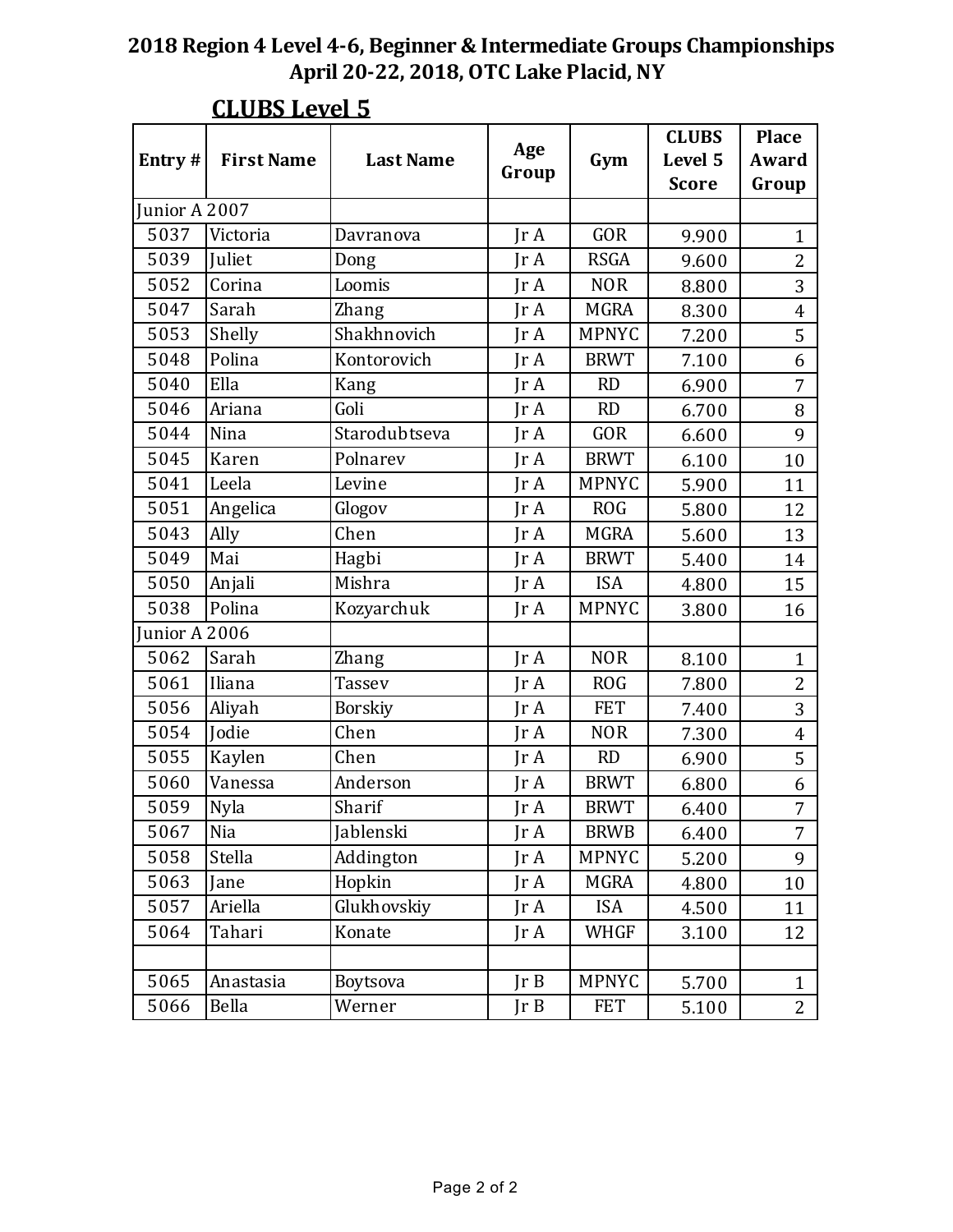|                     |                   |                  |              |              |              |       |             |              | All           | <b>Place</b>   |
|---------------------|-------------------|------------------|--------------|--------------|--------------|-------|-------------|--------------|---------------|----------------|
| Entry#              | <b>First Name</b> | <b>Last Name</b> | Age<br>Group | Gym          | <b>Floor</b> | Hoop  | <b>Ball</b> | <b>Clubs</b> | <b>Around</b> | Award          |
|                     |                   |                  |              |              |              |       |             |              | <b>Score</b>  | Group          |
| 5002                | Louisa            | Konnik           | ChB          | <b>DRG</b>   | 8.200        | 9.200 | 6.200       | 7.700        | 31.300        | 1              |
| 5001                | Ariana            | Akatev           | ChB          | <b>DRG</b>   | 7.500        | 7.200 | 6.400       | 7.900        | 29.000        | 2              |
| 5003                | Emma              | Margolin         | ChB          | <b>DRG</b>   | 6.800        | 6.400 | 8.600       | 6.600        | 28.400        | 3              |
| 5004                | Sophia            | Uchytel          | ChB          | <b>ISA</b>   | 6.500        | 6.900 | 6.700       | 6.700        | 26.800        | $\overline{4}$ |
| <b>Child C 2009</b> |                   |                  |              |              |              |       |             |              |               |                |
| 5016                | Ruthie            | Kronmiller       | Ch C         | <b>RSGA</b>  | 9.800        | 9.700 | 8.900       | 7.900        | 36.300        | $\mathbf{1}$   |
| 5009                | Aleksia           | Khilkevich       | Ch C         | <b>ISA</b>   | 9.000        | 8.300 | 9.500       | 8.700        | 35.500        | 2              |
| 5014                | Nicole            | Zaripova         | Ch C         | <b>ISA</b>   | 7.900        | 8.400 | 8.200       | 8.000        | 32.500        | 3              |
| 5013                | Veronica          | Dovzhanyn        | Ch C         | <b>ISA</b>   | 8.200        | 7.700 | 7.900       | 8.500        | 32.300        | $\overline{4}$ |
| 5008                | Daniella          | Gurevich         | Ch C         | GOR          | 7.800        | 7.600 | 9.000       | 7.500        | 31.900        | 5              |
| 5019                | Victoria          | <b>Borskiy</b>   | Ch C         | <b>FET</b>   | 8.800        | 8.300 | 7.600       | 6.700        | 31.400        | 6              |
| 5005                | Christina         | Tatarchuk        | Ch C         | <b>ISA</b>   | 8.800        | 6.400 | 6.000       | 6.900        | 28.100        | 7              |
| 5017                | Katie             | Xu               | Ch C         | <b>RD</b>    | 7.000        | 6.400 | 7.200       | 7.500        | 28.100        | $\, 8$         |
| 5006                | Angela            | <b>Bokun</b>     | Ch C         | <b>ISA</b>   | 7.100        | 5.700 | 8.000       | 6.100        | 26.900        | 9              |
| 5020                | Yekaterina        | Polina           | Ch C         | <b>RD</b>    | 7.200        | 7.000 | 5.600       | 7.000        | 26.800        | 10             |
| 5015                | Dana              | Gendel           | Ch C         | GOR          | 7.200        | 6.700 | 6.800       | 5.200        | 25.900        | 11             |
| 5010                | Ava               | Farberova        | Ch C         | <b>MPNYC</b> | 8.900        | 5.400 | 6.600       | 4.000        | 24.900        | 12             |
| 5007                | Evelyn            | <b>Bokun</b>     | Ch C         | <b>ISA</b>   | 6.700        | 5.100 | 6.000       | 4.600        | 22.400        | 13             |
| 5011                | Julia             | Roudnitsky       | Ch C         | <b>ISA</b>   | 5.000        | 6.200 | 5.500       | 5.000        | 21.700        | 14             |
| 5018                | Alina             | Ajgirevich       | Ch C         | GOR          | 5.300        | 5.800 | 4.400       | 3.900        | 19.400        | 15             |
| Child C 2008        |                   |                  |              |              |              |       |             |              |               |                |
| 5032                | Julia             | Evin             | Ch C         | GOR          | 10.200       | 8.700 | 9.400       | 8.800        | 37.100        | $\mathbf{1}$   |
| 5027                | Anna              | Tang             | Ch C         | <b>NOR</b>   | 9.600        | 7.900 | 9.500       | 8.500        | 35.500        | $\overline{c}$ |
| 5026                | Alina             | Isaeva           | Ch C         | GOR          | 8.700        | 8.800 | 10.700      | 6.900        | 35.100        | 3              |
| 5033                | Michelle          | Wang             | Ch C         | <b>FET</b>   | 8.900        | 6.300 | 7.100       | 6.900        | 29.200        | 4              |
| 5036                | Marianna          | Modrzynska       | Ch C         | <b>BRWT</b>  | 7.200        | 7.300 | 6.900       | 5.700        | 27.100        | 5              |
| 5028                | Taicia            | $\rm Kim$        | Ch C         | GOR          | 8.800        | 7.200 | 5.200       | 5.800        | 27.000        | 6              |
| 5031                | Laura             | Feng             | Ch C         | <b>MGRA</b>  | 7.300        | 5.700 | 7.400       | 6.400        | 26.800        | 7              |
| 5029                | Julia             | Lipkovich        | Ch C         | GOR          | 6.900        | 7.800 | 6.200       | 5.300        | 26.200        | $\, 8$         |
| 5030                | Sanya             | Kozinsky         | Ch C         | <b>MGRA</b>  | 7.400        | 6.200 | 4.300       | 7.700        | 25.600        | 9              |
| 5021                | Julia             | Tumakaeva        | Ch C         | <b>ISA</b>   | 7.000        | 5.500 | 5.400       | 7.000        | 24.900        | 10             |
| 5022                | Alesia            | Yurashkevich     | Ch C         | <b>ISA</b>   | 6.400        | 5.200 | 6.000       | 5.700        | 23.300        | 11             |
| 5023                | Maria             | Yurashkevich     | Ch C         | <b>ISA</b>   | 5.900        | 5.500 | 7.300       | 4.400        | 23.100        | 12             |
| 5025                | Aylin             | Liang            | Ch C         | <b>MGRA</b>  | 6.800        | 6.300 | 3.100       | 5.800        | 22.000        | 13             |
| 5035                | Meri              | Minasian         | Ch C         | <b>ISA</b>   | 3.300        | 3.800 | 5.300       | 4.700        | 17.100        | 14             |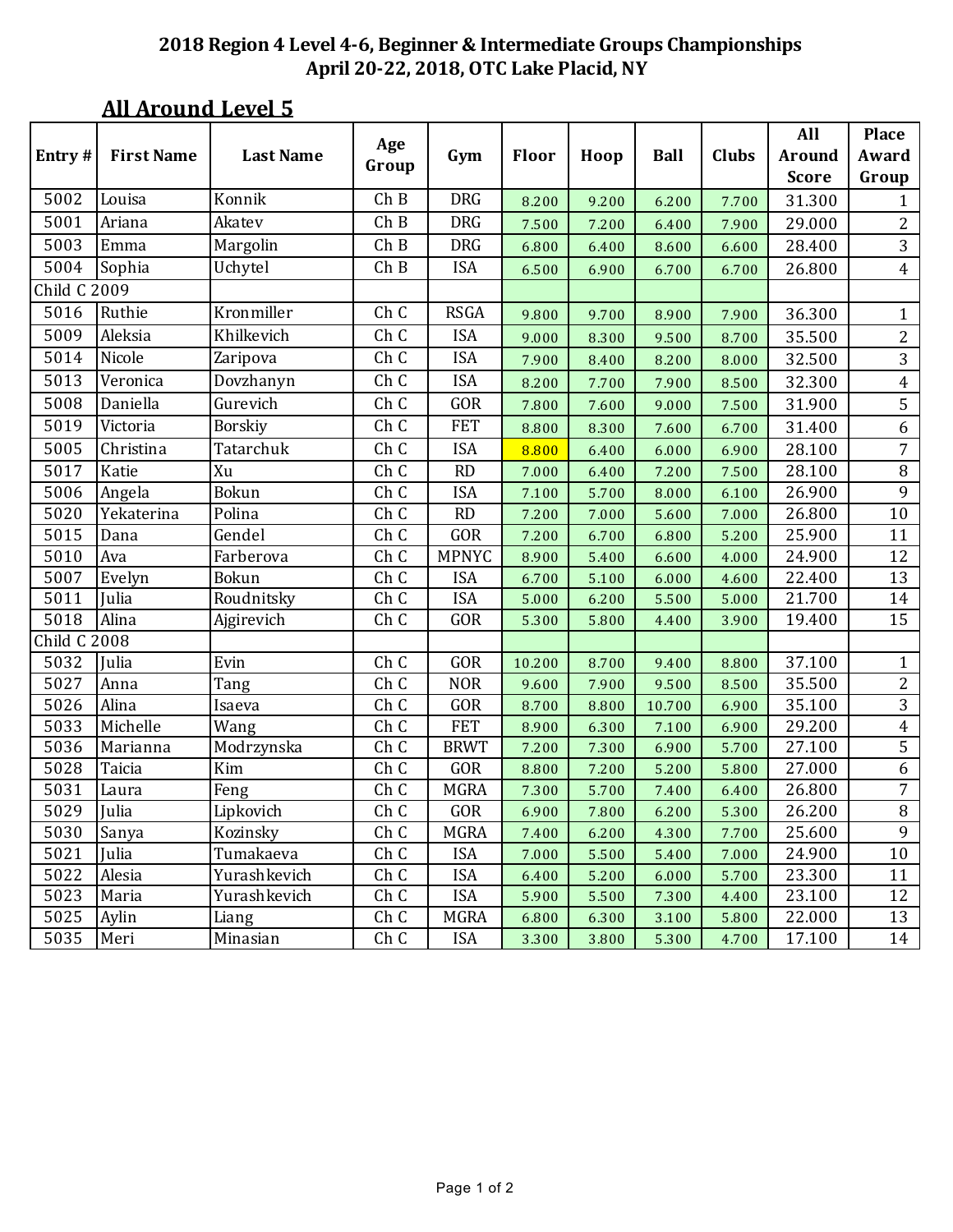|               |                   |                  | Age                          |              |       |       |             |              | All           | <b>Place</b>   |
|---------------|-------------------|------------------|------------------------------|--------------|-------|-------|-------------|--------------|---------------|----------------|
| Entry#        | <b>First Name</b> | <b>Last Name</b> | Group                        | Gym          | Floor | Hoop  | <b>Ball</b> | <b>Clubs</b> | <b>Around</b> | Award          |
|               |                   |                  |                              |              |       |       |             |              | <b>Score</b>  | Group          |
| Junior A 2007 |                   |                  |                              |              |       |       |             |              |               |                |
| 5039          | Juliet            | Dong             | $\mathop{\rm Ir}\nolimits$ A | <b>RSGA</b>  | 9.800 | 8.500 | 10.800      | 9.600        | 38.700        | $\mathbf{1}$   |
| 5037          | Victoria          | Davranova        | Ir A                         | GOR          | 9.300 | 8.500 | 10.300      | 9.900        | 38.000        | $\overline{2}$ |
| 5047          | Sarah             | Zhang            | Jr A                         | <b>MGRA</b>  | 9.100 | 8.900 | 9.400       | 8.300        | 35.700        | 3              |
| 5052          | Corina            | Loomis           | Jr A                         | <b>NOR</b>   | 8.800 | 8.700 | 9.400       | 8.800        | 35.700        | $\overline{4}$ |
| 5053          | Shelly            | Shakhnovich      | Ir A                         | <b>MPNYC</b> | 8.100 | 5.300 | 8.600       | 7.200        | 29.200        | 5              |
| 5043          | Ally              | Chen             | Jr A                         | <b>MGRA</b>  | 7.700 | 7.400 | 7.600       | 5.600        | 28.300        | 6              |
| 5040          | Ella              | Kang             | Jr A                         | <b>RD</b>    | 6.600 | 7.300 | 6.900       | 6.900        | 27.700        | $\overline{7}$ |
| 5044          | Nina              | Starodubtseva    | Jr A                         | GOR          | 6.400 | 7.600 | 7.000       | 6.600        | 27.600        | $\, 8$         |
| 5048          | Polina            | Kontorovich      | Jr A                         | <b>BRWT</b>  | 6.700 | 4.700 | 7.800       | 7.100        | 26.300        | $\overline{9}$ |
| 5046          | Ariana            | Goli             | Jr A                         | <b>RD</b>    | 6.600 | 5.600 | 6.100       | 6.700        | 25.000        | 10             |
| 5038          | Polina            | Kozyarchuk       | Jr A                         | <b>MPNYC</b> | 7.200 | 5.700 | 8.000       | 3.800        | 24.700        | 11             |
| 5041          | Leela             | Levine           | Jr A                         | <b>MPNYC</b> | 6.500 | 4.800 | 7.400       | 5.900        | 24.600        | 12             |
| 5051          | Angelica          | Glogov           | Jr A                         | <b>ROG</b>   | 7.200 | 5.200 | 6.400       | 5.800        | 24.600        | 13             |
| 5045          | Karen             | Polnarev         | Jr A                         | <b>BRWT</b>  | 4.400 | 5.400 | 5.600       | 6.100        | 21.500        | 14             |
| 5049          | Mai               | Hagbi            | Ir A                         | <b>BRWT</b>  | 4.500 | 6.100 | 5.300       | 5.400        | 21.300        | 15             |
| 5050          | Anjali            | Mishra           | Jr A                         | <b>ISA</b>   | 4.800 | 5.500 | 5.200       | 4.800        | 20.300        | 16             |
| Junior A 2006 |                   |                  |                              |              |       |       |             |              |               |                |
| 5054          | Jodie             | Chen             | IrA                          | <b>NOR</b>   | 9.700 | 7.900 | 10.400      | 7.300        | 35.300        | $\mathbf{1}$   |
| 5062          | Sarah             | Zhang            | Jr A                         | <b>NOR</b>   | 7.700 | 7.500 | 9.200       | 8.100        | 32.500        | $\mathbf{2}$   |
| 5056          | Aliyah            | Borskiy          | Jr A                         | <b>FET</b>   | 7.500 | 7.300 | 8.400       | 7.400        | 30.600        | 3              |
| 5061          | Iliana            | Tassev           | Ir A                         | <b>ROG</b>   | 7.200 | 6.900 | 7.700       | 7.800        | 29.600        | 4              |
| 5055          | Kaylen            | Chen             | Jr A                         | RD           | 8.000 | 7.000 | 6.500       | 6.900        | 28.400        | 5              |
| 5060          | Vanessa           | Anderson         | Jr A                         | <b>BRWT</b>  | 6.600 | 7.800 | 6.200       | 6.800        | 27.400        | 6              |
| 5063          | Jane              | Hopkin           | Ir A                         | <b>MGRA</b>  | 8.200 | 5.200 | 8.500       | 4.800        | 26.700        | $\overline{7}$ |
| 5067          | Nia               | Jablenski        | Jr A                         | <b>BRWB</b>  | 5.500 | 5.800 | 7.400       | 6.400        | 25.100        | $\, 8$         |
| 5058          | Stella            | Addington        | Jr A                         | <b>MPNYC</b> | 6.500 | 6.700 | 6.600       | 5.200        | 25.000        | $\overline{9}$ |
| 5059          | Nyla              | Sharif           | Ir A                         | <b>BRWT</b>  | 6.600 | 5.700 | 5.200       | 6.400        | 23.900        | 10             |
| 5057          | Ariella           | Glukhovskiy      | Jr A                         | <b>ISA</b>   | 4.300 | 5.100 | 6.100       | 4.500        | 20.000        | 11             |
| 5064          | Tahari            | Konate           | IrA                          | <b>WHGF</b>  | 5.200 | 4.800 | 4.200       | 3.100        | 17.300        | 12             |
|               |                   |                  |                              |              |       |       |             |              |               |                |
| 5066          | Bella             | Werner           | Ir B                         | <b>FET</b>   | 5.800 | 6.200 | 7.300       | 5.100        | 24.400        | $\mathbf{1}$   |
| 5065          | Anastasia         | Boytsova         | Ir B                         | <b>MPNYC</b> | 6.500 | 5.600 | 5.500       | 5.700        | 23.300        | $\overline{2}$ |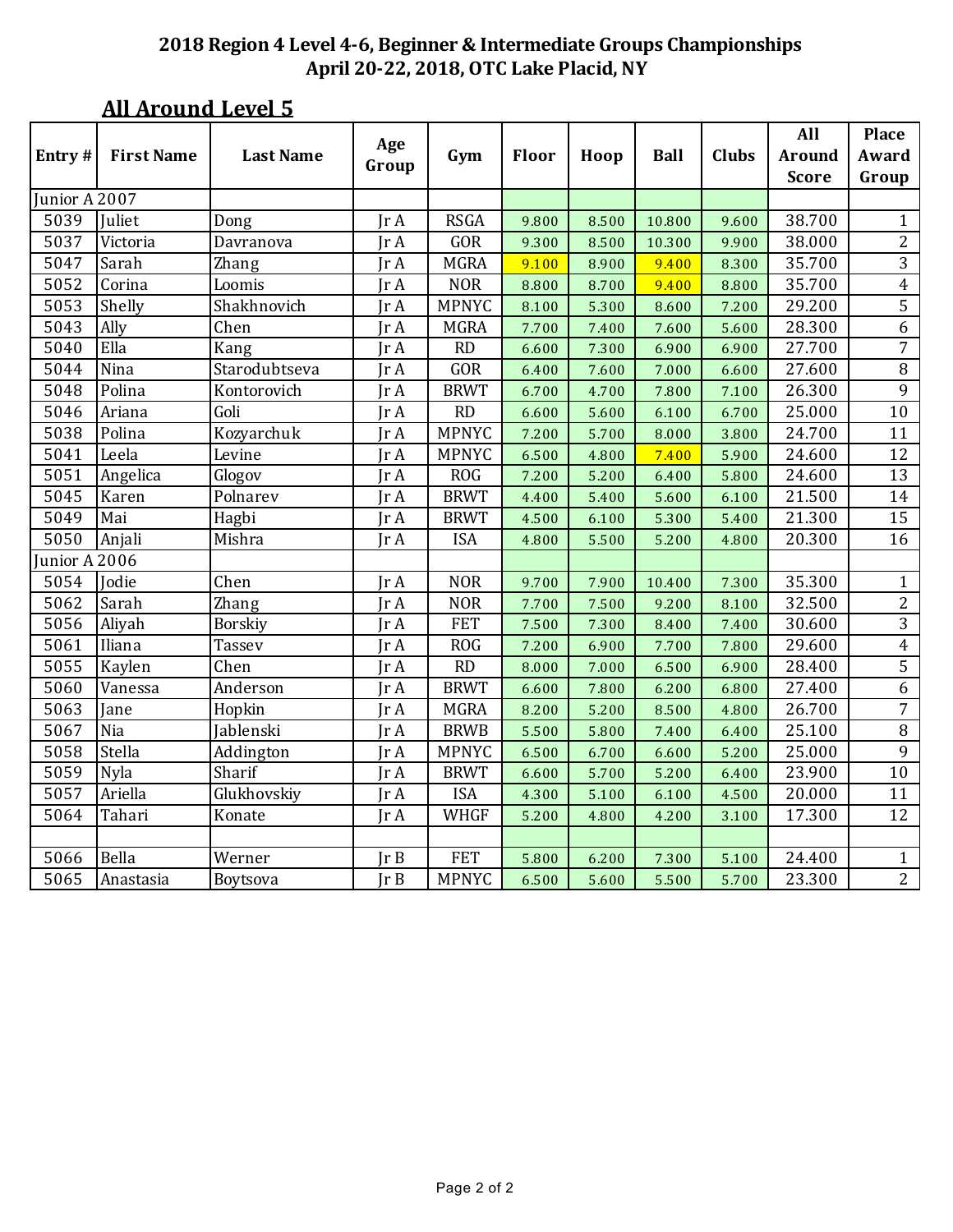| Entry# | <b>First Name</b>         | <b>Last Name</b> | Age<br>Group  | Gym          | <b>FLOOR</b><br>Level 6<br><b>Score</b> | <b>Place</b><br>Award<br>Group |
|--------|---------------------------|------------------|---------------|--------------|-----------------------------------------|--------------------------------|
| 6009   | Kyra                      | Sidon            | Ch C          | <b>ISA</b>   | 9.900                                   | $\mathbf{1}$                   |
| 6004   | Zlata                     | Kogan            | Ch C          | <b>ISA</b>   | 9.000                                   | $\overline{2}$                 |
| 6011   | Julia                     | <b>Kitter</b>    | Ch C          | <b>DRG</b>   | 8.500                                   | 3                              |
| 6010   | Michelle                  | Bukachevskiy     | Ch C          | <b>ISA</b>   | 7.900                                   | $\overline{4}$                 |
| 6013   | Annie                     | Zhu              | Ch C          | RD           | 7.900                                   | $\overline{\mathbf{4}}$        |
| 6012   | Michelle                  | Faynstein        | Ch C          | <b>RD</b>    | 7.600                                   | 6                              |
| 6006   | Maya                      | Koukos           | Ch C          | <b>ISA</b>   | 7.200                                   | $\overline{7}$                 |
| 6008   | Ekaterina                 | Gulin            | Ch C          | <b>ISA</b>   | 7.000                                   | 8                              |
| 6003   | Deven                     | Tam              | Ch C          | RD           | 6.900                                   | 9                              |
| 6007   | Lydia                     | Shorman          | Ch C          | <b>MPNYC</b> | 6.100                                   | 10                             |
| 6005   | Chloe                     | Gorohovsky       | Ch C          | <b>ISA</b>   | 5.900                                   | 11                             |
| 6002   | Anastasia                 | Dubinkina        | Ch C          | <b>ISA</b>   | 5.700                                   | 12                             |
|        | Junior A 4/2007 - 12/2007 |                  |               |              |                                         |                                |
| 6022   | Lauren                    | Cao              | IrA           | <b>BRWT</b>  | 10.200                                  | $\mathbf{1}$                   |
| 6015   | Milana                    | Abayeva          | Ir A          | <b>ISA</b>   | 10.100                                  | $\overline{2}$                 |
| 6025   | Elizabeth                 | Ilyaich          | $\text{Tr }A$ | <b>ISA</b>   | 10.000                                  | 3                              |
| 6020   | Abigail                   | Klimovich        | IrA           | <b>CTR</b>   | 9.200                                   | $\overline{4}$                 |
| 6023   | Victoria                  | Vozvyshayeva     | IrA           | <b>CTR</b>   | 9.200                                   | $\overline{4}$                 |
| 6028   | Nadia                     | Turovskiy        | IrA           | <b>FET</b>   | 9.100                                   | 6                              |
| 6021   | Sophia                    | Piltser          | IrA           | <b>ISA</b>   | 8.800                                   | $\overline{7}$                 |
| 6019   | Michelle                  | Belakh           | IrA           | <b>ISA</b>   | 8.700                                   | 8                              |
| 6014   | Isabella                  | Lee              | IrA           | <b>MGRA</b>  | 8.400                                   | 9                              |
| 6026   | Giselle                   | Vilkomir         | IrA           | <b>FET</b>   | 8.100                                   | 10                             |
| 6017   | Adrianna                  | Matviiv          | IrA           | <b>ISA</b>   | 7.800                                   | 11                             |
| 6024   | Sarah                     | <b>Kritikos</b>  | Ir A          | <b>ISA</b>   | 7.800                                   | 11                             |
| 6016   | Alexandra                 | Morozova         | IrA           | <b>MPNYC</b> | 7.100                                   | 13                             |
| 6018   | Varvara                   | Demarcuks        | IrA           | <b>ISA</b>   | 6.500                                   | 14                             |
| 6027   | Anjali                    | Ambooken         | IrA           | <b>ISA</b>   | 5.600                                   | 15                             |
| 6030   | Masha                     | Margulian        | Ir A          | <b>RD</b>    | 5.500                                   | 16                             |
| 6029   | Katia                     | Nigro            | IrA           | <b>MGRA</b>  | 4.900                                   | 17                             |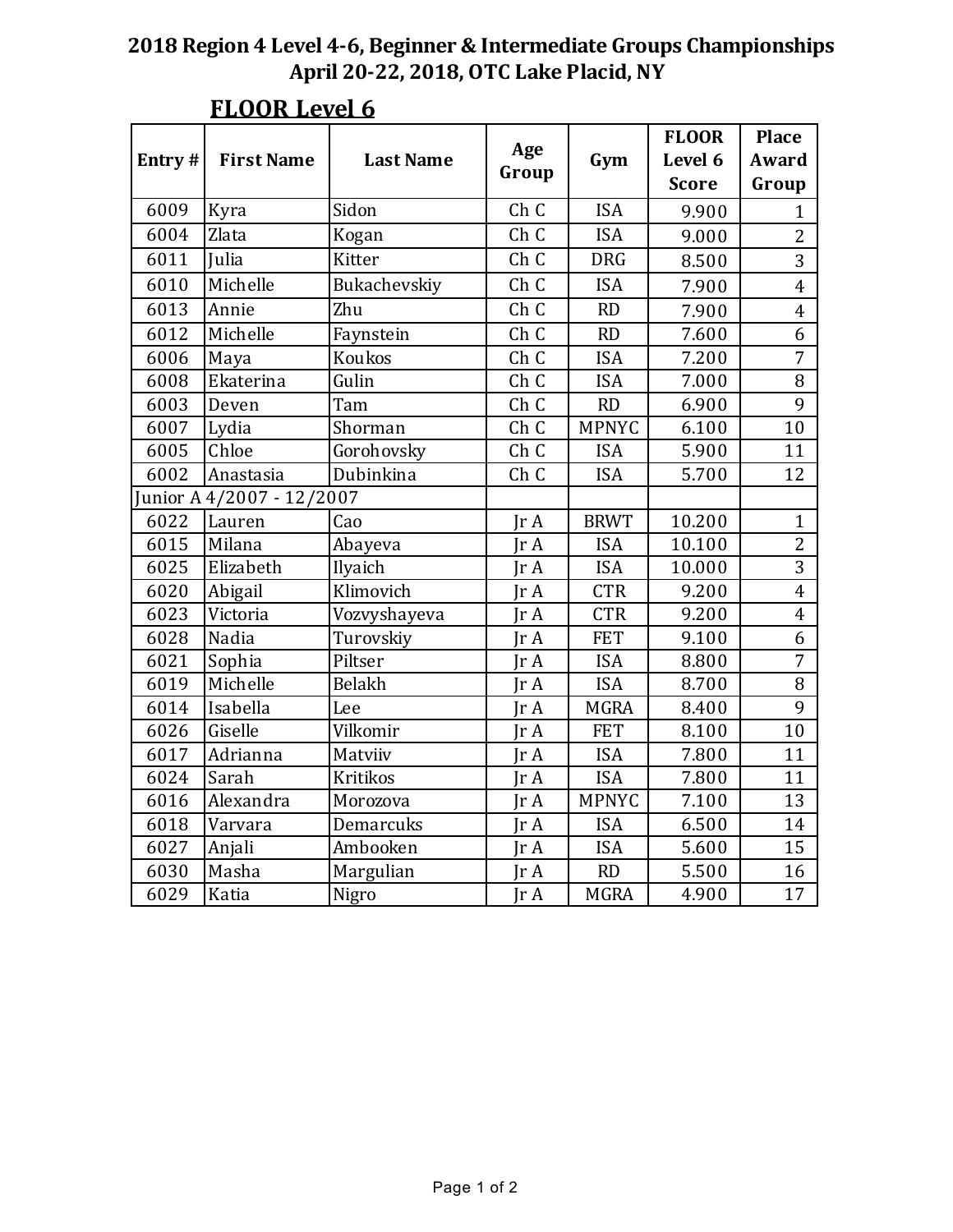| Entry# | <b>First Name</b>      | <b>Last Name</b> | Age<br>Group | Gym          | <b>FLOOR</b><br>Level 6<br><b>Score</b> | <b>Place</b><br>Award<br>Group |
|--------|------------------------|------------------|--------------|--------------|-----------------------------------------|--------------------------------|
|        | Junior A 2006 - 3/2007 |                  |              |              |                                         |                                |
| 6038   | Alexandra              | Zarvovskaya      | IrA          | <b>GOR</b>   | 9.900                                   | $\mathbf{1}$                   |
| 6044   | Mia                    | Tsiporukha       | IrA          | <b>GOR</b>   | 9.800                                   | $\overline{2}$                 |
| 6037   | Chloe                  | <b>Netis</b>     | IrA          | <b>MPNYC</b> | 9.600                                   | 3                              |
| 6039   | Victoria               | Shulman          | Ir $A$       | <b>ISA</b>   | 9.200                                   | $\overline{4}$                 |
| 6045   | Kaitlyn                | Kao              | IrA          | <b>ISA</b>   | 9.200                                   | $\overline{4}$                 |
| 6035   | Emma                   | Xiao             | IrA          | <b>BRWT</b>  | 8.900                                   | 6                              |
| 6041   | Zoey                   | Zhou             | IrA          | <b>RD</b>    | 8.200                                   | $\overline{7}$                 |
| 6036   | Bella                  | Kovalevsky       | IrA          | <b>BRWT</b>  | 7.800                                   | 8                              |
| 6042   | Emily                  | Grinberg         | IrA          | <b>GOR</b>   | 7.800                                   | 8                              |
| 6047   | Susan                  | Hong             | IrA          | <b>MGRA</b>  | 7.700                                   | 10                             |
| 6046   | Lily                   | Tobiyash         | IrA          | <b>MPNYC</b> | 7.600                                   | 11                             |
| 6040   | Gisela                 | Yakubova         | IrA          | <b>ISA</b>   | 7.000                                   | 12                             |
| 6034   | Mia                    | D'Souza          | IrA          | RD           | 6.400                                   | 13                             |
| 6049   | Melody                 | Chuong           | IrA          | <b>RD</b>    | 6.000                                   | 14                             |
| 6033   | Arianna                | Yankovski        | Ir $A$       | <b>MGRA</b>  | 5.600                                   | 15                             |
|        |                        |                  |              |              |                                         |                                |
| 6051   | Caterina               | Miotto           | Ir B         | <b>NOR</b>   | 9.800                                   | $\mathbf{1}$                   |
| 6057   | Eva                    | Rhinelander      | Ir B         | <b>NOR</b>   | 9.800                                   | $\mathbf{1}$                   |
| 6054   | Serena                 | Chang            | Ir B         | <b>FET</b>   | 8.500                                   | $\overline{3}$                 |
| 6056   | Penelope               | Quiroa           | Ir B         | <b>RSGA</b>  | 8.500                                   | $\overline{3}$                 |
| 6058   | Isabel                 | Whiteside-Cho    | Ir B         | <b>BRWT</b>  | 8.400                                   | $\overline{5}$                 |
| 6060   | Ioanna                 | Minasidis        | Ir B         | <b>RSGA</b>  | 7.700                                   | 6                              |
| 6050   | Allie                  | Guo              | Ir B         | <b>FET</b>   | 6.500                                   | $\overline{7}$                 |
| 6055   | Dalia                  | <b>Kravets</b>   | Ir B         | <b>FET</b>   | 6.400                                   | 8                              |
| 6052   | Tova                   | Hayete           | Ir B         | <b>FET</b>   | 5.900                                   | 9                              |
|        |                        |                  |              |              |                                         |                                |
| 6063   | Madison                | Valentin         | Sr           | <b>WHGF</b>  | 5.500                                   | $\mathbf{1}$                   |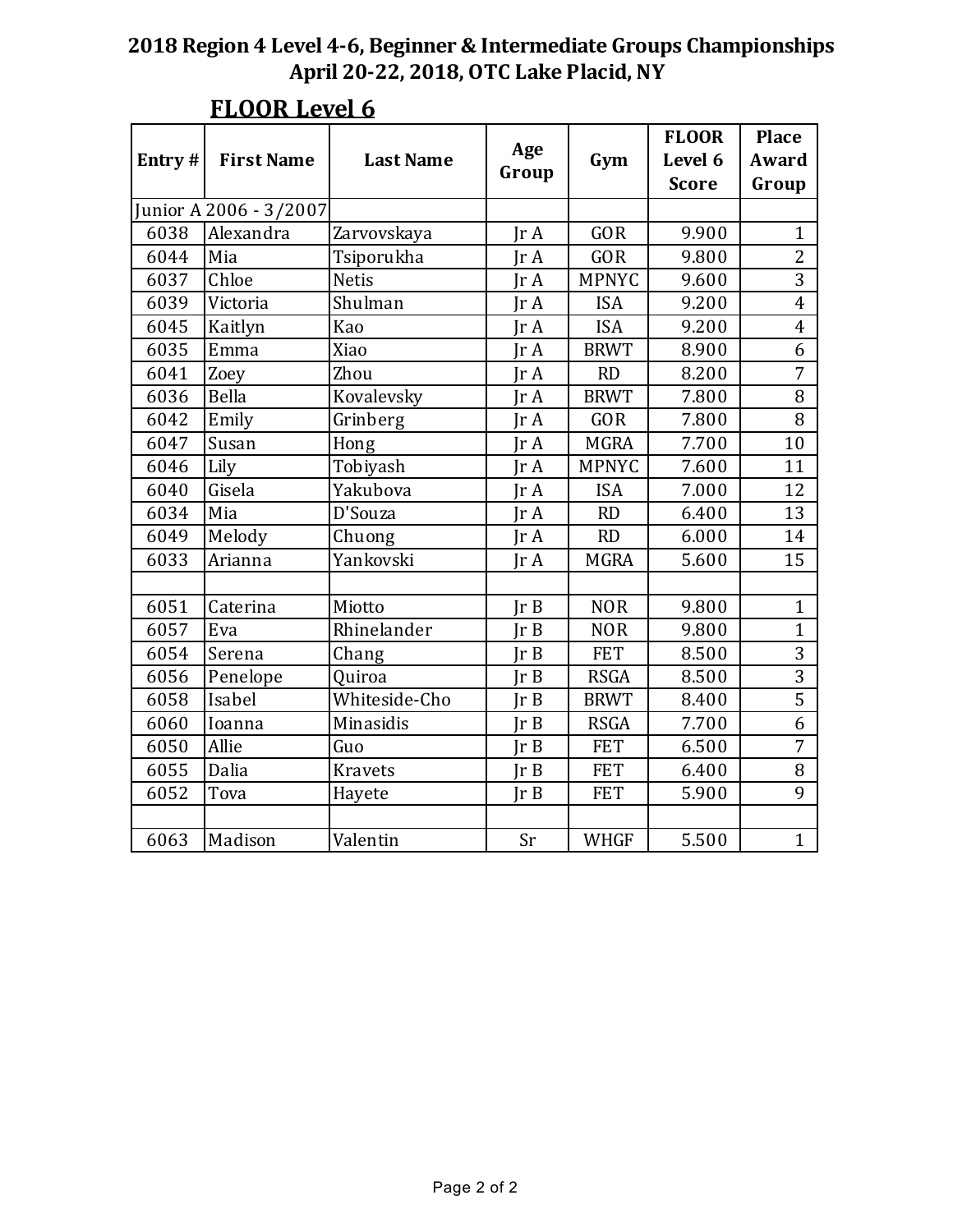| Entry# | <b>First Name</b>         | <b>Last Name</b> | Age<br>Group       | Gym          | <b>ROPE</b><br>Level 6 | <b>Place</b><br>Award |
|--------|---------------------------|------------------|--------------------|--------------|------------------------|-----------------------|
|        |                           |                  |                    |              | <b>Score</b>           | Group                 |
| 6004   | Zlata                     | Kogan            | Ch C               | <b>ISA</b>   | 10.000                 | $\mathbf{1}$          |
| 6009   | Kyra                      | Sidon            | Ch C               | <b>ISA</b>   | 8.500                  | $\overline{2}$        |
| 6008   | Ekaterina                 | Gulin            | Ch C               | <b>ISA</b>   | 8.200                  | 3                     |
| 6003   | Deven                     | Tam              | Ch C               | <b>RD</b>    | 8.100                  | $\overline{4}$        |
| 6013   | Annie                     | Zhu              | Ch C               | RD           | 8.000                  | 5                     |
| 6011   | Julia                     | Kitter           | Ch C               | <b>DRG</b>   | 7.600                  | $\overline{6}$        |
| 6005   | Chloe                     | Gorohovsky       | $\overline{C}$ h C | <b>ISA</b>   | 7.400                  | $\overline{7}$        |
| 6010   | Michelle                  | Bukachevskiy     | Ch C               | <b>ISA</b>   | 7.400                  | $\overline{7}$        |
| 6006   | Maya                      | Koukos           | Ch C               | <b>ISA</b>   | 7.300                  | 9                     |
| 6007   | Lydia                     | Shorman          | Ch C               | <b>MPNYC</b> | 6.900                  | 10                    |
| 6012   | Michelle                  | Faynstein        | Ch C               | <b>RD</b>    | 5.800                  | 11                    |
| 6002   | Anastasia                 | Dubinkina        | Ch C               | <b>ISA</b>   | 5.400                  | 12                    |
|        | Junior A 4/2007 - 12/2007 |                  |                    |              |                        |                       |
| 6022   | Lauren                    | Cao              | IrA                | <b>BRWT</b>  | 11.200                 | $\mathbf{1}$          |
| 6015   | Milana                    | Abayeva          | IrA                | <b>ISA</b>   | 10.600                 | $\overline{2}$        |
| 6020   | Abigail                   | Klimovich        | IrA                | <b>CTR</b>   | 10.400                 | $\overline{3}$        |
| 6023   | Victoria                  | Vozvyshayeva     | IrA                | <b>CTR</b>   | 10.200                 | $\overline{4}$        |
| 6025   | Elizabeth                 | Ilyaich          | IrA                | <b>ISA</b>   | 9.700                  | $\overline{5}$        |
| 6028   | Nadia                     | Turovskiy        | IrA                | <b>FET</b>   | 9.600                  | 6                     |
| 6014   | Isabella                  | Lee              | IrA                | <b>MGRA</b>  | 8.700                  | $\overline{7}$        |
| 6019   | Michelle                  | Belakh           | IrA                | <b>ISA</b>   | 8.600                  | 8                     |
| 6021   | Sophia                    | Piltser          | Jr A               | <b>ISA</b>   | 8.600                  | 8                     |
| 6026   | Giselle                   | Vilkomir         | IrA                | <b>FET</b>   | 7.900                  | 10                    |
| 6017   | Adrianna                  | Matviiv          | Ir A               | <b>ISA</b>   | 7.800                  | 11                    |
| 6024   | Sarah                     | <b>Kritikos</b>  | IrA                | <b>ISA</b>   | 7.800                  | 11                    |
| 6018   | Varvara                   | Demarcuks        | IrA                | <b>ISA</b>   | 7.300                  | 13                    |
| 6016   | Alexandra                 | Morozova         | IrA                | <b>MPNYC</b> | 7.200                  | 14                    |
| 6030   | Masha                     | Margulian        | IrA                | <b>RD</b>    | 5.500                  | 15                    |
| 6029   | Katia                     | Nigro            | Ir A               | <b>MGRA</b>  | 5.000                  | 16                    |
| 6027   | Anjali                    | Ambooken         | IrA                | <b>ISA</b>   | 4.300                  | 17                    |

# **ROPE** Level 6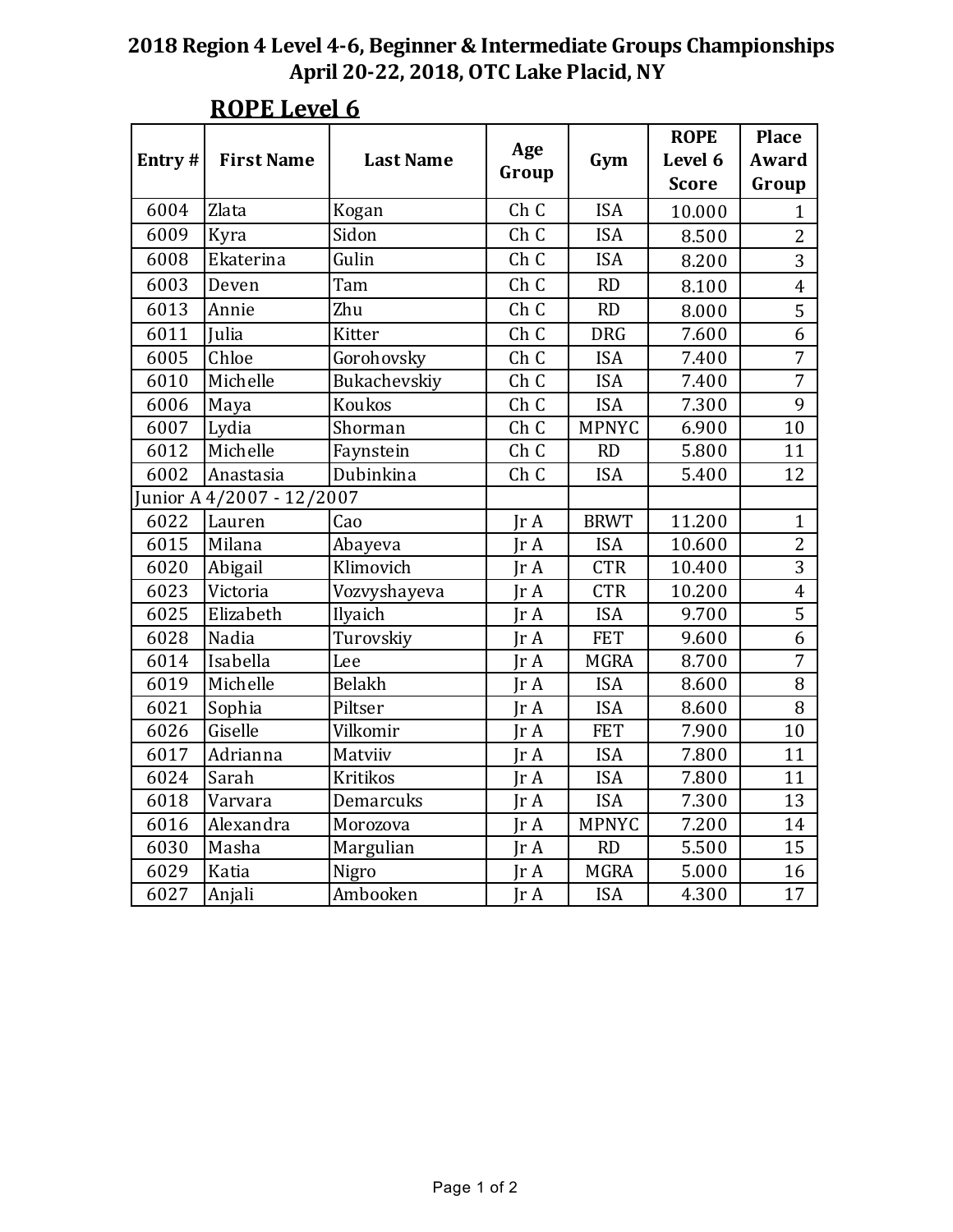| Entry# | <b>First Name</b>      | <b>Last Name</b> | Age<br>Group | Gym          | <b>ROPE</b><br>Level 6<br><b>Score</b> | <b>Place</b><br>Award<br>Group |
|--------|------------------------|------------------|--------------|--------------|----------------------------------------|--------------------------------|
|        | Junior A 2006 - 3/2007 |                  |              |              |                                        |                                |
| 6038   | Alexandra              | Zarvovskaya      | IrA          | <b>GOR</b>   | 10.500                                 | $\mathbf{1}$                   |
| 6044   | Mia                    | Tsiporukha       | IrA          | GOR          | 9.500                                  | $\overline{2}$                 |
| 6039   | Victoria               | Shulman          | IrA          | <b>ISA</b>   | 9.400                                  | 3                              |
| 6042   | Emily                  | Grinberg         | IrA          | GOR          | 9.000                                  | $\overline{\mathbf{4}}$        |
| 6045   | Kaitlyn                | Kao              | IrA          | <b>ISA</b>   | 8.900                                  | $\overline{5}$                 |
| 6041   | Zoey                   | Zhou             | IrA          | RD           | 8.100                                  | 6                              |
| 6036   | Bella                  | Kovalevsky       | IrA          | <b>BRWT</b>  | 8.000                                  | 7                              |
| 6047   | Susan                  | Hong             | IrA          | <b>MGRA</b>  | 8.000                                  | $\overline{7}$                 |
| 6035   | Emma                   | Xiao             | IrA          | <b>BRWT</b>  | 7.300                                  | 9                              |
| 6037   | Chloe                  | <b>Netis</b>     | IrA          | <b>MPNYC</b> | 7.300                                  | 9                              |
| 6040   | Gisela                 | Yakubova         | IrA          | <b>ISA</b>   | 7.100                                  | 11                             |
| 6034   | Mia                    | D'Souza          | IrA          | RD           | 6.100                                  | 12                             |
| 6049   | Melody                 | Chuong           | Ir A         | <b>RD</b>    | 5.100                                  | 13                             |
| 6033   | Arianna                | Yankovski        | IrA          | <b>MGRA</b>  | 4.600                                  | 14                             |
| 6046   | Lily                   | Tobiyash         | IrA          | <b>MPNYC</b> | 3.400                                  | 15                             |
|        |                        |                  |              |              |                                        |                                |
| 6057   | Eva                    | Rhinelander      | Ir B         | <b>NOR</b>   | 10.700                                 | $\mathbf{1}$                   |
| 6051   | Caterina               | Miotto           | Ir B         | <b>NOR</b>   | 9.800                                  | $\overline{c}$                 |
| 6060   | Ioanna                 | Minasidis        | Ir B         | <b>RSGA</b>  | 8.100                                  | $\overline{3}$                 |
| 6054   | Serena                 | Chang            | Ir B         | <b>FET</b>   | 7.600                                  | $\overline{4}$                 |
| 6056   | Penelope               | Quiroa           | Ir B         | <b>RSGA</b>  | 7.300                                  | 5                              |
| 6058   | Isabel                 | Whiteside-Cho    | Ir B         | <b>BRWT</b>  | 7.100                                  | 6                              |
| 6055   | Dalia                  | <b>Kravets</b>   | Ir B         | <b>FET</b>   | 6.600                                  | $\overline{7}$                 |
| 6050   | Allie                  | Guo              | Ir B         | <b>FET</b>   | 6.500                                  | 8                              |
| 6052   | Tova                   | Hayete           | Ir B         | <b>FET</b>   | 6.000                                  | 9                              |
|        |                        |                  |              |              |                                        |                                |
| 6063   | Madison                | Valentin         | Sr           | <b>WHGF</b>  | 4.200                                  | $\mathbf{1}$                   |

# **ROPE** Level 6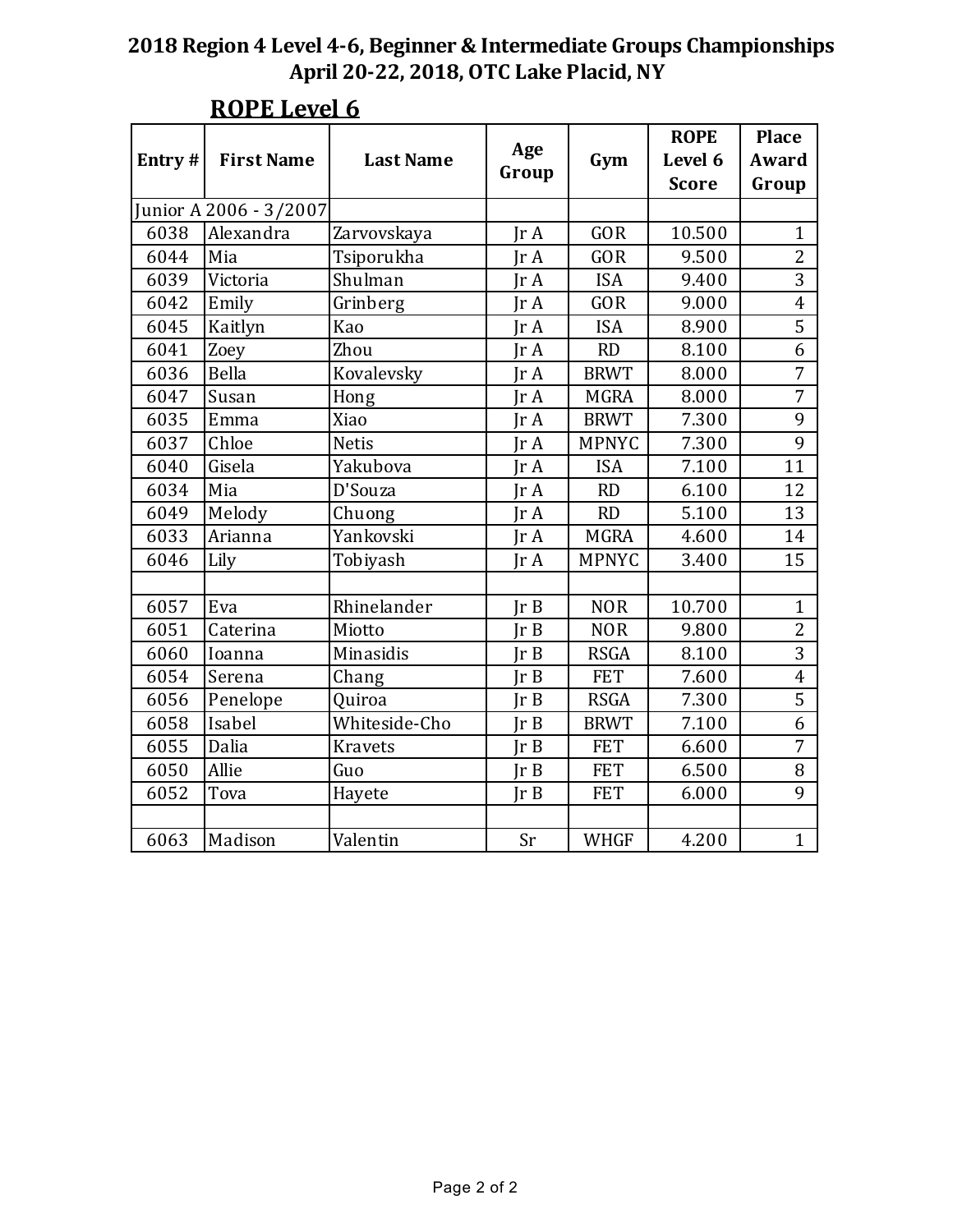| Entry# | <b>First Name</b>        | <b>Last Name</b> | Age           | Gym          | <b>HOOP</b><br>Level 6 | <b>Place</b><br>Award   |
|--------|--------------------------|------------------|---------------|--------------|------------------------|-------------------------|
|        |                          |                  | Group         |              | <b>Score</b>           | Group                   |
| 6009   | Kyra                     | Sidon            | Ch C          | <b>ISA</b>   | 10.900                 | $\mathbf{1}$            |
| 6010   | Michelle                 | Bukachevskiy     | Ch C          | <b>ISA</b>   | 9.400                  | $\overline{2}$          |
| 6011   | <b>Julia</b>             | Kitter           | Ch C          | <b>DRG</b>   | 9.200                  | $\overline{3}$          |
| 6004   | Zlata                    | Kogan            | Ch C          | <b>ISA</b>   | 8.300                  | $\overline{\mathbf{4}}$ |
| 6005   | Chloe                    | Gorohovsky       | Ch C          | <b>ISA</b>   | 8.100                  | $\overline{5}$          |
| 6003   | Deven                    | Tam              | Ch C          | <b>RD</b>    | 7.700                  | 6                       |
| 6007   | Lydia                    | Shorman          | Ch C          | <b>MPNYC</b> | 7.500                  | $\overline{7}$          |
| 6006   | Maya                     | Koukos           | Ch C          | <b>ISA</b>   | 6.900                  | $\, 8$                  |
| 6008   | Ekaterina                | Gulin            | Ch C          | <b>ISA</b>   | 6.800                  | 9                       |
| 6012   | Michelle                 | Faynstein        | Ch C          | <b>RD</b>    | 6.800                  | $\overline{9}$          |
| 6013   | Annie                    | Zhu              | Ch C          | RD           | 6.300                  | 11                      |
| 6002   | Anastasia                | Dubinkina        | Ch C          | <b>ISA</b>   | 5.700                  | 12                      |
|        | Junior A4/2007 - 12/2007 |                  |               |              |                        |                         |
| 6028   | Nadia                    | Turovskiy        | Jr A          | <b>FET</b>   | 10.200                 | $\mathbf{1}$            |
| 6020   | Abigail                  | Klimovich        | IrA           | <b>CTR</b>   | 10.000                 | $\overline{2}$          |
| 6014   | Isabella                 | Lee              | IrA           | <b>MGRA</b>  | 9.700                  | $\overline{3}$          |
| 6022   | Lauren                   | Cao              | Jr A          | <b>BRWT</b>  | 9.500                  | $\overline{\mathbf{4}}$ |
| 6015   | Milana                   | Abayeva          | IrA           | <b>ISA</b>   | 9.200                  | $\overline{5}$          |
| 6021   | Sophia                   | Piltser          | IrA           | <b>ISA</b>   | 8.700                  | 6                       |
| 6025   | Elizabeth                | Ilyaich          | IrA           | <b>ISA</b>   | 8.500                  | $\overline{7}$          |
| 6026   | Giselle                  | Vilkomir         | Jr A          | <b>FET</b>   | 8.500                  | $\overline{7}$          |
| 6023   | Victoria                 | Vozvyshayeva     | IrA           | <b>CTR</b>   | 8.300                  | 9                       |
| 6017   | Adrianna                 | Matviiv          | IrA           | <b>ISA</b>   | 7.300                  | 10                      |
| 6018   | Varvara                  | Demarcuks        | Ir A          | <b>ISA</b>   | 7.200                  | 11                      |
| 6016   | Alexandra                | Morozova         | Ir A          | <b>MPNYC</b> | 6.500                  | 12                      |
| 6019   | Michelle                 | Belakh           | IrA           | <b>ISA</b>   | 6.400                  | 13                      |
| 6029   | Katia                    | Nigro            | IrA           | <b>MGRA</b>  | 6.000                  | 14                      |
| 6030   | Masha                    | Margulian        | IrA           | RD           | 6.000                  | 14                      |
| 6024   | Sarah                    | <b>Kritikos</b>  | Ir A          | <b>ISA</b>   | 5.900                  | 16                      |
| 6027   | Anjali                   | Ambooken         | $\text{Tr }A$ | <b>ISA</b>   | 4.200                  | 17                      |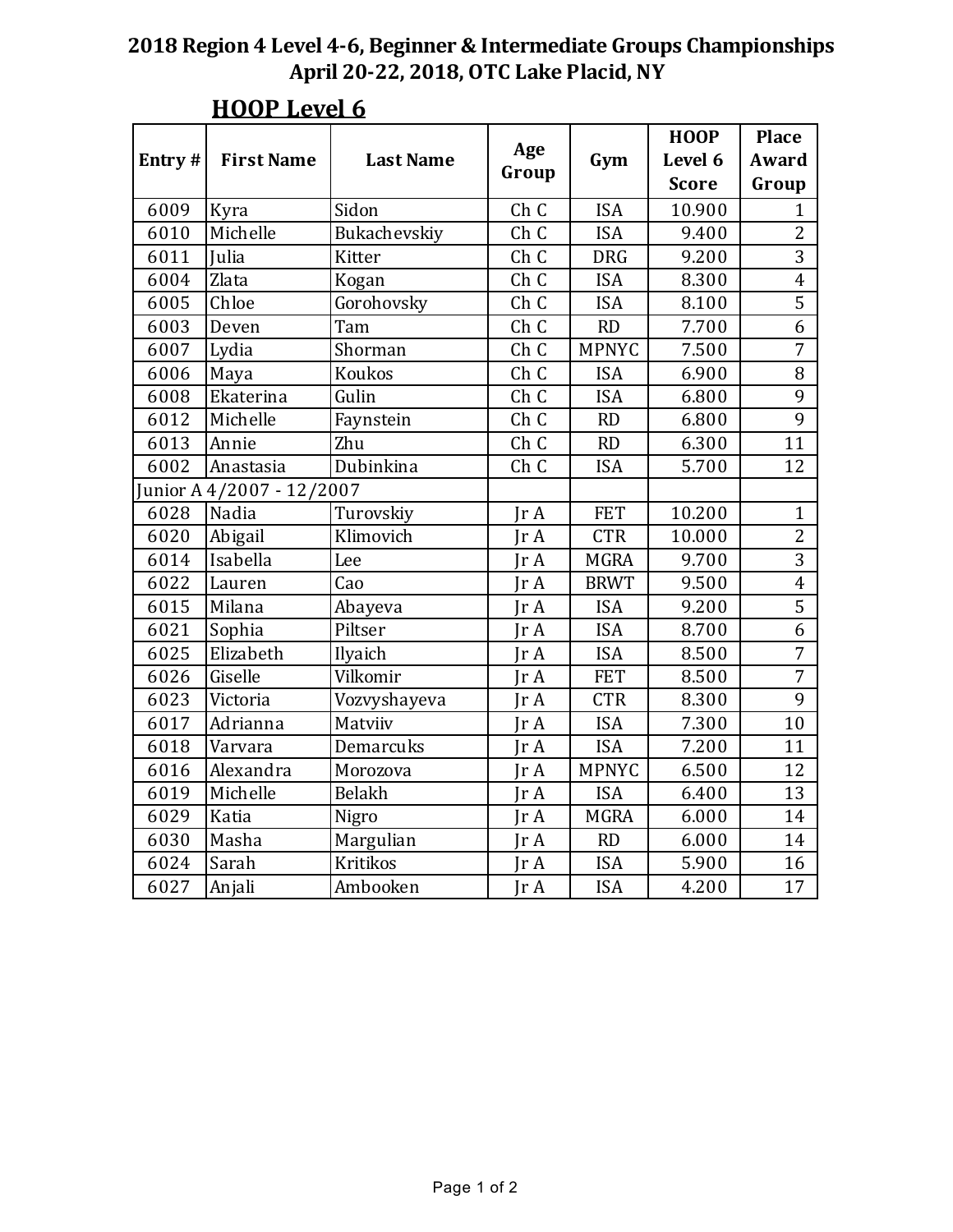| Entry# | <b>First Name</b>      | <b>Last Name</b> | Age<br>Group  | Gym          | <b>HOOP</b><br>Level 6<br><b>Score</b> | <b>Place</b><br>Award<br>Group |
|--------|------------------------|------------------|---------------|--------------|----------------------------------------|--------------------------------|
|        | Junior A 2006 - 3/2007 |                  |               |              |                                        |                                |
| 6038   | Alexandra              | Zarvovskaya      | IrA           | <b>GOR</b>   | 10.600                                 | $\mathbf{1}$                   |
| 6044   | Mia                    | Tsiporukha       | IrA           | GOR          | 9.600                                  | $\overline{2}$                 |
| 6035   | Emma                   | Xiao             | Ir A          | <b>BRWT</b>  | 8.900                                  | $\overline{3}$                 |
| 6037   | Chloe                  | <b>Netis</b>     | IrA           | <b>MPNYC</b> | 8.600                                  | $\overline{\mathbf{4}}$        |
| 6042   | Emily                  | Grinberg         | Ir $A$        | <b>GOR</b>   | 7.900                                  | $\overline{5}$                 |
| 6040   | Gisela                 | Yakubova         | $\text{Tr }A$ | <b>ISA</b>   | 7.700                                  | 6                              |
| 6041   | Zoey                   | Zhou             | IrA           | <b>RD</b>    | 7.700                                  | 6                              |
| 6045   | Kaitlyn                | Kao              | IrA           | <b>ISA</b>   | 7.600                                  | 8                              |
| 6036   | Bella                  | Kovalevsky       | IrA           | <b>BRWT</b>  | 7.200                                  | 9                              |
| 6039   | Victoria               | Shulman          | IrA           | <b>ISA</b>   | 7.000                                  | 10                             |
| 6034   | Mia                    | D'Souza          | Ir A          | RD           | 6.400                                  | 11                             |
| 6047   | Susan                  | Hong             | IrA           | <b>MGRA</b>  | 5.900                                  | 12                             |
| 6049   | Melody                 | Chuong           | IrA           | <b>RD</b>    | 5.500                                  | 13                             |
| 6033   | Arianna                | Yankovski        | $\text{Tr }A$ | <b>MGRA</b>  | 4.400                                  | 14                             |
| 6046   | Lily                   | Tobiyash         | IrA           | <b>MPNYC</b> | 4.400                                  | 14                             |
|        |                        |                  |               |              |                                        |                                |
| 6057   | Eva                    | Rhinelander      | Ir B          | <b>NOR</b>   | 11.500                                 | $\mathbf{1}$                   |
| 6051   | Caterina               | Miotto           | Ir B          | <b>NOR</b>   | 11.400                                 | $\overline{2}$                 |
| 6054   | Serena                 | Chang            | IrB           | <b>FET</b>   | 8.800                                  | $\overline{3}$                 |
| 6058   | Isabel                 | Whiteside-Cho    | IrB           | <b>BRWT</b>  | 8.400                                  | $\overline{\mathbf{4}}$        |
| 6055   | Dalia                  | <b>Kravets</b>   | Ir B          | <b>FET</b>   | 8.200                                  | 5                              |
| 6050   | Allie                  | Guo              | IrB           | <b>FET</b>   | 7.200                                  | 6                              |
| 6052   | Tova                   | Hayete           | Ir B          | <b>FET</b>   | 7.200                                  | 6                              |
| 6060   | Ioanna                 | Minasidis        | IrB           | <b>RSGA</b>  | 6.900                                  | 8                              |
| 6056   | Penelope               | Quiroa           | IrB           | <b>RSGA</b>  | 4.300                                  | 9                              |
|        |                        |                  |               |              |                                        |                                |
| 6063   | Madison                | Valentin         | Sr            | <b>WHGF</b>  | 6.000                                  | $\mathbf{1}$                   |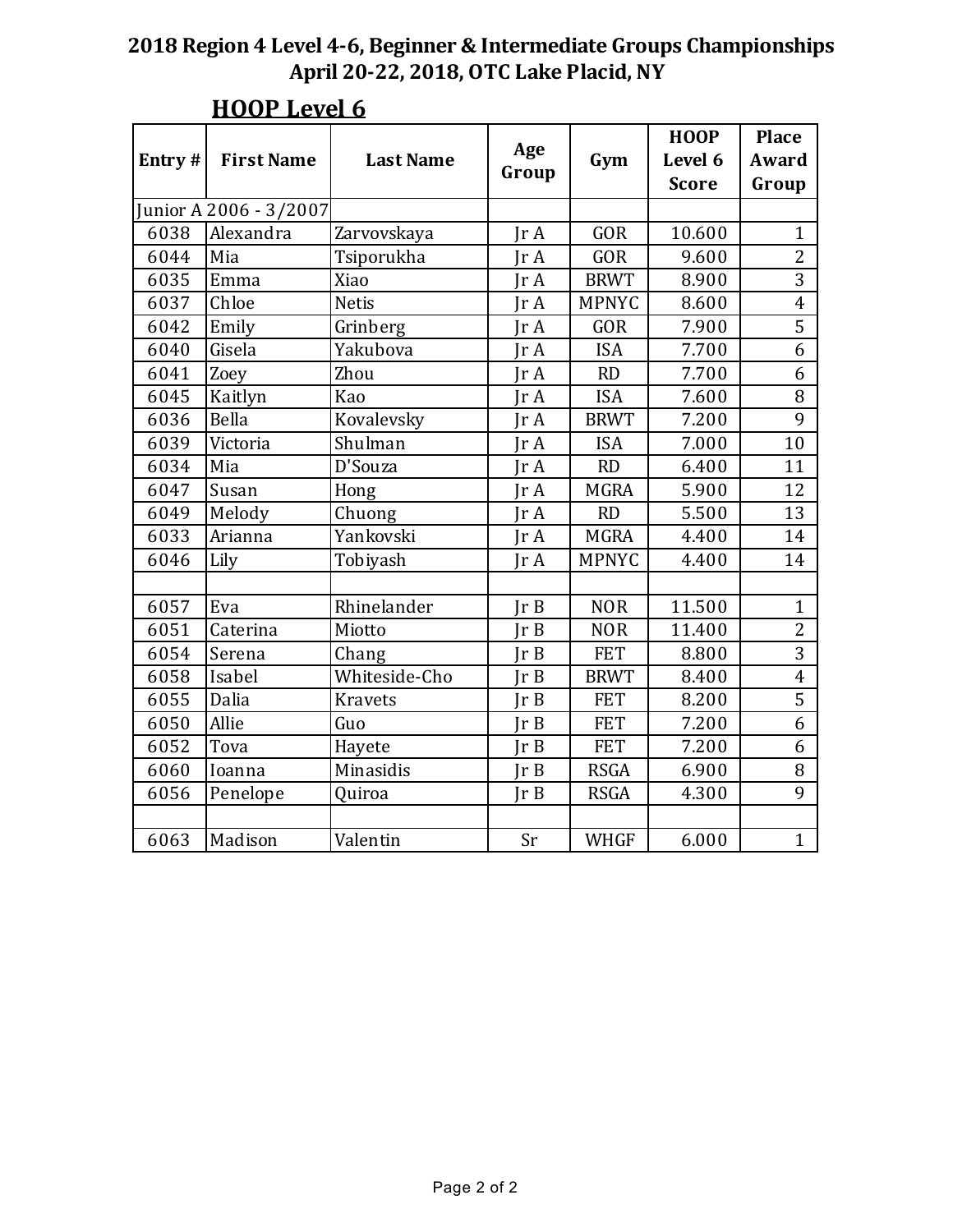|                           |                   |                  |       |              | <b>RIBBON</b> | <b>Place</b>            |
|---------------------------|-------------------|------------------|-------|--------------|---------------|-------------------------|
| Entry#                    | <b>First Name</b> | <b>Last Name</b> | Age   | Gym          | Level 6       | Award                   |
|                           |                   |                  | Group |              | <b>Score</b>  | Group                   |
| 6009                      | Kyra              | Sidon            | Ch C  | <b>ISA</b>   | 10.300        | $\mathbf{1}$            |
| 6004                      | Zlata             | Kogan            | Ch C  | <b>ISA</b>   | 9.900         | $\overline{2}$          |
| 6010                      | Michelle          | Bukachevskiy     | Ch C  | <b>ISA</b>   | 8.100         | $\overline{3}$          |
| 6005                      | Chloe             | Gorohovsky       | Ch C  | <b>ISA</b>   | 7.900         | $\overline{\mathbf{4}}$ |
| 6008                      | Ekaterina         | Gulin            | Ch C  | <b>ISA</b>   | 7.500         | $\overline{5}$          |
| 6011                      | Julia             | Kitter           | Ch C  | <b>DRG</b>   | 7.200         | 6                       |
| 6003                      | Deven             | Tam              | Ch C  | RD           | 6.500         | $\overline{7}$          |
| 6007                      | Lydia             | Shorman          | Ch C  | <b>MPNYC</b> | 6.100         | 8                       |
| 6012                      | Michelle          | Faynstein        | Ch C  | RD           | 6.000         | 9                       |
| 6006                      | Maya              | Koukos           | Ch C  | <b>ISA</b>   | 5.600         | 10                      |
| 6013                      | Annie             | Zhu              | Ch C  | RD           | 5.200         | 11                      |
| 6002                      | Anastasia         | Dubinkina        | Ch C  | <b>ISA</b>   | 3.100         | 12                      |
| Junior A 4/2007 - 12/2007 |                   |                  |       |              |               |                         |
| 6020                      | Abigail           | Klimovich        | IrA   | <b>CTR</b>   | 9.600         | $\mathbf{1}$            |
| 6015                      | Milana            | Abayeva          | IrA   | <b>ISA</b>   | 9.200         | $\overline{c}$          |
| 6028                      | Nadia             | Turovskiy        | Ir A  | <b>FET</b>   | 9.200         | $\overline{2}$          |
| 6014                      | Isabella          | Lee              | IrA   | <b>MGRA</b>  | 8.500         | $\overline{4}$          |
| 6022                      | Lauren            | Cao              | IrA   | <b>BRWT</b>  | 8.400         | $\overline{5}$          |
| 6023                      | Victoria          | Vozvyshayeva     | IrA   | <b>CTR</b>   | 8.300         | 6                       |
| 6025                      | Elizabeth         | Ilyaich          | IrA   | <b>ISA</b>   | 8.100         | $\overline{7}$          |
| 6026                      | Giselle           | Vilkomir         | IrA   | <b>FET</b>   | 7.600         | 8                       |
| 6021                      | Sophia            | Piltser          | IrA   | <b>ISA</b>   | 7.500         | 9                       |
| 6019                      | Michelle          | Belakh           | IrA   | <b>ISA</b>   | 7.400         | 10                      |
| 6024                      | Sarah             | <b>Kritikos</b>  | IrA   | <b>ISA</b>   | 7.000         | 11                      |
| 6018                      | Varvara           | Demarcuks        | IrA   | <b>ISA</b>   | 6.400         | 12                      |
| 6017                      | Adrianna          | Matviiv          | IrA   | <b>ISA</b>   | 6.300         | 13                      |
| 6030                      | Masha             | Margulian        | IrA   | RD           | 6.200         | 14                      |
| 6016                      | Alexandra         | Morozova         | JrA   | <b>MPNYC</b> | 4.900         | 15                      |
| 6029                      | Katia             | Nigro            | IrA   | <b>MGRA</b>  | 4.500         | 16                      |
| 6027                      | Anjali            | Ambooken         | IrA   | <b>ISA</b>   | 4.400         | 17                      |

## **RIBBON Level 6**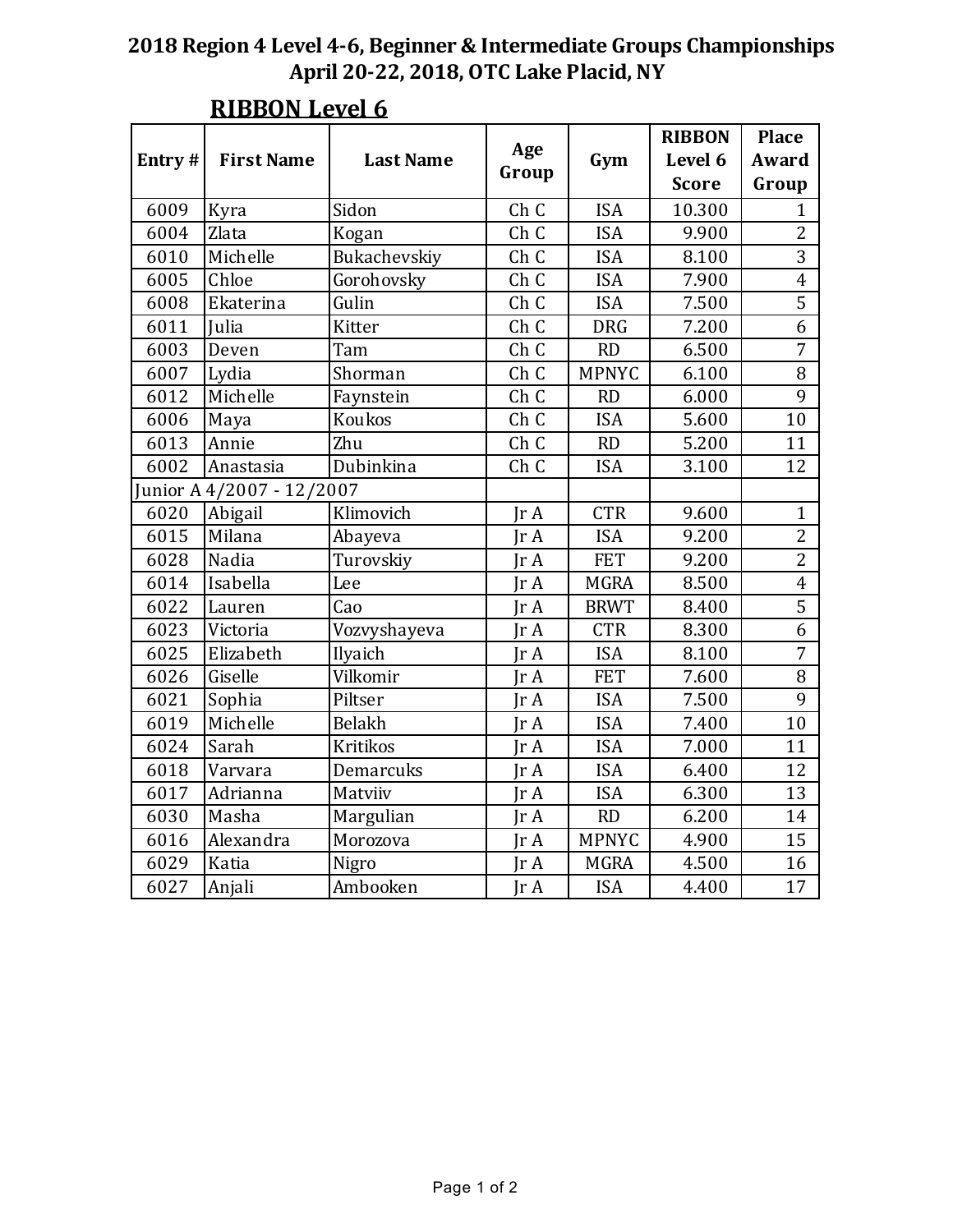| Entry# | <b>First Name</b>      | <b>Last Name</b> | Age<br>Group | Gym          | <b>RIBBON</b><br>Level 6<br><b>Score</b> | <b>Place</b><br>Award<br>Group |
|--------|------------------------|------------------|--------------|--------------|------------------------------------------|--------------------------------|
|        | Junior A 2006 - 3/2007 |                  |              |              |                                          |                                |
| 6038   | Alexandra              | Zarvovskaya      | IrA          | <b>GOR</b>   | 9.800                                    | $\mathbf{1}$                   |
| 6039   | Victoria               | Shulman          | Ir $A$       | <b>ISA</b>   | 9.100                                    | $\overline{2}$                 |
| 6041   | Zoey                   | Zhou             | IrA          | RD           | 7.100                                    | 3                              |
| 6035   | Emma                   | Xiao             | IrA          | <b>BRWT</b>  | 7.000                                    | $\overline{4}$                 |
| 6040   | Gisela                 | Yakubova         | IrA          | <b>ISA</b>   | 6.900                                    | $\overline{5}$                 |
| 6042   | Emily                  | Grinberg         | IrA          | GOR          | 6.800                                    | 6                              |
| 6036   | Bella                  | Kovalevsky       | Ir A         | <b>BRWT</b>  | 6.600                                    | 7                              |
| 6044   | Mia                    | Tsiporukha       | Ir A         | <b>GOR</b>   | 6.200                                    | 8                              |
| 6037   | Chloe                  | <b>Netis</b>     | IrA          | <b>MPNYC</b> | 5.900                                    | 9                              |
| 6045   | Kaitlyn                | Kao              | Ir A         | <b>ISA</b>   | 5.900                                    | 9                              |
| 6034   | Mia                    | D'Souza          | Ir A         | <b>RD</b>    | 5.800                                    | 11                             |
| 6049   | Melody                 | Chuong           | Jr A         | <b>RD</b>    | 4.700                                    | 12                             |
| 6033   | Arianna                | Yankovski        | Ir $A$       | <b>MGRA</b>  | 3.900                                    | 13                             |
| 6047   | Susan                  | Hong             | IrA          | <b>MGRA</b>  | 3.400                                    | 14                             |
| 6046   | Lily                   | Tobiyash         | IrA          | <b>MPNYC</b> | 2.700                                    | 15                             |
|        |                        |                  |              |              |                                          |                                |
| 6051   | Caterina               | Miotto           | Ir B         | <b>NOR</b>   | 10.300                                   | $\mathbf{1}$                   |
| 6057   | Eva                    | Rhinelander      | Ir B         | <b>NOR</b>   | 9.900                                    | $\overline{c}$                 |
| 6055   | Dalia                  | <b>Kravets</b>   | Ir B         | <b>FET</b>   | 7.400                                    | $\overline{3}$                 |
| 6056   | Penelope               | Quiroa           | IrB          | <b>RSGA</b>  | 6.900                                    | $\overline{4}$                 |
| 6050   | Allie                  | Guo              | Ir B         | <b>FET</b>   | 6.500                                    | 5                              |
| 6058   | Isabel                 | Whiteside-Cho    | Ir B         | <b>BRWT</b>  | 6.500                                    | $\overline{5}$                 |
| 6054   | Serena                 | Chang            | Ir B         | <b>FET</b>   | 6.100                                    | $\overline{7}$                 |
| 6060   | Ioanna                 | Minasidis        | Ir B         | <b>RSGA</b>  | 5.400                                    | 8                              |
| 6052   | Tova                   | Hayete           | Ir B         | <b>FET</b>   | 5.000                                    | 9                              |
|        |                        |                  |              |              |                                          |                                |
| 6063   | Madison                | Valentin         | Sr           | <b>WHGF</b>  | 5.000                                    | $\mathbf{1}$                   |

## **RIBBON Level 6**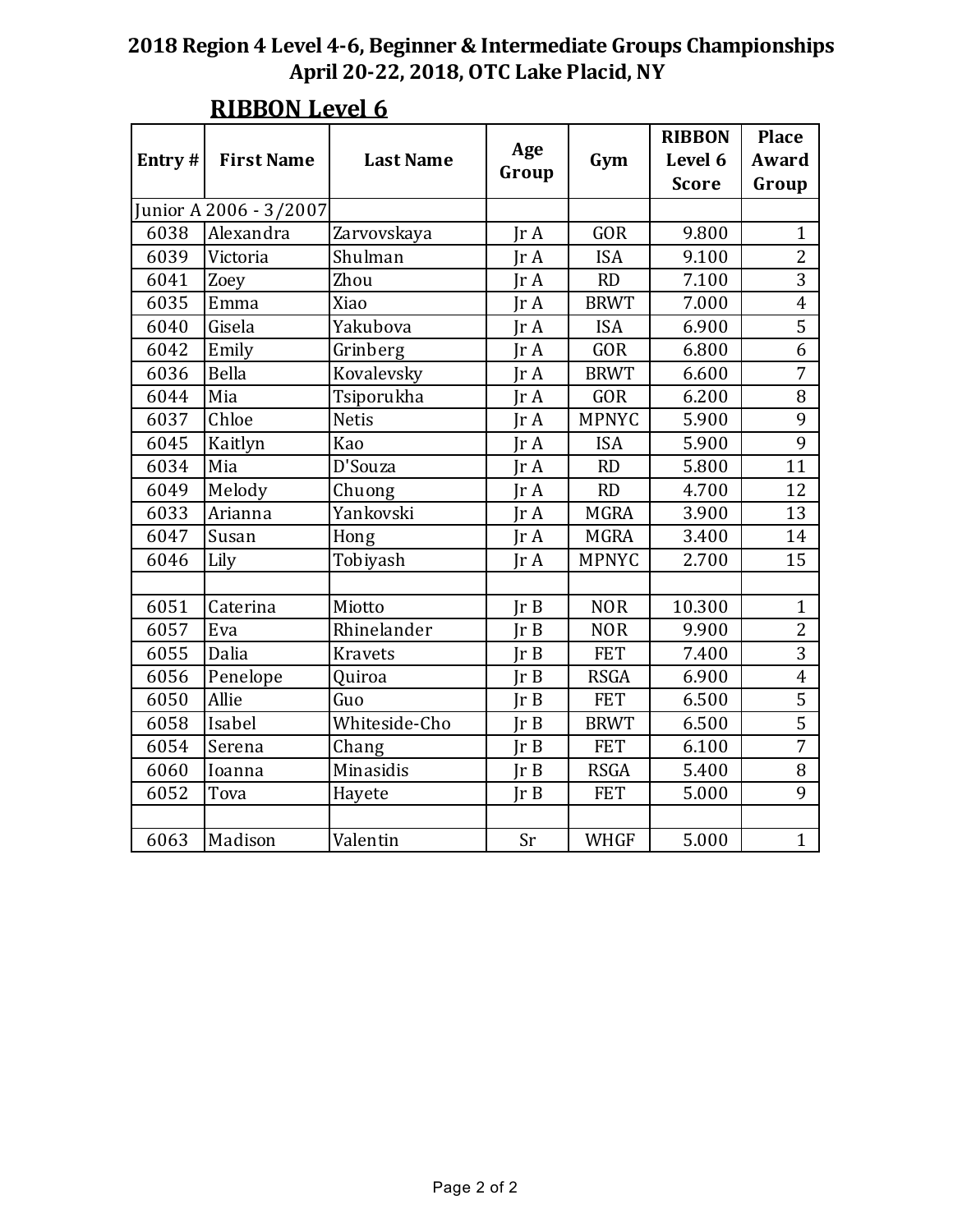|                           |                   |                  |               |              |        |        |        |        | All           | <b>Place</b>   |
|---------------------------|-------------------|------------------|---------------|--------------|--------|--------|--------|--------|---------------|----------------|
| Entry#                    | <b>First Name</b> | <b>Last Name</b> | Age<br>Group  | Gym          | Floor  | Rope   | Hoop   | Ribbon | <b>Around</b> | Award          |
|                           |                   |                  |               |              |        |        |        |        | <b>Score</b>  | Group          |
| 6009                      | Kyra              | Sidon            | Ch C          | <b>ISA</b>   | 9.900  | 8.500  | 10.900 | 10.300 | 39.600        | 1              |
| 6004                      | Zlata             | Kogan            | Ch C          | <b>ISA</b>   | 9.000  | 10.000 | 8.300  | 9.900  | 37.200        | 2              |
| 6010                      | Michelle          | Bukachevskiy     | Ch C          | <b>ISA</b>   | 7.900  | 7.400  | 9.400  | 8.100  | 32.800        | 3              |
| 6011                      | Julia             | Kitter           | Ch C          | <b>DRG</b>   | 8.500  | 7.600  | 9.200  | 7.200  | 32.500        | 4              |
| 6008                      | Ekaterina         | Gulin            | Ch C          | <b>ISA</b>   | 7.000  | 8.200  | 6.800  | 7.500  | 29.500        | 5              |
| 6005                      | Chloe             | Gorohovsky       | Ch C          | <b>ISA</b>   | 5.900  | 7.400  | 8.100  | 7.900  | 29.300        | 6              |
| 6003                      | Deven             | Tam              | Ch C          | <b>RD</b>    | 6.900  | 8.100  | 7.700  | 6.500  | 29.200        | $\overline{7}$ |
| 6013                      | Annie             | Zhu              | Ch C          | <b>RD</b>    | 7.900  | 8.000  | 6.300  | 5.200  | 27.400        | $\, 8$         |
| 6006                      | Maya              | Koukos           | Ch C          | <b>ISA</b>   | 7.200  | 7.300  | 6.900  | 5.600  | 27.000        | 9              |
| 6007                      | Lydia             | Shorman          | Ch C          | <b>MPNYC</b> | 6.100  | 6.900  | 7.500  | 6.100  | 26.600        | $10\,$         |
| 6012                      | Michelle          | Faynstein        | Ch C          | <b>RD</b>    | 7.600  | 5.800  | 6.800  | 6.000  | 26.200        | 11             |
| 6002                      | Anastasia         | Dubinkina        | Ch C          | <b>ISA</b>   | 5.700  | 5.400  | 5.700  | 3.100  | 19.900        | 12             |
| Junior A 4/2007 - 12/2007 |                   |                  |               |              |        |        |        |        |               |                |
| 6022                      | Lauren            | Cao              | $\text{Tr }A$ | <b>BRWT</b>  | 10.200 | 11.200 | 9.500  | 8.400  | 39.300        | $\mathbf{1}$   |
| 6020                      | Abigail           | Klimovich        | Jr A          | <b>CTR</b>   | 9.200  | 10.400 | 10.000 | 9.600  | 39.200        | $\overline{2}$ |
| 6015                      | Milana            | Abayeva          | Jr A          | <b>ISA</b>   | 10.100 | 10.600 | 9.200  | 9.200  | 39.100        | 3              |
| 6028                      | Nadia             | Turovskiy        | Jr A          | <b>FET</b>   | 9.100  | 9.600  | 10.200 | 9.200  | 38.100        | $\overline{4}$ |
| 6025                      | Elizabeth         | Ilyaich          | IrA           | <b>ISA</b>   | 10.000 | 9.700  | 8.500  | 8.100  | 36.300        | 5              |
| 6023                      | Victoria          | Vozvyshayeva     | Ir A          | <b>CTR</b>   | 9.200  | 10.200 | 8.300  | 8.300  | 36.000        | 6              |
| 6014                      | Isabella          | Lee              | Jr A          | <b>MGRA</b>  | 8.400  | 8.700  | 9.700  | 8.500  | 35.300        | 7              |
| 6021                      | Sophia            | Piltser          | Jr A          | <b>ISA</b>   | 8.800  | 8.600  | 8.700  | 7.500  | 33.600        | $\, 8$         |
| 6026                      | Giselle           | Vilkomir         | Jr A          | <b>FET</b>   | 8.100  | 7.900  | 8.500  | 7.600  | 32.100        | 9              |
| 6019                      | Michelle          | Belakh           | Jr A          | <b>ISA</b>   | 8.700  | 8.600  | 6.400  | 7.400  | 31.100        | $10\,$         |
| 6017                      | Adrianna          | Matviiv          | Jr A          | <b>ISA</b>   | 7.800  | 7.800  | 7.300  | 6.300  | 29.200        | 11             |
| 6024                      | Sarah             | Kritikos         | Jr A          | <b>ISA</b>   | 7.800  | 7.800  | 5.900  | 7.000  | 28.500        | 12             |
| 6018                      | Varvara           | Demarcuks        | Jr A          | <b>ISA</b>   | 6.500  | 7.300  | 7.200  | 6.400  | 27.400        | 13             |
| 6016                      | Alexandra         | Morozova         | Jr A          | <b>MPNYC</b> | 7.100  | 7.200  | 6.500  | 4.900  | 25.700        | 14             |
| 6030                      | Masha             | Margulian        | Jr A          | <b>RD</b>    | 5.500  | 5.500  | 6.000  | 6.200  | 23.200        | 15             |
| 6029                      | Katia             | Nigro            | Jr A          | <b>MGRA</b>  | 4.900  | 5.000  | 6.000  | 4.500  | 20.400        | 16             |
| 6027                      | Anjali            | Ambooken         | Jr A          | <b>ISA</b>   | 5.600  | 4.300  | 4.200  | 4.400  | 18.500        | 17             |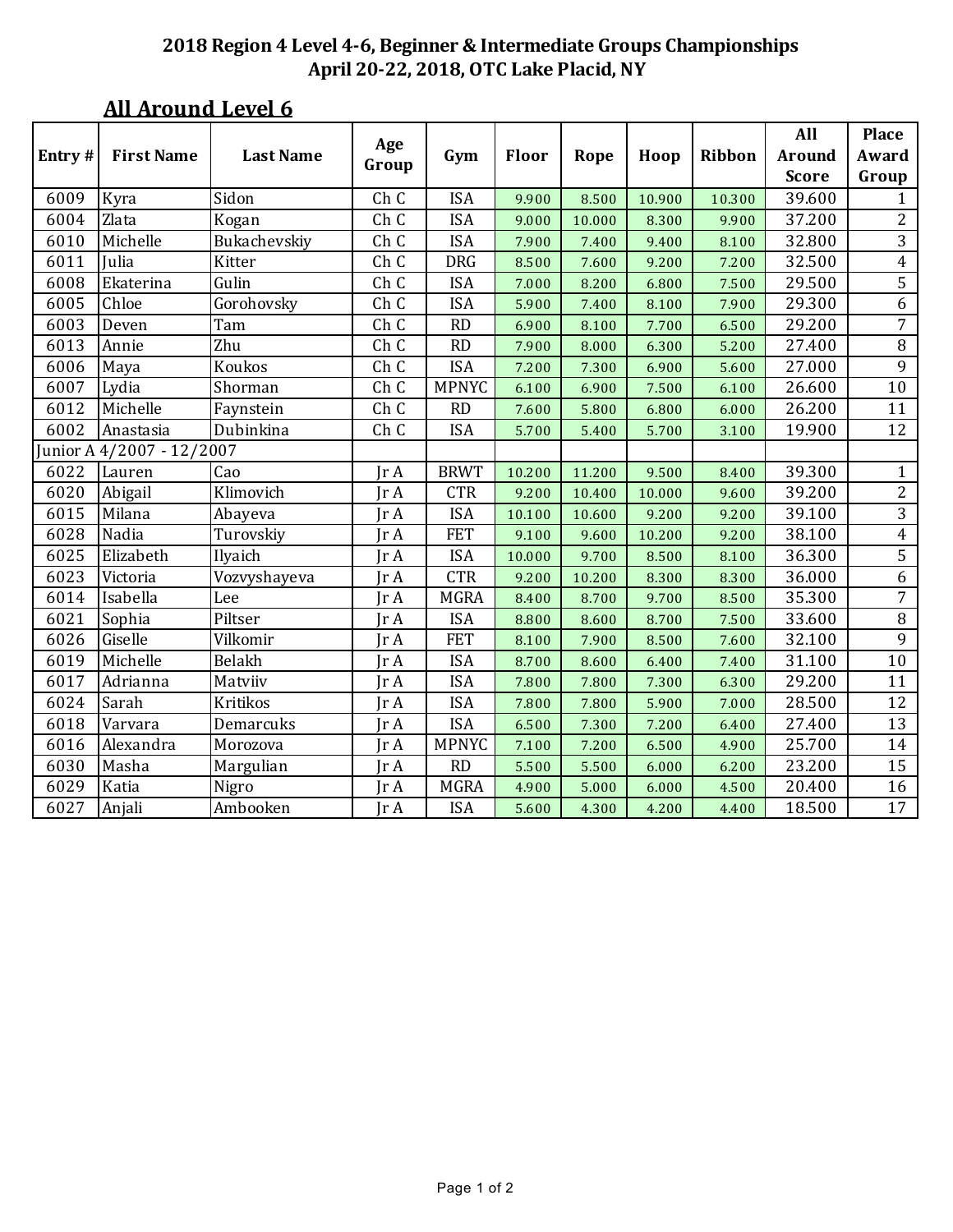| Entry $#$ | <b>First Name</b>      | <b>Last Name</b> | Age<br>Group                 | Gym          | Floor | Rope   | Hoop   | Ribbon | All<br><b>Around</b><br><b>Score</b> | <b>Place</b><br>Award<br>Group |
|-----------|------------------------|------------------|------------------------------|--------------|-------|--------|--------|--------|--------------------------------------|--------------------------------|
|           | Junior A 2006 - 3/2007 |                  |                              |              |       |        |        |        |                                      |                                |
| 6038      | Alexandra              | Zarvovskaya      | $\text{Tr }A$                | GOR          | 9.900 | 10.500 | 10.600 | 9.800  | 40.800                               | $\mathbf{1}$                   |
| 6044      | Mia                    | Tsiporukha       | $\text{Tr }A$                | GOR          | 9.800 | 9.500  | 9.600  | 6.200  | 35.100                               | $\overline{2}$                 |
| 6039      | Victoria               | Shulman          | $\text{Tr }A$                | <b>ISA</b>   | 9.200 | 9.400  | 7.000  | 9.100  | 34.700                               | 3                              |
| 6035      | Emma                   | Xiao             | $\mathop{\rm Ir}\nolimits$ A | <b>BRWT</b>  | 8.900 | 7.300  | 8.900  | 7.000  | 32.100                               | $\overline{4}$                 |
| 6045      | Kaitlyn                | Kao              | $\text{Tr }A$                | <b>ISA</b>   | 9.200 | 8.900  | 7.600  | 5.900  | 31.600                               | 5                              |
| 6042      | Emily                  | Grinberg         | IrA                          | GOR          | 7.800 | 9.000  | 7.900  | 6.800  | 31.500                               | 6                              |
| 6037      | Chloe                  | <b>Netis</b>     | IrA                          | <b>MPNYC</b> | 9.600 | 7.300  | 8.600  | 5.900  | 31.400                               | $\overline{7}$                 |
| 6041      | Zoey                   | Zhou             | $\text{Tr }A$                | <b>RD</b>    | 8.200 | 8.100  | 7.700  | 7.100  | 31.100                               | $\, 8$                         |
| 6036      | Bella                  | Kovalevsky       | $\text{Tr }A$                | <b>BRWT</b>  | 7.800 | 8.000  | 7.200  | 6.600  | 29.600                               | 9                              |
| 6040      | Gisela                 | Yakubova         | $\text{Tr }A$                | <b>ISA</b>   | 7.000 | 7.100  | 7.700  | 6.900  | 28.700                               | 10                             |
| 6047      | Susan                  | Hong             | $\text{Tr }A$                | <b>MGRA</b>  | 7.700 | 8.000  | 5.900  | 3.400  | 25.000                               | 11                             |
| 6034      | Mia                    | D'Souza          | IrA                          | <b>RD</b>    | 6.400 | 6.100  | 6.400  | 5.800  | 24.700                               | 12                             |
| 6049      | Melody                 | Chuong           | $\text{Tr }A$                | RD           | 6.000 | 5.100  | 5.500  | 4.700  | 21.300                               | 13                             |
| 6033      | Arianna                | Yankovski        | IrA                          | <b>MGRA</b>  | 5.600 | 4.600  | 4.400  | 3.900  | 18.500                               | 14                             |
| 6046      | Lily                   | Tobiyash         | $\text{Tr }A$                | <b>MPNYC</b> | 7.600 | 3.400  | 4.400  | 2.700  | 18.100                               | 15                             |
|           |                        |                  |                              |              |       |        |        |        |                                      |                                |
| 6057      | Eva                    | Rhinelander      | Ir B                         | <b>NOR</b>   | 9.800 | 10.700 | 11.500 | 9.900  | 41.900                               | $\mathbf{1}$                   |
| 6051      | Caterina               | Miotto           | Ir B                         | <b>NOR</b>   | 9.800 | 9.800  | 11.400 | 10.300 | 41.300                               | $\overline{2}$                 |
| 6054      | Serena                 | Chang            | $\text{Tr } B$               | <b>FET</b>   | 8.500 | 7.600  | 8.800  | 6.100  | 31.000                               | 3                              |
| 6058      | Isabel                 | Whiteside-Cho    | Ir B                         | <b>BRWT</b>  | 8.400 | 7.100  | 8.400  | 6.500  | 30.400                               | $\overline{4}$                 |
| 6055      | Dalia                  | <b>Kravets</b>   | Ir B                         | <b>FET</b>   | 6.400 | 6.600  | 8.200  | 7.400  | 28.600                               | 5                              |
| 6060      | Ioanna                 | Minasidis        | Ir B                         | <b>RSGA</b>  | 7.700 | 8.100  | 6.900  | 5.400  | 28.100                               | 6                              |
| 6056      | Penelope               | Quiroa           | Ir B                         | <b>RSGA</b>  | 8.500 | 7.300  | 4.300  | 6.900  | 27.000                               | 7                              |
| 6050      | Allie                  | Guo              | Ir B                         | <b>FET</b>   | 6.500 | 6.500  | 7.200  | 6.500  | 26.700                               | $\, 8$                         |
| 6052      | Tova                   | Hayete           | Ir B                         | <b>FET</b>   | 5.900 | 6.000  | 7.200  | 5.000  | 24.100                               | 9                              |
|           |                        |                  |                              |              |       |        |        |        |                                      |                                |
| 6063      | Madison                | Valentin         | Sr                           | <b>WHGF</b>  | 5.500 | 4.200  | 6.000  | 5.000  | 20.700                               | $\mathbf{1}$                   |